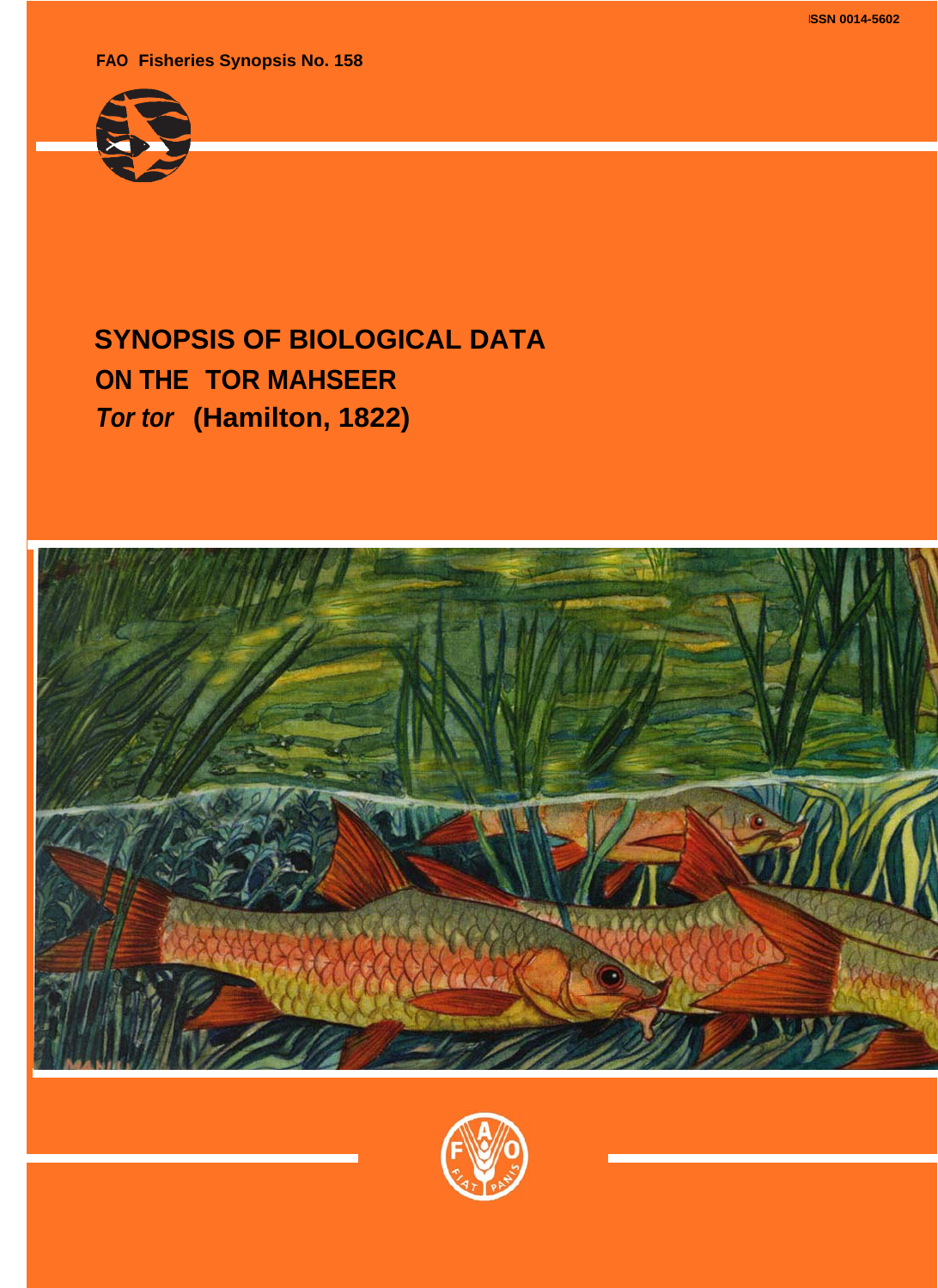<span id="page-1-0"></span>**FAO Fish eries Syn op sis No. 158 FIR/S158**





# **SYNOPSIS OF BIOLOGICAL DATA ON THE TOR MAHSEER Tor tor (Hamilton, 1822)**

Prepared by **V.R. Desai** Central Inland Capture Fisheries Research Institute  $(I.C.A.R.)$ Barrackpore: West Bengal **INDIA** 

FOOD AND AGRICULTURE ORGANIZATION OF THE UNITED NATIONS ROME, 2003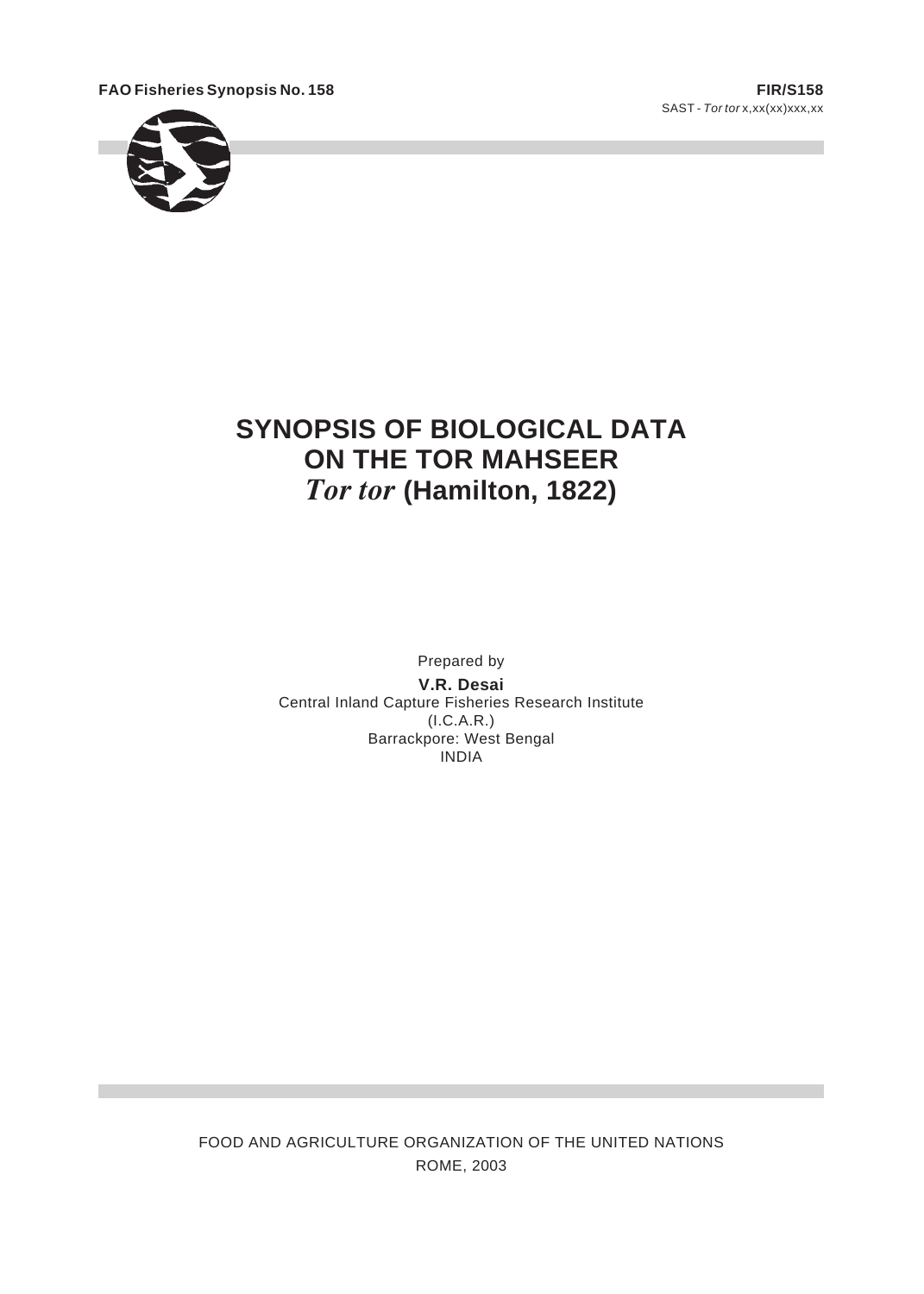<span id="page-2-0"></span>The designations employed and the presentation of material in this information product do not imply the expression of any opinion whatsoever on the part of the Food and Agriculture Organization of the United Nations concerning the legal or development status of any country, territory, city or area or of its authorities, or concerning the delimitation of its frontiers or boundaries.

ISBN 92-5-104933-5

All rights reserved. Reproduction and dissemination of material in this information product for educational or other non-commercial purposes are authorized without any prior written permission from the copyright holders provided the source is fully acknowledged. Reproduction of material in this information product for resale or other commercial purposes is prohibited without written permission of the copyright holders. Applications for such permission should be addressed to the Chief, Publishing Management Service, Information Division, FAO, Viale delle Terme di Caracalla, 00100 Rome, Italy or by e-mail to copyright@fao.org

© **FAO 2003**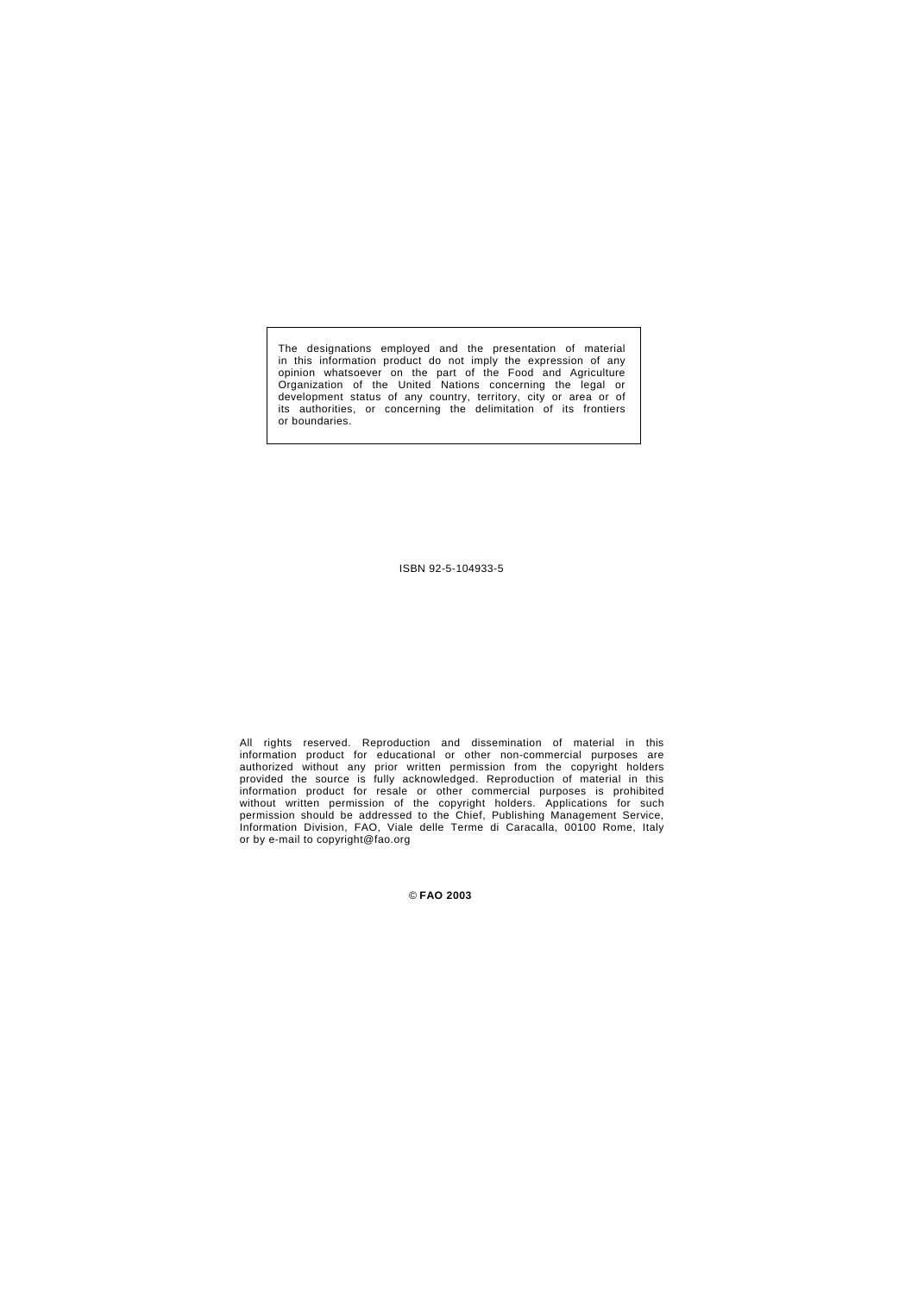# **PREPARATION OF THIS SYNOPSIS**

<span id="page-3-0"></span>The present document was included in the FAO Species Series in view of the importance of *Tor tor* as a food and game fish of India.

This paper is based on data collected by the author and on information compiled from various other sources. The synopsis was prepared by the author with the assistance of N. P. Shrivastava and K. Manjhi of the Reservoir Fisheries Research Centre of the Central Inland Capture Fisheries Research Institute, Hoshangabad (Madhya Pradesh), India.

# **AC KNOWL EDGE MENTS**

I am highly indebted to the Food and Agriculture Organization of the United Nations for giving me the opportunity of writing this Synopsis and reaching an international audience. I am also grateful to the Director of Central Inland Capture Fisheries Research Institute (CICFRI), Barrackpore (West Bengal) for permitting me to do this task. I will be failing in my duty if I forget to acknowledge the valuable guidance received from Shri. S.J. Karamchandani, the then Officer-In-Charge, Narmada Tapti unit of CICFRI, Hoshangabad (Madhya Pradesh) while carrying out the work on biological studies on *Tor tor* (Hamilton, 1822) from Narmada River. Special gratitude is due to my son Chandrakant Desai and his staff for their remarkable help in final typing and submitting the Synopsis and taking care of correspondence with FAO. This work, utilized for my Ph.D. thesis and later included in this synopsis, constitutes the main part of the publication. I am also thankful to the entire staff of Narmada-Tapti Unit for helping me in collection and analysis of data in the field and laboratory.

**Project Manager:** M. Lamboeuf, J. Lleonart (FAO, Rome) and P. Oliver (IEO, Palma de Mallorca).

Technical Editor: T. Petr, Toowoomba QLD 4350, Australia.

Scientific Reviser: N. De Angelis (FAO, Rome).

**Scientific Illustrator:** E. D'Antoni (FAO, Rome).

**Page Composition:** G. Sciarappa Demuro and M. Kautenberger-Longo (FAO, Rome).

**Cover Illustration:** E. D'Antoni (FAO, Rome).

# **Desai, V.R.**

Synopsis of biological data on the tor mahseer *Tor tor* (Hamilton, 1822).

*FAO Fisheries Synopsis.* No. 158. Rome, FAO. 2003. 36p.

# **AB STRACT**

Among Indian mahseers, Tor mahseer *Tor tor* (Hamilton, 1822) is the most important food and game fish of India after *Tor putitora* (Hamilton, 1822). It constitutes an outstanding fishery in the Narmada River in central India. It has also settled in some Indian reservoirs which have been stocked with this fish. However, the building of dams across certain rivers has created reservoirs that have destroyed the natural breeding grounds of the fish and caused mortality of brood and juvenile fish indiscriminately. The mahseer fishery of India is further declining as a result of low recruitment of the fish. Stocking rivers and reservoirs with mahseer is therefore essential to restore the fishery. This synopsis is the compilation of biological data for *Tor tor* – *Tor mahseer* collected from different sources. The detailed biological information on *Tor tor*, including the feeding habits, breeding and growth patterns contained in this synopsis, will be useful in planning the development of the mahseer fishery in India.

# **Distribution:**

**Authors FAO Fisheries Officers** Regional Fisheries Councils and Commissions Selector SC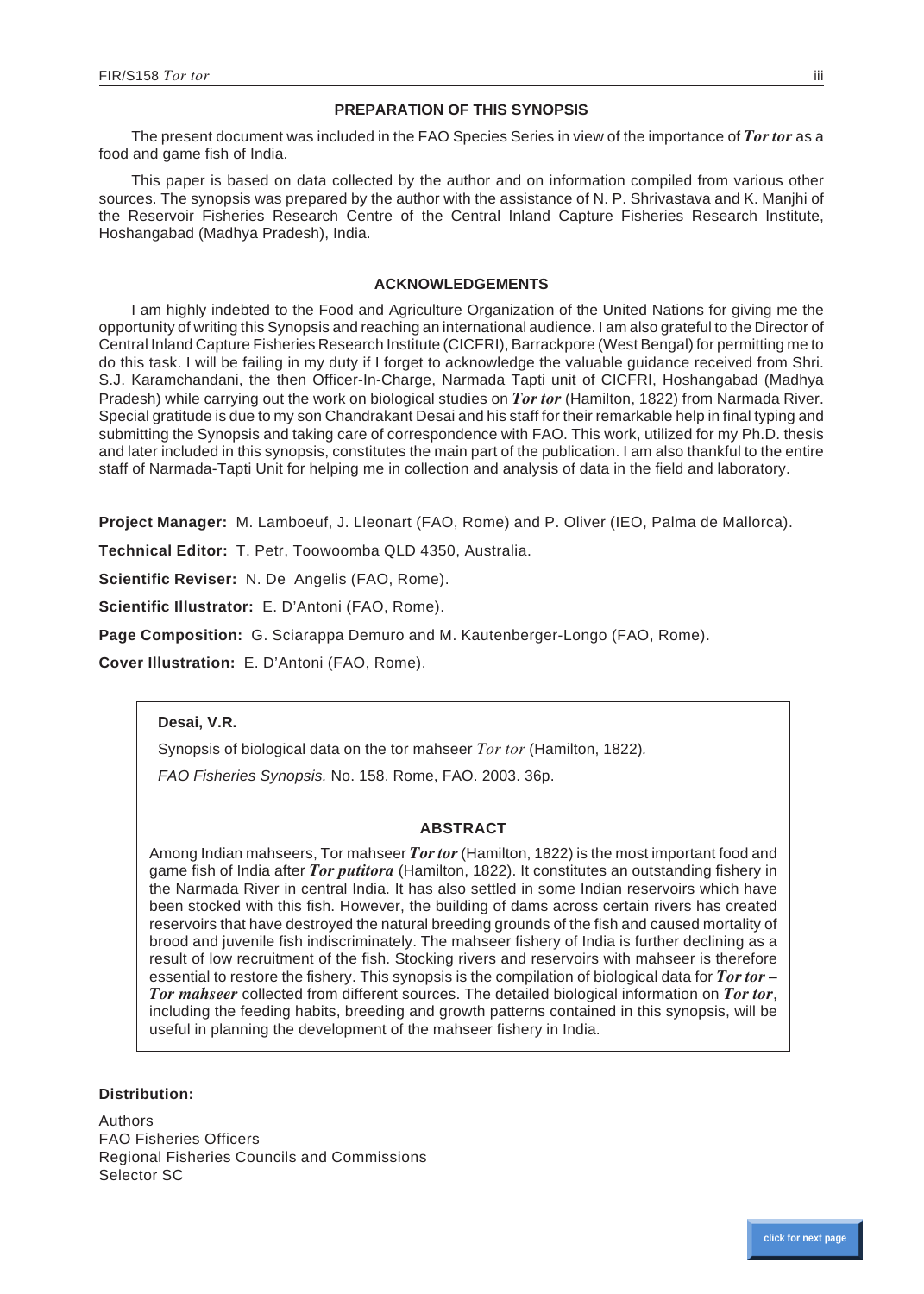# **TABLE OF CONTENTS**

|     |                                                                                                                                                                                                                                      | Page |
|-----|--------------------------------------------------------------------------------------------------------------------------------------------------------------------------------------------------------------------------------------|------|
|     |                                                                                                                                                                                                                                      |      |
|     |                                                                                                                                                                                                                                      |      |
| 1.1 |                                                                                                                                                                                                                                      |      |
|     | 1.1.1 Scientific name <b>contract to the Contract of Contract Contract Contract Contract Contract Contract Contract Contract Contract Contract Contract Contract Contract Contract Contract Contract Contract Contract Contract </b> |      |
|     |                                                                                                                                                                                                                                      |      |
|     |                                                                                                                                                                                                                                      |      |
| 1.2 |                                                                                                                                                                                                                                      |      |
|     |                                                                                                                                                                                                                                      |      |
|     |                                                                                                                                                                                                                                      |      |
|     |                                                                                                                                                                                                                                      |      |
|     |                                                                                                                                                                                                                                      |      |
|     |                                                                                                                                                                                                                                      |      |
| 1.3 |                                                                                                                                                                                                                                      |      |
|     | 1.3.1 External morphology (and all and all and all and all and all and all and all and all and all and all and                                                                                                                       |      |
|     |                                                                                                                                                                                                                                      |      |
|     |                                                                                                                                                                                                                                      |      |
|     |                                                                                                                                                                                                                                      |      |
|     |                                                                                                                                                                                                                                      |      |
| 2.1 |                                                                                                                                                                                                                                      |      |
| 2.2 |                                                                                                                                                                                                                                      |      |
|     |                                                                                                                                                                                                                                      |      |
|     |                                                                                                                                                                                                                                      |      |
| 2.3 |                                                                                                                                                                                                                                      |      |
| 2.4 |                                                                                                                                                                                                                                      |      |
|     |                                                                                                                                                                                                                                      |      |
|     |                                                                                                                                                                                                                                      |      |
|     |                                                                                                                                                                                                                                      |      |
| 3.1 |                                                                                                                                                                                                                                      |      |
|     |                                                                                                                                                                                                                                      |      |
|     |                                                                                                                                                                                                                                      |      |
|     |                                                                                                                                                                                                                                      |      |
|     |                                                                                                                                                                                                                                      |      |
|     |                                                                                                                                                                                                                                      |      |
|     |                                                                                                                                                                                                                                      |      |
|     |                                                                                                                                                                                                                                      |      |
| 3.2 |                                                                                                                                                                                                                                      |      |
|     |                                                                                                                                                                                                                                      |      |
|     |                                                                                                                                                                                                                                      |      |
|     |                                                                                                                                                                                                                                      |      |
| 3.3 |                                                                                                                                                                                                                                      |      |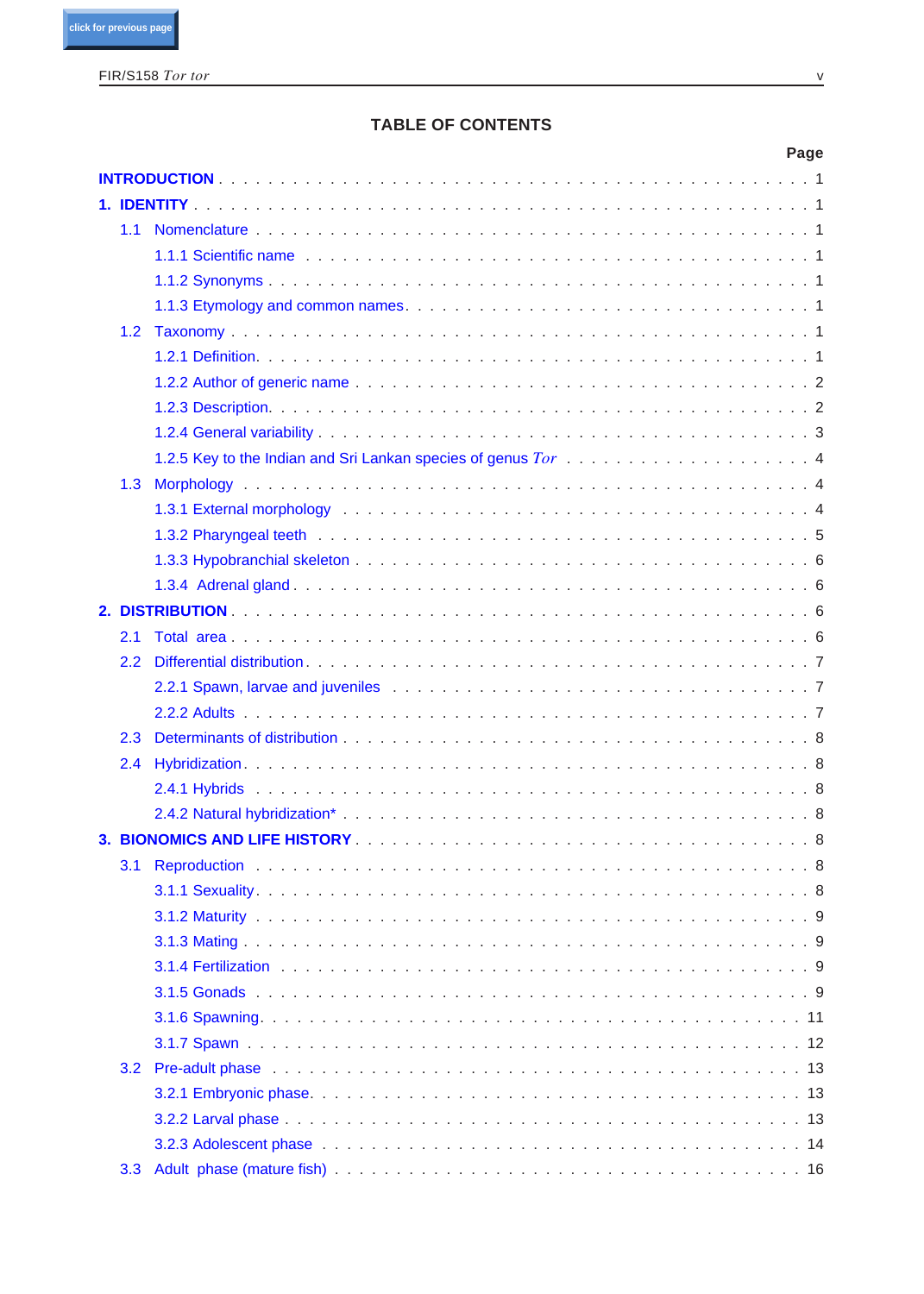<span id="page-5-0"></span>

| 3.4 |                                                                                                                                                                                                                               |  |
|-----|-------------------------------------------------------------------------------------------------------------------------------------------------------------------------------------------------------------------------------|--|
|     |                                                                                                                                                                                                                               |  |
|     |                                                                                                                                                                                                                               |  |
|     |                                                                                                                                                                                                                               |  |
|     |                                                                                                                                                                                                                               |  |
| 3.5 |                                                                                                                                                                                                                               |  |
|     |                                                                                                                                                                                                                               |  |
|     |                                                                                                                                                                                                                               |  |
|     |                                                                                                                                                                                                                               |  |
|     |                                                                                                                                                                                                                               |  |
| 4.1 |                                                                                                                                                                                                                               |  |
|     |                                                                                                                                                                                                                               |  |
|     |                                                                                                                                                                                                                               |  |
|     |                                                                                                                                                                                                                               |  |
| 4.2 |                                                                                                                                                                                                                               |  |
| 4.3 |                                                                                                                                                                                                                               |  |
|     |                                                                                                                                                                                                                               |  |
|     |                                                                                                                                                                                                                               |  |
|     |                                                                                                                                                                                                                               |  |
| 4.4 |                                                                                                                                                                                                                               |  |
|     |                                                                                                                                                                                                                               |  |
|     | 4.4.2 Factors causing or affecting mortality entering in the set of the set of the set of the set of the set of the set of the set of the set of the set of the set of the set of the set of the set of the set of the set of |  |
|     |                                                                                                                                                                                                                               |  |
|     |                                                                                                                                                                                                                               |  |
| 4.5 |                                                                                                                                                                                                                               |  |
| 4.6 |                                                                                                                                                                                                                               |  |
|     |                                                                                                                                                                                                                               |  |
| 5.1 |                                                                                                                                                                                                                               |  |
|     |                                                                                                                                                                                                                               |  |
|     |                                                                                                                                                                                                                               |  |
| 5.2 |                                                                                                                                                                                                                               |  |
|     |                                                                                                                                                                                                                               |  |
|     |                                                                                                                                                                                                                               |  |
|     |                                                                                                                                                                                                                               |  |
| 5.3 |                                                                                                                                                                                                                               |  |
|     |                                                                                                                                                                                                                               |  |
|     |                                                                                                                                                                                                                               |  |
|     |                                                                                                                                                                                                                               |  |
|     |                                                                                                                                                                                                                               |  |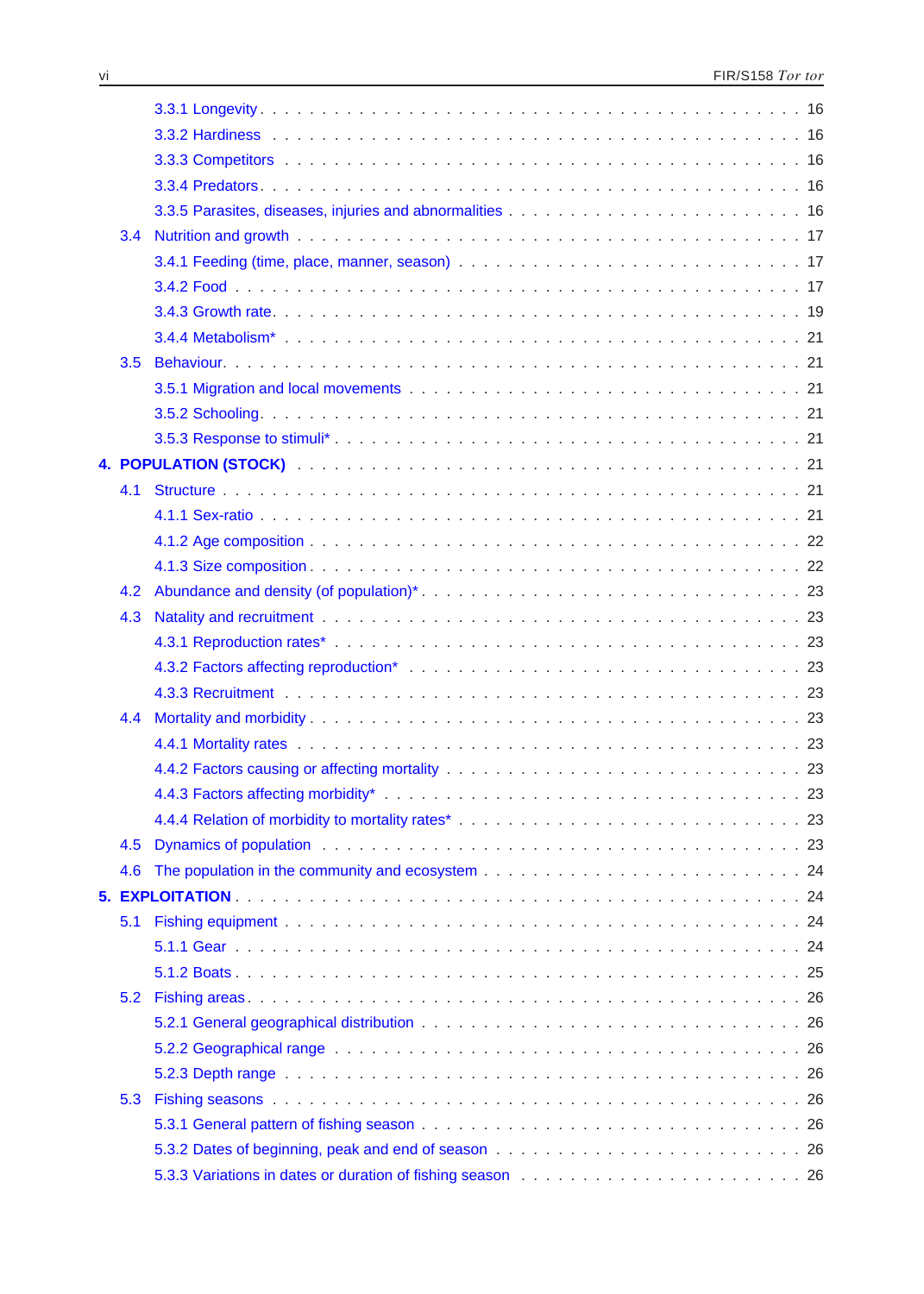<span id="page-6-0"></span>

| 5.4 |                                                                            |
|-----|----------------------------------------------------------------------------|
|     |                                                                            |
|     |                                                                            |
|     |                                                                            |
|     |                                                                            |
| 6.1 |                                                                            |
|     |                                                                            |
|     |                                                                            |
| 6.2 |                                                                            |
|     |                                                                            |
|     |                                                                            |
|     |                                                                            |
|     |                                                                            |
|     |                                                                            |
|     |                                                                            |
|     |                                                                            |
| 6.3 |                                                                            |
| 6.4 |                                                                            |
|     |                                                                            |
|     | 6.4.2 Introduction of fish foods (plants, invertebrates, forage fishes) 28 |
|     |                                                                            |
|     |                                                                            |
|     |                                                                            |
| 6.5 |                                                                            |
|     |                                                                            |
|     |                                                                            |
|     | 29<br><b>7 POND FISH CULTURE</b>                                           |
| 7.1 |                                                                            |
| 7.2 |                                                                            |
| 7.3 |                                                                            |
| 7.4 |                                                                            |
| 7.5 |                                                                            |
| 7.6 |                                                                            |
| 7.7 |                                                                            |
| 7.8 |                                                                            |
| 7.9 |                                                                            |
|     |                                                                            |
|     |                                                                            |
|     |                                                                            |

<sup>\*</sup> Information not available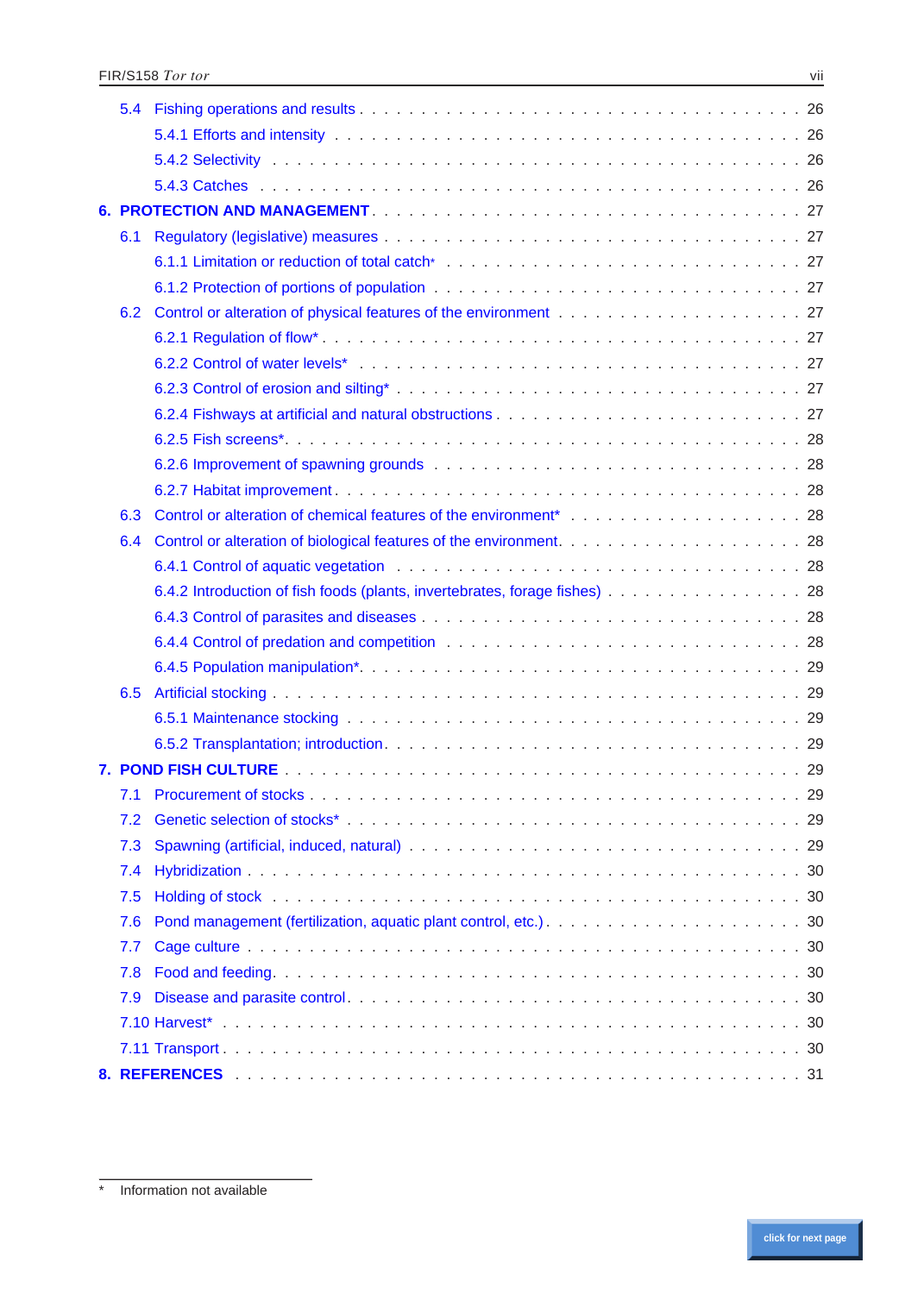# <span id="page-7-0"></span>**INTRODUCTION**

The genus *Tor*, called 'mahseer' in India, Pakistan, Nepal and Bhutan, is widespread in southern Asia, from Afghanistan in the west, to Thailand and Malaysia in the east, and also present in China. The genus includes *Tor tor* (Hamilton) and nine other species. Mahseers are well known as game and food fish, and they are favoured particularly by the people of the Himalayan foothills of northern and eastern India. Thomas (1897) and McDonald (1948) narrated in detail their sporting and fighting nature and how to fish them.

# **1. IDENTITY**

## **1.1 Nomenclature**

#### **1.1.1 Scientific name**

*Cyprinus tor* (Hamilton, 1822) (type locality, R. Mahananda).

The species *Cyprinus tor* was first described from the Mahananda River by Hamilton (1822). He included under the genus *Cyprinus* two other species, i.e. *Cyprinus putitora* and *C. mosal*. Drawings of *C. tor* and *C. mosal* were published by Gray (1834), with the former species described as *Tor hamiltoni* and the latter as *Cyprinus mosal*. While Günther (1868) considered *C. tor* to be synonymous with *Barbus mosal* (Hamilton), the majority of the later workers followed Day (1878) and used *Barbus tor* (Hamilton) in a very wide sense to include all types of large scaled barbels of India. Hora and Mukerji (1936), based on their collections from Eastern Doons, assigned a definite specific limit to Hamilton's *C. tor*. While the large-scaled barbels have been variously assigned to the genera *Barbus* Cuvier, *Labeobarbus* Rüppel, *Barbodes* Bleeker, *Tor* Gray, etc., according to modern classification they are placed in the genus *Tor* Gray, with *Cyprinus tor* Hamilton (=*Tor hamilton* (Gray) as the genotype.

#### **1.1.2 Synonyms**

- 1822 *Cyprinus tor* Hamilton, Fish Ganges, pp.305, 330 (type locality Mahananda River)
- 1834 *Tor hamiltoni* Gray, *Ill. Ind. Zool.*, 2, pl.36, fig.1
- 1839 *Barbus megalepis* McClelland, *Asiat. Res.*,19, pp.271, 337 (northern parts of Bengal)
- 1839 *Barbus hexastichus* McClelland, *Asiat. Res.*, 19, pp.269, 333, pl.39, fig.2 (big rivers in the plains of India)
- 1878 *Barbus tor* Day, *Fish. India*, p.564
- 1878 *Barbus hexastichus* Day, *Fish. India,* p.564
- 1935 *Barbus tor*, Hora and Mukherjee, *Rec. Indian Mus.*, 37, p.383 (Naga Hills)
- 1941 *Barbus tor mosal*, Hora, *J. Bombay nat. Hist. Soc.*, 41, p.784, pl. & II, figs. 1-5 (Assam)
- 1941 *Barbus (Tor) tor*, Hora, *J. Bombay nat. Hist. Soc.*, 41, p.518, pl.1,2,3 text fig.
- 1959 *Tor tor* Misra, *Rec. Indian Mus*., 57 (1-4), pp.150-151
- 1968 *Tor tor* Srivastava, Fishes of Eastern Uttar Pradesh, p.57, fig. 37
- 1974 *Tor tor* Menon, A checklist of the Himalayan and Indo-Gangetic plains fishes, Spl. Pub. (1): *J. Ind. Fish. Soc. India*, p.46
- 1979 *Tor tor* Kulkarni, *J. Bombay nat. Hist. Soc.*, 75(3): 651-660
- 1982 *Tor tor* Sen and Jayaram, *Rec. Zool. Surv. India, Occ. Paper* No. 39, pp.2-4, figs 1-2.

#### **1.1.3 Etymology and common names**

Thomas (1873) and Lacy and Cretin (1905) noted that the name 'mahseer' is perhaps derived from the Hindustani word maha  $=$  great and sir (pronounced seer) = head. A friend of Thomas, a great angler and well-known Persian scholar, wrote to him that the name 'mahseer' was derived from two Persian words, mahi = fish, and sher = lion, in recognition of its gameness. A third derivation is from 'mahasaula', big-scaled, because mahseer has bigger scales than any other freshwater fish in India. A fourth derivation is from 'matsya', which is the Sanskrit word for 'fish' and is used in the Vedas. As mahseer is a sacred fish, preserved and protected near many Hindu temples, Brahmans call it 'mahsia', meaning a fish of excellence. However, it has also been stated that the word 'mahseer' has no phonetic or etymological resemblance to the Sanskrit word 'matsya' and that mahseer is not a big-headed fish. The most probable derivation is that the word 'mahseer' is the corruption of the Persian 'mahisher', referring to its fighting and sporting character.

The standard common and vernacular names are given in **Table 1**.

#### **1.2 Taxonomy**

## **1.2.1 Definition**

For a number of years almost all carps with big scales and barbels and a large size with more or less similar morphological characters were regarded as mahseers. This was later restricted to more definite features as follows:

Carp with big scales, fleshy lips continuous at the angles of the mouth with an interrupted fold or groove across the lower jaw, two pairs of big barbels, lateral-line scales ranging from 22 to 28, and length of head equal to or greater or less than the depth of body are considered taxonomically as true mahseers and are included under the genus *Tor*.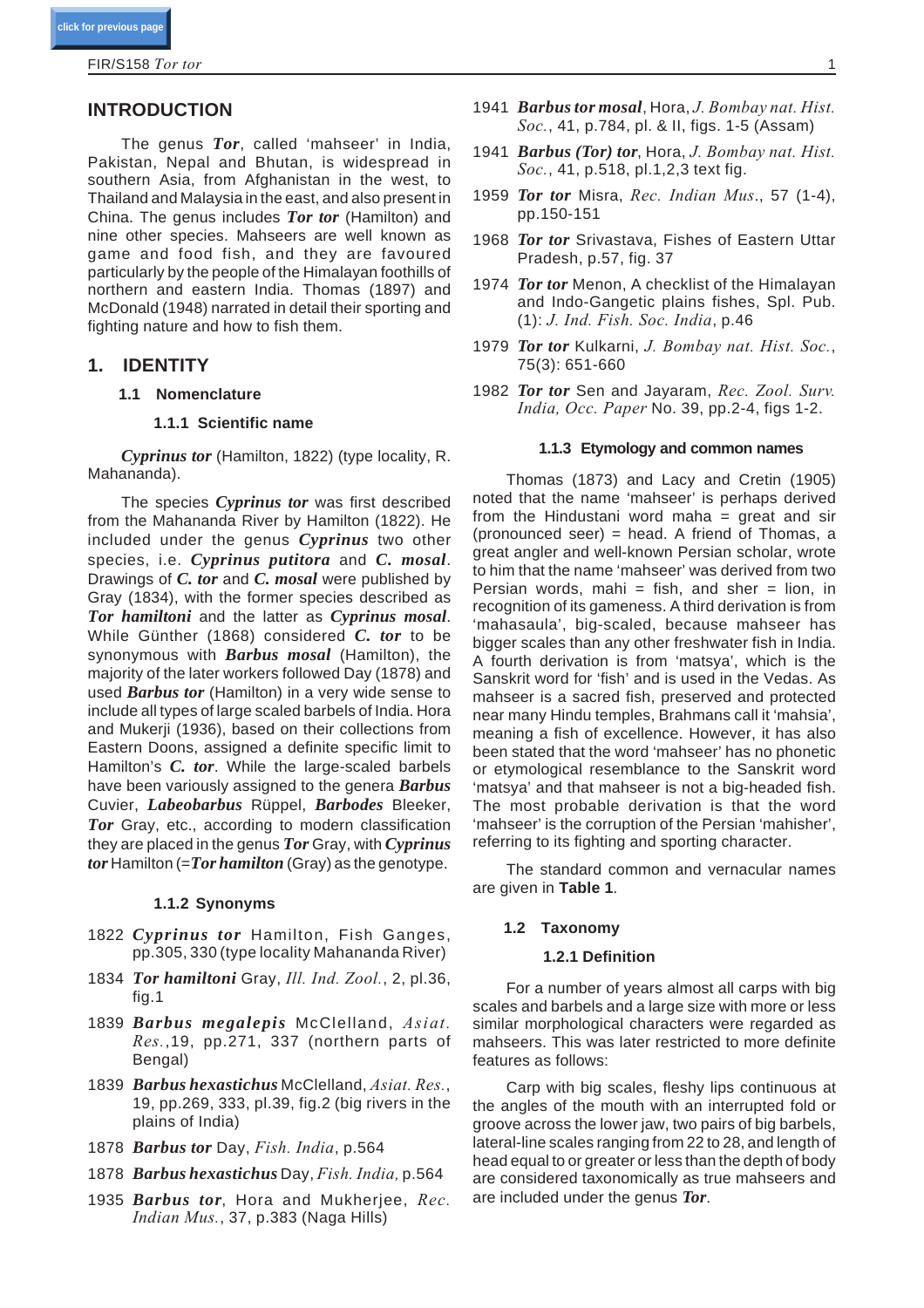<span id="page-8-0"></span>

| Country           | <b>Standard common names</b> | Vernacular names                                                                                                                                                                                                             |
|-------------------|------------------------------|------------------------------------------------------------------------------------------------------------------------------------------------------------------------------------------------------------------------------|
| <b>Bangladesh</b> |                              |                                                                                                                                                                                                                              |
| <b>Bhutan</b>     | Mahseer                      | Jantura                                                                                                                                                                                                                      |
| India             | Mahseer                      | Putitor (Goalpara); Sahara and Turiya (Purneah, Bihar); Masal (Kosi R., Bihar);<br>Kajra (Daudnagar, Sone R., U.P.); Burapatra, Junaga, Peetia (Assam); Naharam<br>(Hindi); Kukhiah (Punjab); Kendi, Bommin, Poomeen-Candee  |
|                   |                              | Peruval, Harale-minu, Hallamin (Karnatake, Canarese); Meruval (Malayalam);<br>Heragalu, Poo-meen, Peruval - (Telugu); Kudis, Kadehi, Barse Masla - (Mara-<br>thi); Mahasol (W. Bengal); Badas (Narmada R., Hoshangabad M.P.) |
| Pakistan          | Mahseer                      | Kurreah (Sind)                                                                                                                                                                                                               |
| <b>Myanmar</b>    |                              |                                                                                                                                                                                                                              |
| <b>Nepal</b>      | Mahseer                      | Sor - Maccha; Sahar                                                                                                                                                                                                          |
| Sri Lanka         |                              | Kuriah, Lela                                                                                                                                                                                                                 |

**Table 1.** Standard and Vernacular Names of *Tor* spp.

Misra (1959) classified this genus as:

Phylum Vertebrata Subphylum Craniata Superclass Gnathostomata Series Pisces Class Teleostomi Subclass Actinopterygii Order Cypriniformes Division Cyprini Suborder Cyprinoidei Family Cyprinidae Genus *Tor* Species *Tor tor* (Hamilton) 1822

# **1.2.2 Author of generic name**

Hamilton (1822) first grouped mahseers separately and placed them in the genus *Cyprinus*; he recognized three species of mahseers viz., *Cyprinus tor, Cyprinus putitora* and *Cyprinus mosal.* Later workers placed these fishes in two distinct genera viz., *Barbus* Cuvier in 1817, and *Tor* Gray in 1834.

Hora (refs. 1939 to 1943) was of the opinion that unless someone revises the whole *Barbus* complex, it is premature to split *Barbus* into more genera. But he recognized that mahseer is probably at least subgenerically distinct from *Barbus* and that *Tor* can be used provisionally as a subgeneric name. Misra (1959) has classified all the mahseers under a separate genus *Tor*.

# **1.2.3 Description (Figure 1)**

D. 12(3/9); P. 19; V. 9; A.7-8(2-3/5), C. 19; L. 1.22-27, L.tr. 4¼/2½

Head slightly shorter than depth; dorsal profile more sharply arched than ventral profile, lips thick fleshy with continuous labial fold across the lower jaw, mouth is small and its gape does not extend below the eyes, snout pointed, jaws of about the same length, two pairs of barbels, maxillary ones slightly longer than rostral ones but shorter than eye, interorbital space flat. Dorsal fin opposite to or slightly in advance of ventral fin, dorsal spine smooth, shorter than body depth, pectoral reaching pelvic as long as



**Figure 1.** *Tor tor* (Hamilton)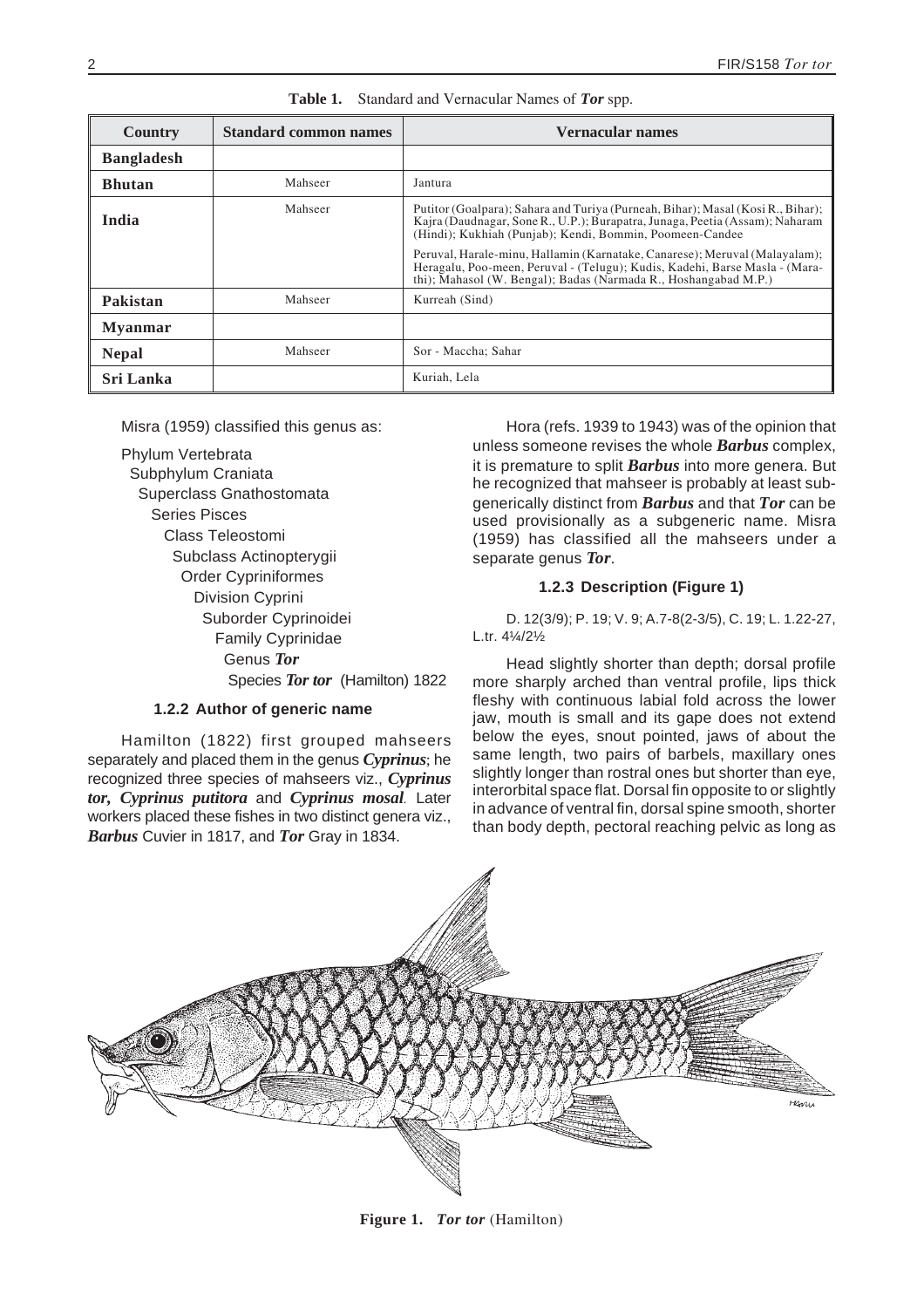head excluding snout, pelvic shorter and when laid flat not reaching caudal-fin base, caudal deeply forked; lateral line complete. Predorsal scales 9. There is a well-developed scaly appendage in the axil of each pelvic fin.

Measurements: Length of head 4, depth of body 3.0 to 3.7 times in standard length. Eye diameter contained 3.0 to 4.0 times in interorbital distance. Least height of caudal peduncle contained 1.2 to 1.4 times in its length.

Coloration: Silvery green or greyish green dorsally, with pinkish sides replaced by greenish gold above and light olive green below, lower fin reddish yellow.

Maximum size: 152.0 cm.

## **1.2.4 General variability (species and subspecies)**

Mahseer is a heterogenous group of fish and this composite term includes the following species as reported from different waters.

# **(A) VALID MAHSEER SPECIES**

**1**. *Tor putitora* (Hamilton) - the putitor mahseer or golden or common Himalayan mahseer. In the Himalayas, including Kashmir, Uttar Pradesh, Punjab, Haryana, Darjeeling (West Bengal), Assam, Bhutan, Nepal. Also in Pakistan, Afghanistan and Bangladesh.

**2**. *Tor tor* (Hamilton) - the tor mahseer or the deep-bodied mahseer. All along the Himalayas, particularly fresh waters of Punjab, Haryana, Uttar Pradesh, Bihar, Darjeeling, Assam, Madhya Pradesh. Bhutan, Nepal, Pakistan, Bangladesh, Myanmar, China. In India the rivers Ganga and Narmada are its principal habitats.

**3**. *Tor mosal* (Sykes) - the mosal mahseer or copper mahseer. It is largely a Myanmar species, rarely found in the Himalayan waters. In India, it occurs in rivers in and around Himalayas, Sikkim and Assam (Jhingran, 1975). Mahanadi is its principal river system in India.

**4**. *Tor khudree* (Sykes) - the khudree mahseer or Deccan mahseer. Fresh waters of Orissa, entire Peninsular India and south of the Tapti River. Rare in the rivers Bhima, Krishna, Koyana and Cauvery. Temple sanctuaries at Dehu and Alandi on the Indrayani River and in some reservoirs.

**5**. *Tor mussullah* (Sykes) - the mussullah mahseer. Fresh waters of Peninsular India. The Krishna and Godavari rivers are its principal habitats.

**6**. *Tor progeneius* (McClelland) - the jungha of the Assamese. North-eastern Himalayas in Assam, Naga-Hills and Manipur.

**7**. *Tor douronensis* (Valenciennes) - Malaysia (North Borneo) (Inger and Chin, 1962; Anon., 1997)

**8**. *Tor sinensis* (Wu) - China, Thailand, Cambodia (Petr, personal communication).

**9**. *Tor tambroides* (Bleeker) - Trey kahor, Thai mahseer. Thailand, Indonesia, Cambodia, Malaysia (Mohsin and Ambak, 1983; Roberts, 1989; Rainboth, 1996).

**10**. *Tor zhobensis* (Mirza) - Reported by Mirza (1967) for the Zhob River in Pakistan. Common and valuable game fish.

# **(B) VALID SUBSPECIES OF** *TOR*

**1**. *Tor khudree longispinis* (Günther) - Most common in hill streams of Sri Lanka and regarded as good game fish.

**2**. *Tor khudree malabaricus*(Jerdon) - Malabar carp. South Kanara down the Western Ghats to Travancore hills.

**3**. *Tor mosal mahanadicus* (David) - Mahanadi River near Hirakud, Orissa. Not yet known from any other river system, even in Orissa.

According to A.G.K. Menon (1992), this subspecies will most probably be *T. khudree mahanadicus* and not *T. mosal mahanadicus* as described by David (1953a). Further study is needed.

# **(C) UNCERTAIN SPECIES OF MAHSEER**

**1**. *Barbus hexastichus* McClelland: it has some similarities with *T. tor* but it is not a *Tor* species. Present in the rivers of the Himalayas, in Kashmir, Assam and Sikkim.

**2**. *Barbus dukai* Day: confused with mahseer due to its large scales, colour, large size, and sporting nature. Found in the Tista River in the Darjeeling District of West Bengal and in foothills of Terai and Duars.

**3**. *Barbus neilli* Day: large scales, size and body shape make it similar to *Tor*. It is closely related to *Tor khudree* but it is neither synonymized nor treated as a separate *Tor* species due to some confusion which requires further examination. First recorded by Day (1878) from the Tungabhadra River. A Peninsular species.

**4**. *Barbus chilinoides* McClelland: it has some *Tor* characters but in other features it is different.

Another large-scaled fish of Nepal and the eastern Himalayan range is 'katli' or 'boker' of Assam, or 'katle' in Nepal (*Acrossocheilus hexagonolepis* McClld.). It is also called chocolate or red mahseer. It is a separate genus.

Misra (1959) has recognized 4 species of mahseers: *A. hexagonolepis*, *T. khudree*, *T. putitora* and *T. tor*. Menon (1974) has recognized the last two species in the Himalayas.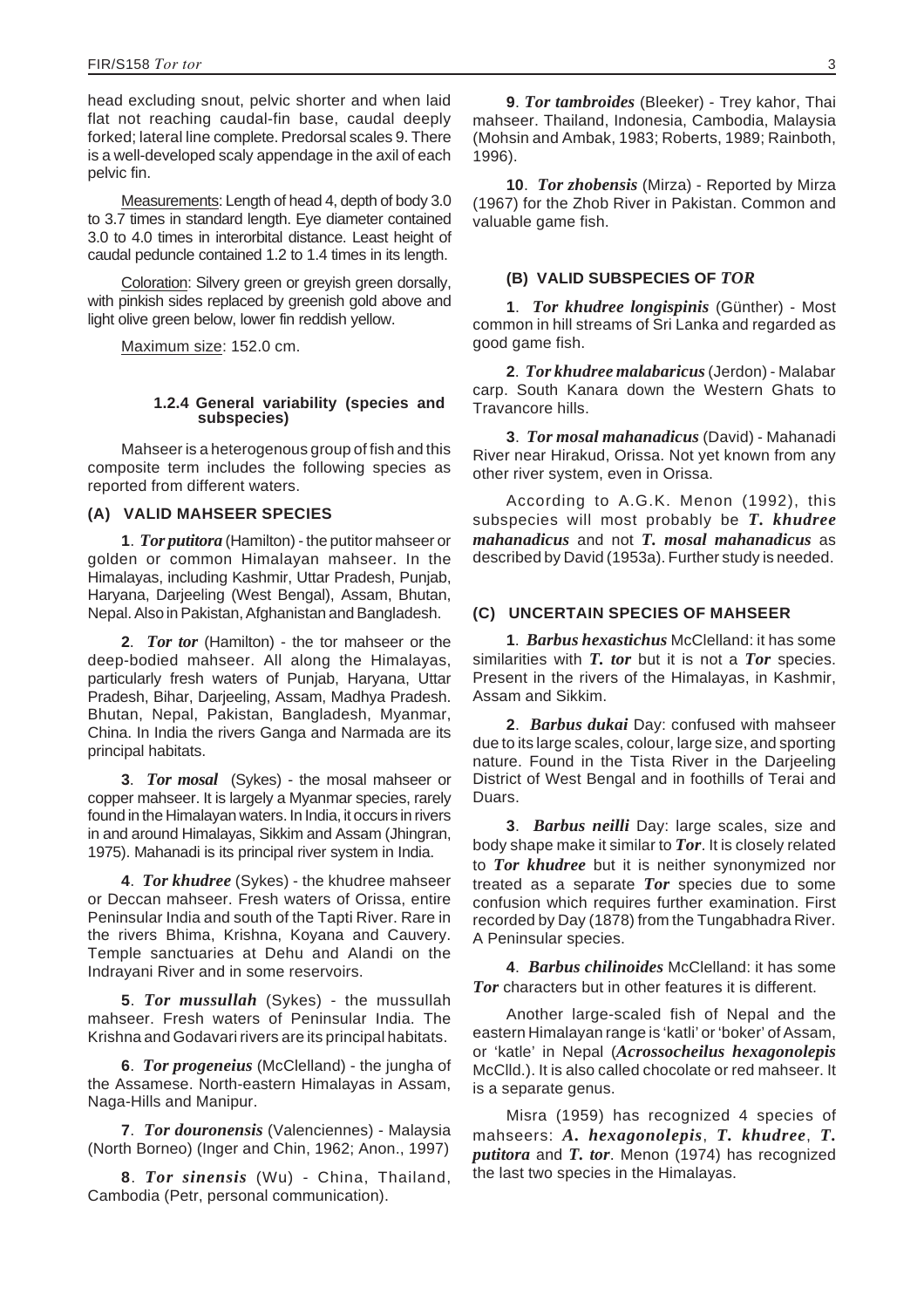#### <span id="page-10-0"></span>**1.2.5 Key to the Indian and Sri Lankan species of genus** *Tor*(after Sen and Jayaram, 1982)

- **1a.** Head length more than 5 in total length  $\therefore$   $\rightarrow$  2
- **1b.** Head length less than 5 in total length  $\therefore$   $\rightarrow$  3
- **2a.** Eye diameter 3.2-4.2 in head length, L.l. scales 23-26, length of head equals depth of body  $\dots \dots \dots \rightarrow T$ . *mosal* (Ham.) D.4/8-9;P.17;V.8-9;A.3/5;C.19;L.l.23-26;L.tr.3½/3½
- **2b.** Eye diameter 4.5-7 in head length, L.l. scales 25-27, head length more than depth of body  $. \rightarrow T$ . *mosal mahanadicus* David D.4/9;P.17;V.8-9;A.3/5;C.19;L.l.25-27;L.tr.3½/3½
- **3a.** Head length greater than depth of body, dorsal spine smooth and strongly developed, snout not tuberculated, L.l. scales 25-28, length of head 4-4.5 in total length, thick lips.  $\Box \rightarrow \mathrm{T}$ .  $\pi \nu \tau \tau \sigma \rho \alpha$  (H $\alpha \mu$ .)

D.3/9;P.19;V.9;A.2-3/5;L.l.25-28;L.tr.3½/3½

- **3b.** Head length not greater than depth of body, dorsal spine may or may not be strongly developed, snout may or may not be tuberculated ............. 4
- **4a.** Length of head equal to depth of body, L.l. scales 25-27.  $\ldots$  . . . . . . . . . . . . . . .  $\rightarrow 8$
- **4b.** Length of head shorter than depth of body  $\ldots \rightarrow 5$
- **5a.** Eye diameter 3-4 in head length, snout not tuberculated, L.l. scales 22-27 . . .............. .... *T. tor* (Ham.)

D.12(3/9);P.19;V.9;A.7-8(2-3/5);C.19;L.l.22-27;L.tr.4½/2½

- **5b.** Eye diameter about 6 in head length (more than 4), snout may or may not be tuberculated, length of head 4.6 in total length ..................... 6
- **6a.** L.l. scales 26-27, pre-dorsal scales 10, eye diameter about 6 in head length, snout tuberculated, length of head less than depth of body  $\ldots \rightarrow T$ . *mussulah* (Sykes)

D.4/9;A.3/5;P.16;V.9;C.19;L.l.26-27;L.tr.4½/3½

**6b.** L.I. scales 23-25, pre-dorsal scales 10  $\ldots$   $\rightarrow$  7

```
7a. Head length 4.5-4.7 in total length,
pre-dorsal scales 8-9, L.l. scales 23-24,
males smaller than females, male with
large labial flap . . . . . . . . . . . .
\ldots.... \rightarrow T. khudree longispinnis (Günther)
D.4/9; A.3/5; P.1/15-17;L.l.23-24;L.tr.3½/2½
```
- **7b.** Head length 4.7-5 in total length, rostral barbels short, not extending to eye, L.l. scales 24, eye-diameter 5 in head length, upper jaw longer, thick lips . .  $\dots$ .....  $\rightarrow$  *T. khudree malabaricus* (Jerdon) D.12-13(3-4/9);P.17;V.9;A.8(3/5);C.19;L.l.24;L.tr.4/4
- **8a.** A black streak behind gill opening, tip of snout fleshy and formed into a semicircular flap, L.l. scales 26, length of head almost equal to depth of body, dorsal spine less developed, long compressed head, fins shorter .... ... .......... *T. progeneius* (McCll.) D.12; P.16; V.9; A.7; C.19; L.l.26; L.tr.3/3
- **8b.** No black streak behind gill opening; tip of snout not fleshy tuberculated, L.l. scales 25-27, length of head equal to depth of body, eye diameter 5.5-7 in head length  $\dots \dots \rightarrow T$ . *khudree* (Sykes) D.4/9; P.15; V.10; A.8; C.19; L.l. 25-27; L.tr. 4½/3½

The generic concept and true specific status of mahseers were in confusion for many years until Hora attempted to classify them in a series of articles (Hora, 1939-1943). Thomas (1873) commented that there are more mahseers than have been named. This is still valid today. To sort things out, it is necessary to collect specimens of different forms to decide which differences are only accidents of local colouring or seasonal changes and which are indicative of varieties and species. Specimens need to include different age groups and be collected from many rivers and localities, in various seasons and in sufficient numbers.

#### **1.3 Morphology**

# **1.3.1 External morphology**

Meristic counts of tor mahseer, as described by various authors, are presented in **Table 2**. Twenty characters of *T. tor* (TL: 188-815 mm) from the Narmada River were statistically analyzed by Desai

| B                        |     | D         | A         | C                        | L.I.      | Ltr                             | <b>Barbels</b> | <b>Authors</b>         |
|--------------------------|-----|-----------|-----------|--------------------------|-----------|---------------------------------|----------------|------------------------|
|                          | 3/9 | 19        | $2 - 3/5$ | 19                       | $25 - 27$ | 4/4                             | Two pairs      | Day (1878, 1889)       |
| $\sim$                   | 4/8 | $15 - 18$ | 3/5       | 19                       | $22 - 27$ | $4\frac{1}{2}$ /2 $\frac{1}{2}$ | 66             | Hora (1941)            |
| $\sim$                   | 4/8 | $15 - 18$ | 3/5       | 19                       | $22 - 27$ | $4\frac{1}{2}$ /2 $\frac{1}{2}$ | 66             | Misra (1959)           |
| $\sim$                   | 3/9 | 17        | 2/5       | $\overline{\phantom{m}}$ | 25        | $4\frac{1}{2}$ /4 $\frac{1}{2}$ | 66             | Shrivastava (1980)     |
| $\overline{\phantom{a}}$ | 3/9 | 19        | $2 - 3/5$ | 19                       | $25 - 28$ | $3\frac{1}{2}$ /2 $\frac{1}{2}$ | $\,$ 6 $\,$    | Sen and Jayaram (1982) |

**Table 2.** Meristic counts of *Tor Tor*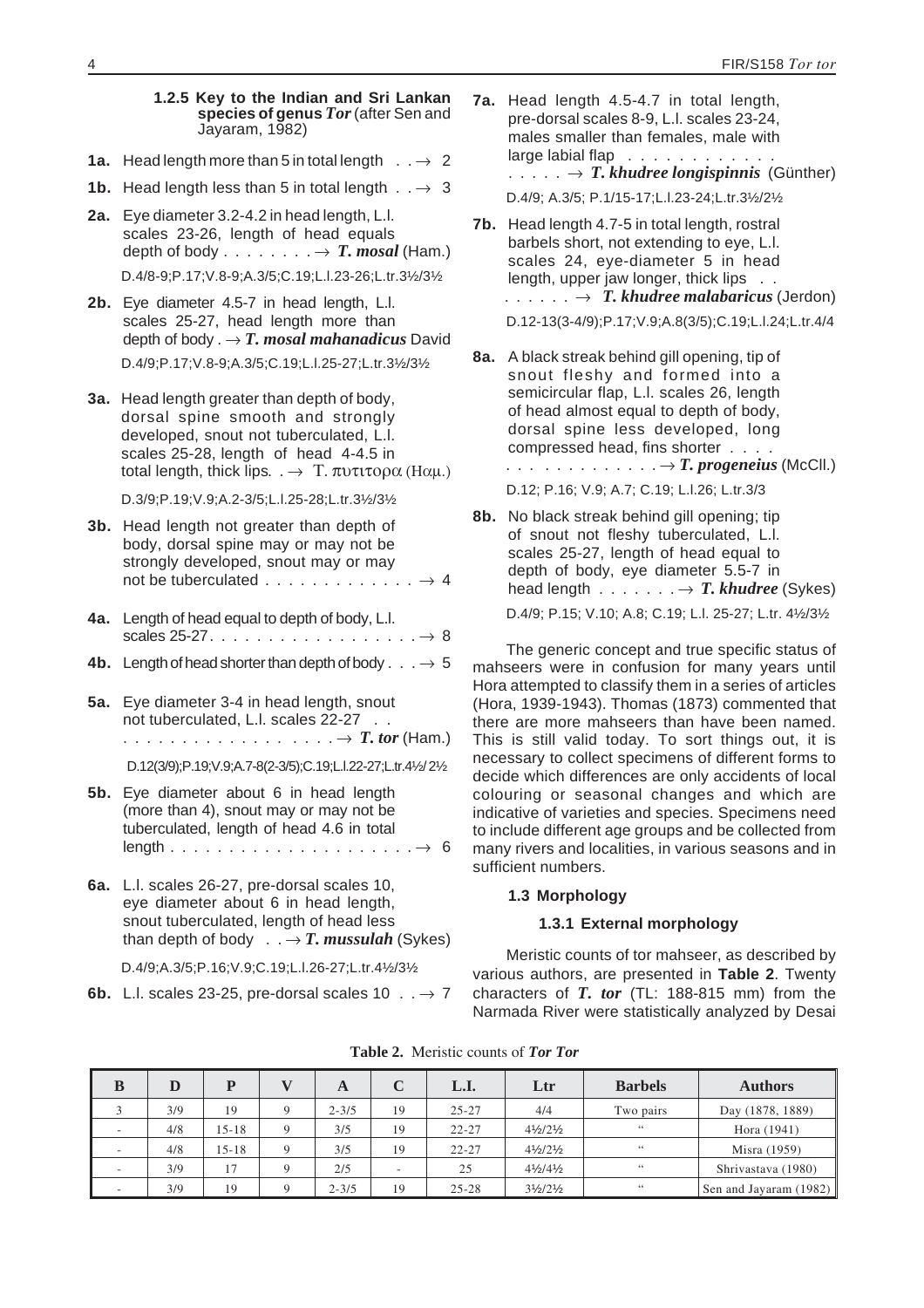<span id="page-11-0"></span>

| S. No          | <b>Parameters</b>                  | Co-efficient of<br>correlation (r) | Formulae             |
|----------------|------------------------------------|------------------------------------|----------------------|
| $\mathbf{1}$   | Fork Length                        | 0.91                               | $Y = 0.89$ x - 7.08  |
| $\overline{2}$ | Standard Length                    | 0.99                               | $Y = 0.82$ x - 9.65  |
| 3              | Length of head                     | 0.97                               | $Y = 0.22$ x - 7.55  |
| $\overline{4}$ | Height of head                     | 0.99                               | $Y = 0.16$ x - 5.84  |
| 5              | Width of head                      | 0.95                               | $Y = 0.13 x - 8.43$  |
| 6              | Inter-orbital space                | 0.99                               | $Y = 0.08$ x - 3.86  |
| 7              | Length of snout                    | 0.99                               | $Y = 0.08$ x - 4.33  |
| 8              | Eye diameter                       | 0.93                               | $Y = 0.02 x + 5.31$  |
| 9              | Depth of body                      | 0.96                               | $Y = 0.24$ x - 6.89  |
| 10             | Width of body                      | 0.99                               | $Y = 0.16 x - 10.25$ |
| 11             | Length of dorsal fin               | 0.99                               | $Y = 0.11 x + 18.31$ |
| 12             | Length of pectoral fin             | 0.99                               | $Y = 0.14 x + 3.07$  |
| 13             | Length of pelvic fin               | 0.99                               | $Y = 0.11 x + 5.21$  |
| 14             | Length of anal fin                 | 0.99                               | $Y = 0.15 x - 0.18$  |
| 15             | Length of caudal peduncle          | 0.99                               | $Y = 0.15 x + 3.42$  |
| 16             | Least height of caudal peduncle    | 0.99                               | $Y = 0.09$ x - 0.37  |
| 17             | Distance between snout and dorsal  | 0.99                               | $Y = 0.45$ x - 14.21 |
| 18             | Distance between dorsal and caudal | 0.99                               | $Y = 0.46$ x - 9.89  |
| 19             | Length of rostral barbel           | 0.99                               | $Y = 0.05 x + 0.06$  |
| 20             | Length of maxillary barbel         | 0.98                               | $Y = 0.05 x + 1.36$  |

**Table 3.** Relationship between total length and body measurements of *Tor tor* (Ham.) from River Narmada (Desai, 1982)

(1982) to determine the relationship of each of them (Y) to the total length of fish (X). The formulae expressing the various relationships and the values of coefficient of correlation (r) are given in **Table 3**. Dubey and Dubey (1986-87), using fish from the Narmada River, found that growth of head length in relation to total length of fish was fastest, that of caudal peduncle was the slowest. They also studied the relation of body weight to surface area of fish (K), using the formula  $S = KW2/3$  (where  $S = area$  of body surface;  $W = body weight$ ; and  $K = a constant$ ). Value of 'K' was 0.537, which is lower on rotund fishes than depressed ones.

Condition of lips varied considerably in different specimens irrespective of size and sex (Desai, 1982). Some had normal lips without pendulous lobes but some had enlarged lips reflected backwards produced into broad lobes (**Figure 2**). Such variation in lips has also been reported by Hora (1936, 1940). While Hora (1936) noticed greatest development of lips in a specimen (TL 485 mm) from the Barak River (Assam), Annandale (1919) described thick and fleshy lips in the largest specimens from Gauhati (River Brahmaputra). Thomas (1897) also observed formation of lips in small immature mahseer and he ruled out the universal opinion of Indian fishermen that mahseer with hypertrophied lips are females.

# **1.3.2 Pharyngeal teeth**

Like all cyprinids, tor mahseer is devoid of any teeth in the jaws but this loss is compensated by the remarkable development of the fifth branchial arch, the pharyngeal teeth. These teeth lie in the throat of the fish and are not used in catching or holding the prey but are employed for tearing and masticating purposes. These teeth occur in three rows (5, 3, 2) on either side (**Figure 3**), the upper consisting of two small teeth, the middle of three and the



**Figure 2.** Head of *Tor tor* showing enlarged and backwardly lips with pendulous lobes



**Figure 3.** Pharyngeal bone of *Tor tor* showing arrangement of teeth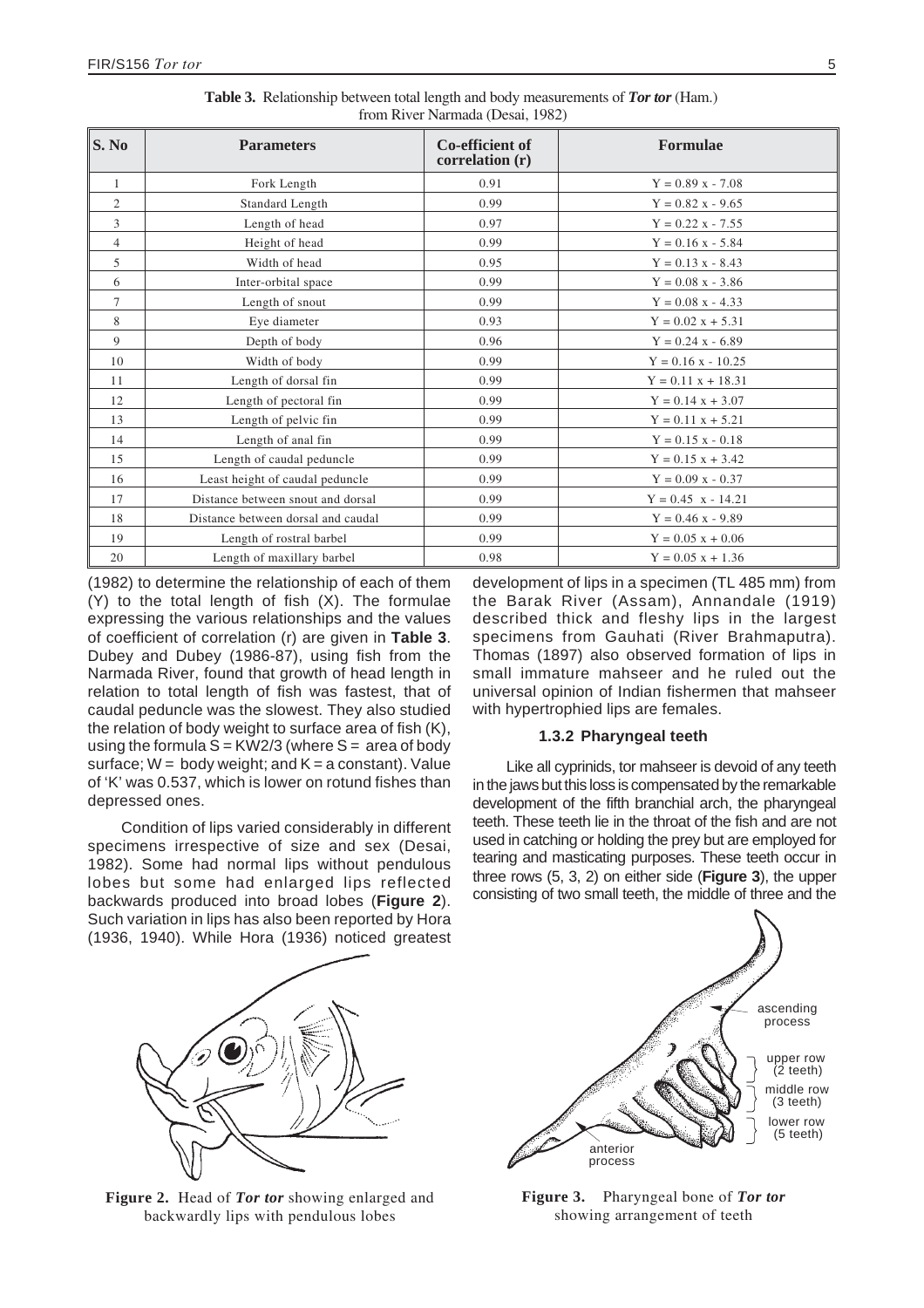<span id="page-12-0"></span>lower having five bigger teeth. The teeth are curved near their extremity and are hooked and pointed. They are not set in sockets like human teeth but are continuations of the pharyngeal bones having a coating of enamel down to their base. According to Hora (1940), anglers in India often preserve the pharyngeal teeth of mahseers as trophies since they provide a reliable evidence of the size of the specimen.

## **1.3.3 Hypobranchial skeleton**

The hypobranchial skeleton of *T. tor* from Garhwal region (Uttar Pradesh) has been studied by Nautiyal *et al.* (1980).

#### **1.3.4 Adrenal gland**

Sultan and Qureshi (1981) studied the histoarchitecture of the adrenal gland of *T. tor*.

# **2. DISTRIBUTION**

# **2.1 Total area**

In India *Tor tor* was originally described from the north-eastern parts of Bengal, but it is now known to be widely distributed. According to Sehgal (1971), in India this species occurs from Jammu in the west to the Brahmaputra Valley in the east all along the Himalayan ranges. Hora (1940) examined specimens from the Brahmaputra and Barak rivers in Assam, Bilaspur (Madhya Pradesh) and from Naga hills. McDonald (1948) noted that besides the snow-fed Himalayan rivers, the rivers having their sources in the Western Ghats of India and in the highlands of central India also have mahseer. Misra (1959) stated that this fish is distributed in fresh waters of East Punjab, Uttar Pradesh, western and eastern Himalayas, Bihar, Darjeeling District of West Bengal, Assam and Madhya Pradesh. Lal and Chatterjee (1962) found this species widely distributed in all the principal rivers of Eastern Doon. Hora (1949) and Motwani and David (1957) reported this species from the Rihand and Sone rivers. Karamchandani *et al*. (1967) recorded it from the Narmada River at Hoshangabad (Madhya Pradesh). The fish fauna of Jabalpur also included *T. tor* (Malviya, 1961). It is present in the Tapti River (Karamchandani and Pisolkar, 1967) and it is fished in Ukai Reservoir (state Gujarat, situated on the same river; Menon, 1973). The Mahi River and its reservoir also hold this species. Tor mahseer is reported from the Chambal River (Dubey and Mehra, 1959) and it is regularly fished in Gandhi Sagar Reservoir in Madhya Pradesh (Anon., 1968) and in Rana Pratap Sagar Reservoir in Rajasthan (Chaudhary, 1978). Motwani and Saigal (1974) reported it from Sarda Sagar Reservoir in Pilibhit (Uttar Pradesh). It is also present in Garhwal region of the central Himalaya (Badola, 1975), and in Gumti Reservoir in the state of Tripura (Lipton, 1983-84).

**Figure 4** shows the geographical distribution of *Tor tor* and **Table 4** gives the rivers, lakes and reservoirs from which the species has been reported.



**Figure 4.** Geographical distribution of *Tor tor*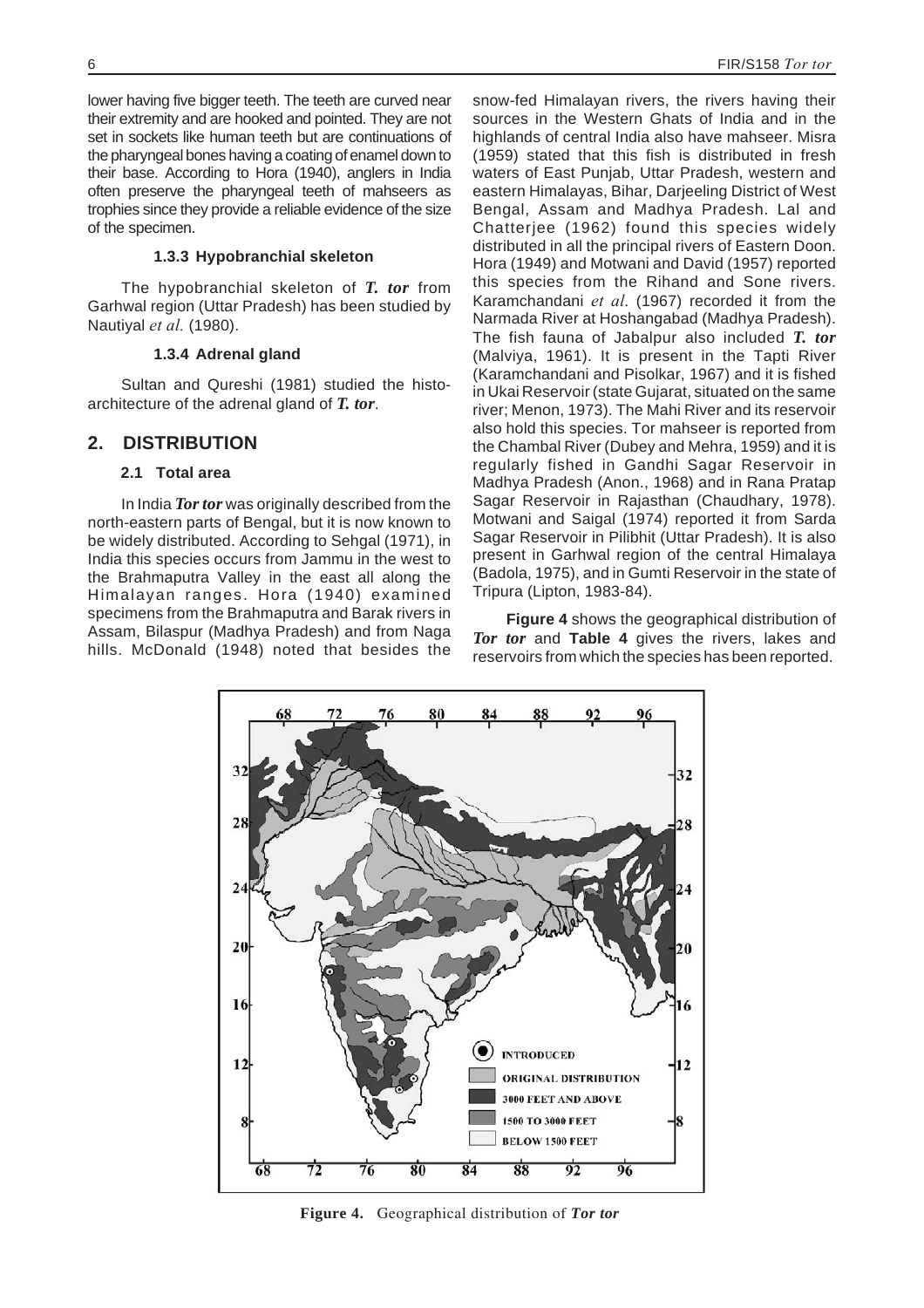<span id="page-13-0"></span>

| India                                       |                                                                                                                                                                                                                               |                                  |                                  |                                     | Myanmar                        | <b>Bangladesh</b> | Pakistan                | China  | <b>Bhutan</b> | <b>Nepal</b>                                    |                                           |
|---------------------------------------------|-------------------------------------------------------------------------------------------------------------------------------------------------------------------------------------------------------------------------------|----------------------------------|----------------------------------|-------------------------------------|--------------------------------|-------------------|-------------------------|--------|---------------|-------------------------------------------------|-------------------------------------------|
| Habitat                                     | Ganga<br>River<br>System                                                                                                                                                                                                      | East<br>Coast<br>River<br>System | West<br>Coast<br>River<br>System | Brahma-<br>putra<br>River<br>System | Indus<br>River<br>System       |                   |                         |        |               |                                                 |                                           |
| Rivers<br>and im-<br>portant<br>tributaries | Ganga<br>Yamuna<br>Ghaghra<br>Gomti<br>Rapti<br>Sarda<br>Ramganga<br>Kosi, Sone<br>Rihand<br>Chambal<br>Betwa<br>Ken                                                                                                          | Mahanadi                         | Narmada<br>Tapti<br>Mahi         | Brahma-<br>putra<br>Barak           | Indus<br>Sutlej<br><b>Beas</b> |                   | Freshwaters Freshwaters | Jhelum | Freshwaters   | <b>Manas</b><br>Sarbhang<br>Khola<br>Gaylegphug | Bagmati<br>Kosi<br>Kaligandaki<br>Trisuli |
|                                             | Lakes: Lakes along the foothills of Himalayas in Punjab, Haryana, Uttar Pradesh, Darjeeling district of West Bengal, Assam.<br>Reservoirs: Mangla (Pakistan); Indrasarobar (Nepal); Narmada, Tapti and Chambal Basin (India). |                                  |                                  |                                     |                                |                   |                         |        |               |                                                 |                                           |

**Table 4.** Distribution in Rivers, Lakes and Reservoirs

According to Jhingran and Sehgal (1978), about 1269 km length of streams harbour some species of mahseer. In Jammu and Kashmir there are 378 km, in Himachal Pradesh 681 km, Uttar Pradesh 175 km, Kerala 30 km, and Karnataka 5 km. Little information on the magnitude of mahseer fishery on these streams is available. *Tor tor* supports a limited fishery in the Siwalik Himalayas and lower reaches of the uplands of the Deccan Plateau.

# Significance of Satpura hypothesis in mahseer **distribution**

The typical Himalayan ichthyofauna including *Tor* originated in southern China and from there dispersed into the Alpine-Himalayan system, ramifying into Europe, western Asia and associated mountains (Hora, 1951). Hora (1951a) opined that during glacial periods the Garo-Rajmahal gap must have been a few hundred metres higher than the sea level and the colder climate favoured increased precipitation with less evaporation and greater runoff in streams like the Narmada - Tapti along the Satpura - Vindhya. These conditions favoured the spread of torrential fishes from the region of the Assam Himalayas to Peninsular India across the Garo-Rajmahal Bridge. According to David (1963), considerable evidence is available on the zoogeographical affinities of various genera of fish found in Peninsular India to support the 'Satpura hypothesis' advanced by Hora to account for the striking similarity in fish fauna of the Malay Archipelago with that of Peninsular India. In 1937 Hora (1937), while referring to the distribution of Himalayan fishes, also explained the occurrence of similar forms in the eastern Himalayas and the Assam Hills on the one hand and the south-western hills of peninsular India on the other by suggesting that the Satpura Mountains probably stretched across India as a continuous range from the Assam Himalayas to Gujarat from the Miocene period until comparatively recent times. The presence of *T. tor* in the Narmada River indicates that the Satpura Range served as a highway for the dispersal of eastern Himalayan and Assam forms to the Western Ghats.

# **2.2 Differential distribution**

# **2.2.1 Spawn, larvae and juveniles**

The spawning behaviour of cold-water fish species differs widely from that of their counterparts in warm waters (Jhingran and Sehgal, 1978). The primary requirement for a cold-water fish to lay eggs is gravel substratum where the eggs can be safely covered by the gravel and thus saved from being washed away by strong current. McDonald (1948) observed mahseers migrating considerable distances upstream for feeding and spawning. There they laid eggs in sheltered rock pools. Desai (1973) collected the larval stage of *T. tor* together with hatchlings, larvae and fry of other carps from the rocky bed of the Narmada River from July to March. The advanced stages of fry and juveniles of *Tor tor* from the Narmada River were also collected by Desai and Karamchandani (1967) along with those of minnow carps *Barilius bendelisis, B. barila* and *Oxygaster clupeoides*. This association seems to suggest that the fry and juveniles of mahseer and minnow carps share the same grazing grounds, i.e. rocks, stones and sand layers covered with algae and other coatings. David (1953) also found the fry of mahseer associated with minnow carps *B. bendelisis, B. barila* and *Aspidoparia morar* in the Mahanadi River.

# **2.2.2 Adults**

Rivers and streams fed by perennial snow-melt water with shallow beds covered by rocks and stones, and a low water temperature are favourable for mahseers. Mahseer enters side streams or torrential stretches of a river for spawning and returns to the main stream when the water begins to subside. According to Karamchandani (1972), the river stretches must have rapids, pools and rocks. Where the river leaves the last hills, big pools form and the stream spreads into a number of channels. Such an environment is suitable for mahseers. Rivers with two or three junctions of spring-fed tributaries are ideal for mahseer.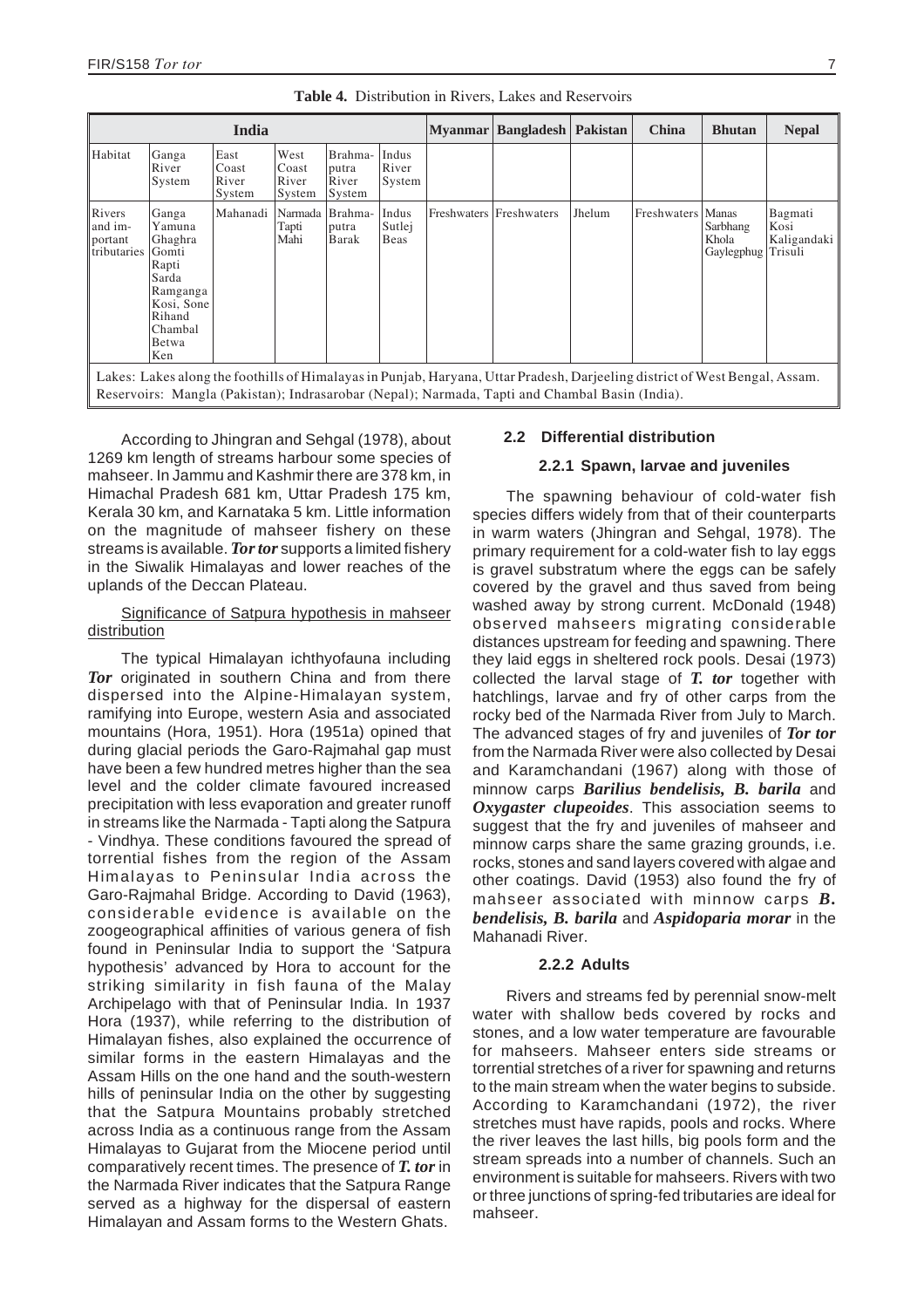#### **2.3 Determinants of distribution**

Mahseer is found in rivers, lakes and reservoirs. Rivers must rise in the hills and be perennial, with rocks, rapids and deep pools. Day (1889) found such a habitat especially in rocky mountain streams. Occurrence and distribution of mahseer has more to do with the water temperature prevailing in the streams than the altitude. The fish seems to avoid very cold water. It may be because of this that it congregates by the hundreds in the lower reaches of the rivers Jhelum, Chenab, Ravi, Beas and Sutlej during the winter months of December and January. Himalayan mahseer has a high demand for high concentration of dissolved oxygen. It also seeks rocky beds with molluscs and algal coatings which constitute its diet. Jhingran (1975) noted that mahseers migrate upstream and downstream depending on floods

Desai (1982) stated that clarity of water is an important factor as it results in a deeper penetration of light, thus allowing aquatic plants, molluscs and algae to inhabit deeper waters. This enhances the food supply for mahseer. The fish leaves the main stream when it becomes turbid during monsoon and ascends the hillstream in search of clear water for breeding and feeding. Jhingran (1975) mentioned such migration of *Tor* species to clear upper waters in the post-monsoon period. *T. tor* which existed in the Rihand River prior to its impoundment (Hora, 1949), disappeared after the formation of Rihand Reservoir in Uttar Pradesh (Motwani, 1970). This is believed to be due to the high clay content in the reservoir which reduced the transparency of water.

Adaptations: During their migration to upper reaches of a river mahseers have to leap over obstacles such as rocks and boulders and overcome strong current. Consequently, mahseers have strong power of locomotion and their fins are more osseous and stronger built than those of other cyprinids. McDonald (1948) noted that the fin area of mahseer is greater than the total surface area of the rest of its body. This makes the fish strong and powerful, enabling it to live in rapid current. The fish has a protrusible and suctorial mouth well adapted for bottom feeding. The suctorial mouth not only gives the fish the power of sucking the loose material from the bottom but also helps the fish cling to the substratum so that it does not get washed away by swift current. The enlargement and thickness of lips is not uniformly developed in all specimens. Its development depends on the type of stream in which mahseer lives and the degree of adherence required to live in swift current (Beavan, 1877; Hora, 1940). Thus the hypertrophy of the lips in *T. tor*is a character produced by environmental factors. According to Jhingran and Sehgal (1978), very little food is available in hill streams and therefore cold-water fish species have acquired modifications of the mouth suitable for scraping algal coatings and associated invertebrates from submerged rocks and boulders.

Pharyngeal teeth are used for tearing and masticating food such as aquatic plants, molluscs and insects. The form of the teeth is generally correlated with the nature of the food (Hora, 1940).

#### **2.4 Hybridization**

#### **2.4.1 Hybrids**

Hybridization of *Tor* species in nature is not known. In fish-farm conditions, a hybrid of *Tor* sp. and rohu (*Labeo rohita*) was reported to be produced by the Fish Seed Production Unit of the Maharashtra State Fisheries, Bombay (Maharashtra Times, 1971). Since mahseer is known to be a slow-growing fish, the idea of this experiment was to get the characters of the parent species in the hybrid, namely the faster growth of rohu and the bait-taking habit of mahseer. Although the species of *Tor* used for this experiment is not exactly known, its success has definitely paved the way for other such trials. At the Lonavla Fish Farm in Maharashtra, Ogale and Kulkarni (1987) produced hybrids of *T. tor* and *T. khudree* and succeeded in breeding the pond-raised hybrids.

## **2.4.2 Natural hybridization \***

# **3. BIONOMICS AND LIFE HISTORY**

#### **3.1 Reproduction**

#### **3.1.1 Sexuality**

Females discharge enormous numbers of eggs and males milt in shoals during spawning and the discharged eggs are fertilized externally. Hermaphroditism is not known in this species.

Sexual dimorphism is indicated by the presence of tubercles on the snout of mature males (Desai, 1973). Mirza (1967) observed that in Pakistan male *Tor tor* had thick lips which developed the labial flap into an elongated triangular point reaching the angle of the mouth. But in the Narmada River the thick lips were seen in both sexes. In males the pectoral extends to the  $7<sup>th</sup>$  scale below the lateral line, while in females it is shorter, reaching the  $5<sup>th</sup>$  or  $6<sup>th</sup>$  scale. In females the bulkiness of the abdomen gives rise to an arched ventral profile and the base of the anal fin does not project out of the profile line, whereas in males the profile is comparatively less arched and the base of anal fin not projecting out of the profile line. No differences in colours of the two sexes and roughness of the pectoral were noticed even in ripe males. However, sex identification is only possible when ripe females show a fully bulged and soft abdomen with a slightly swollen pinkish vent. When the abdomen is slightly pressed the mature females and males will discharge eggs and milt respectively.

The differences between the male and female *Tor tor* (Kumaun mahseer) from Bhimtal and Naukuchiatal (Uttar Pradesh) recorded by Pathani (1978a) were as follows: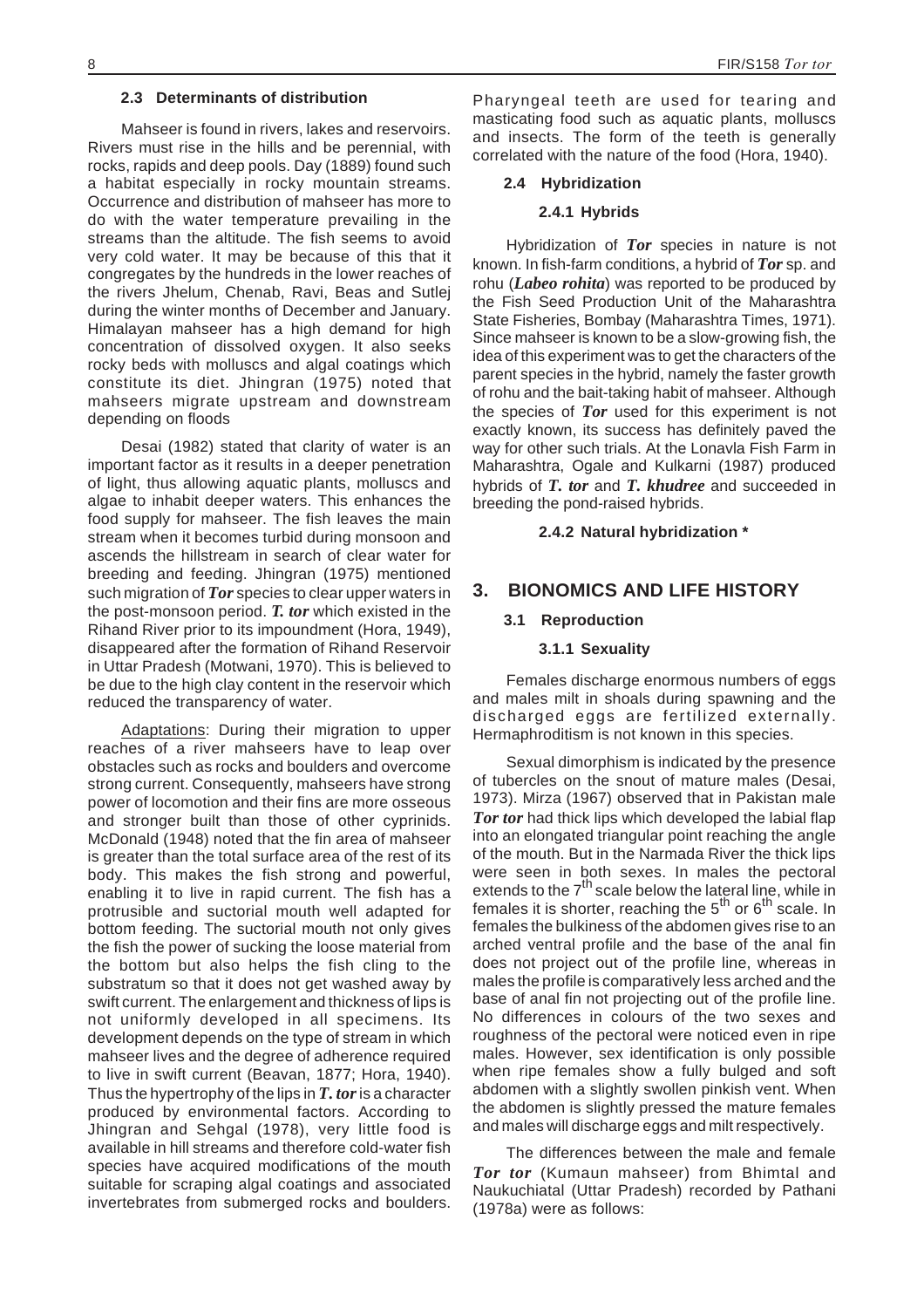<span id="page-15-0"></span>Colour: Colour did not appear to distinguish the sexes. Some males were brighter than females and some males had small black spots on the lateral sides of mouth. These characters, however, were not consistent.

Size: The males were smaller and lighter than the females of identical age. The males were narrower than the females. The head length and body width ratio in the male was higher than in the female during the breeding season.

Fins: The pectoral fins in the males were longer and rough and reached up to the sixth scale of the lateral line. In the females the pectoral fins reached below the fifth scale of the lateral line only and were smooth. The anal fin of the males was thinner, transparent and large with light orange tinge at the tip, in the females of about the same age it was thicker, opaque and smaller.

Tubercles: Tubercles were present on the dorsal side in the head region of the males and were absent in the females.

The nature of lips as described by Hora (1939, 1940) is an ecological adaptation and is very variable and unreliable for sex differentiation. The colour differentiation was hardly a factor for sex recognition although it is a good character for species recognition. The above secondary sexual differences were observed in Kumaun mahseer during the breeding season from April to September.

#### **3.1.2 Maturity**

In *T. tor* of the Narmada River, 5% of fish are mature at 280 mm TL, 50% at 360 mm, 90% at 440 mm and all the fish are mature when over 500 mm (Desai, 1973). Female fish attained first maturity (50% mature ovaries) in the size range of 340-380 mm. In Lake Udaipur in Rajasthan, the smallest male matured at 254 mm and all females above 310 mm were mature (Chaturvedi, 1976). In the Narmada River, males matured at 250 mm (175 g) in the second year, and females at 360 mm (500 g) in the third year. In Lake Bhimtal this species attained maturity in the size range of 280-350 mm (Pathani and Das, 1983). The smallest ripe male was 202 mm TL (age group 2+), the smallest ripe female was 289 mm TL (age group 3+) (Pathani, 1983).

#### **3.1.3 Mating**

Sen and Jayaram (1982) wondered why nobody has ever seen mahseer in the act of spawning. When rivers are low and clear it should not be difficult to observe them. Also egg-laying and fertilization have never been seen, only the embracing act of *Tor khudree*, similar to that of rohu, but in transparent water below the surface, was described by Kulkarni (1971). The breeding mechanism in mahseers varies from species to species depending on the local ecological factors. Pathani (1983) observed a long

process of courtship of *T. tor* in Lake Bhimtal, where two to seven males were chasing a female.

#### **3.1.4 Fertilization**

Fertilization is external.

#### **3.1.5 Gonads**

The gonads occur as a pair of elongated light coloured strap-shaped bodies lying one on each side of the intestine and lodged into the groove between the bladder and abdomen. The mature ovary is a quill-like bag containing large, orange-coloured eggs, measuring from 1.90 to 2.22 mm in diameter. The mature testis is full of oozing milt. The fully mature ovary occupies nearly the whole of the body cavity when the alimentary canal is very much reduced due to poor feeding. Both lobes of the mature ovary are generally equal in length, though in some specimens they are unequal.

Fecundity of *T. tor*from the Narmada River varied from 7 000 to 101 600 in fish of 283-750 mm TL. This range was associated with three spawning bursts as the fourth batch of maturing ova (smaller than 0.95 mm) could not be counted (Desai, 1973). By adding the estimated number of ova of the fourth burst, the total number of eggs to be laid in one season was estimated to range from 9 330 to 135 470 (see **Table 5**). The relationship between fecundity (F) and length of fish (L) was:

#### **Log F = 1.9749 Log L - 1.0384**

| <b>Total length of</b><br>fish (mm) | No. of ova laid in<br>three bursts | Probable No. of<br>ova maturing in<br>one spawning<br>season |
|-------------------------------------|------------------------------------|--------------------------------------------------------------|
| 283                                 | 7 0 0 0                            | 9 3 0 0                                                      |
| 322                                 | 9 800                              | 13 000                                                       |
| 377                                 | 8 700                              | 11 600                                                       |
| 388                                 | 8 2 4 0                            | 10 990                                                       |
| 388                                 | 9 200                              | 12 270                                                       |
| 390                                 | 12 680                             | 16 900                                                       |
| 405                                 | 16 750                             | 22 330                                                       |
| 422                                 | 17 550                             | 23 400                                                       |
| 453                                 | 15 100                             | 20 130                                                       |
| 460                                 | 17 800                             | 23 730                                                       |
| 460                                 | 15 000                             | 20 000                                                       |
| 465                                 | 28 400                             | 37 860                                                       |
| 510                                 | 28 300                             | 37 730                                                       |
| 552                                 | 30 400                             | 40 530                                                       |
| 582                                 | 31 340                             | 41 790                                                       |
| 598                                 | 53 800                             | 71 730                                                       |
| 657                                 | 42 600                             | 56 000                                                       |
| 727                                 | 54 300                             | 72 400                                                       |
| 750                                 | 101 600                            | 135 470                                                      |

**Table 5.** Fecundity of *Tor tor* (in thousands) from River Narmada (Desai, 1973)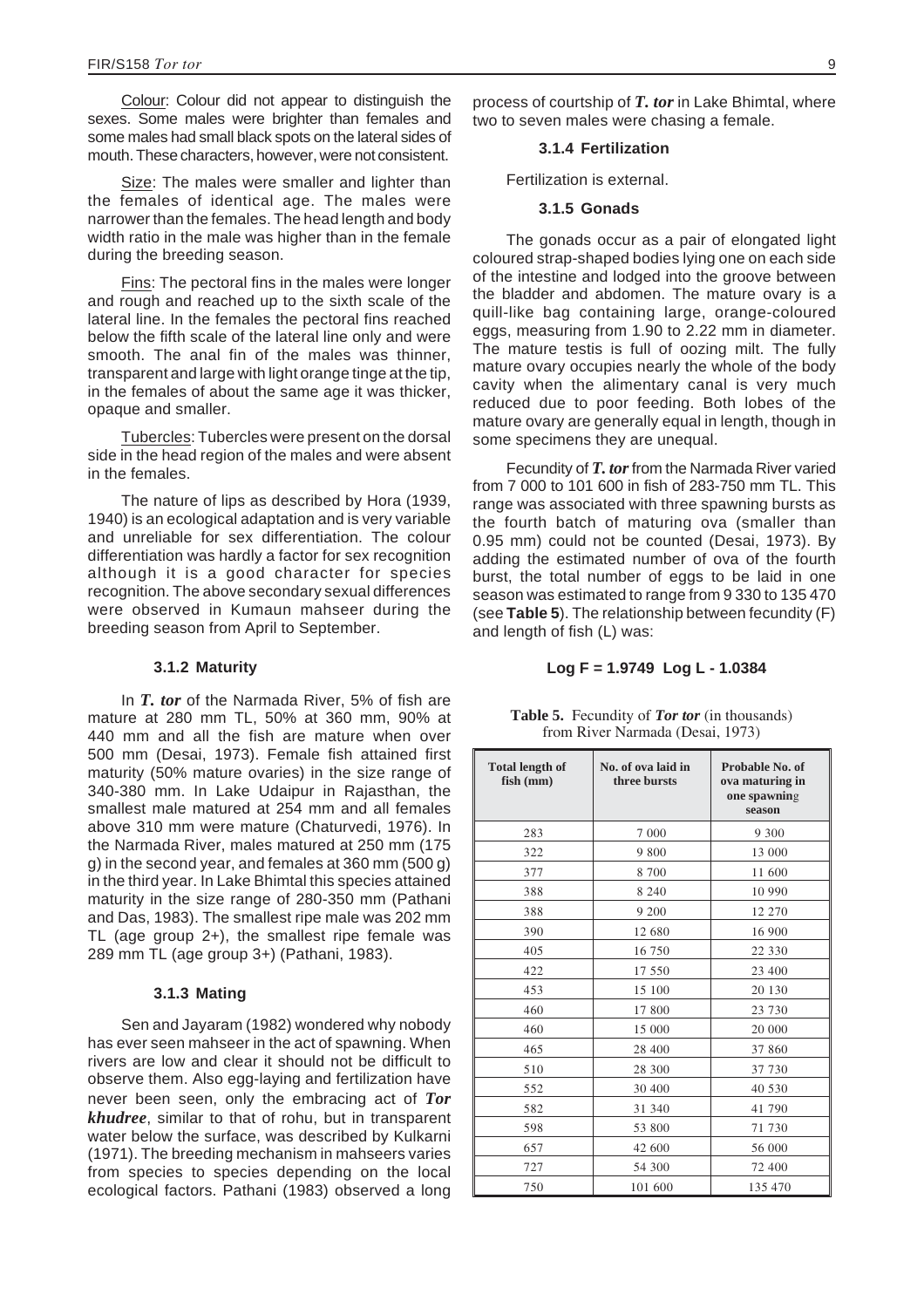<span id="page-16-0"></span>The above relationship has shown that with increase in size of fish the fecundity also increases, but less than in other popular carps of India. See also **Table 6**.

**Table 6.** Calculated fecundity of *Tor tor* from River Narmada for different year classes (Desai, 1982)

| Age (years)  | <b>Fecundity (in thousands)</b> |
|--------------|---------------------------------|
| Н            | 6.6                             |
| Ш            | 10.3                            |
| IV           | 14.5                            |
| $\mathbf{V}$ | 18.8                            |
| VI           | 22.6                            |
| VH           | 25.5                            |

The average fecundity of *T. tor* (465-740 mm in TL) from Lake Udaipur (Rajasthan) ranged from 49 146 to 175 886 eggs. The number of eggs per gramme of the ovary ranged from 256 to 361, and the number of eggs per gramme body weight fluctuated between 24.61 and 36.35 (Chaturvedi, 1976).

The results of microscopic and macroscopic studies of the gonads (ovaries) of *Tor tor* from the Narmada River follow:

## Microscopic study

Study of ova diameter in different months has shown that the fish has a prolonged breeding. The state of maturity varies greatly among individuals in different months. Thus, in a particular month, fishes in all stages of maturity were encountered. The ovaries were classified into 13 stages of maturity (**Figure 5**)



**Figure 5.** Ova diameter frequency polygons of different maturity stages of *Tor tor*

and each stage has been compared with the stages of I.C.E.S. (Wood, 1930) (**Table 7**).

The observation clearly showed that *T. tor*in the Narmada River exhibits a continuous process of maturation and the ovary starts maturing as soon as the last batch of ova is laid.

**Table 7.** Maturity scale of *Tor tor* (female) (Desai, 1973)

| <b>ICES</b> (Wood, 1930)         |              | <b>Tor</b> tor                                                                                                                                                                                                                                                                                                   |
|----------------------------------|--------------|------------------------------------------------------------------------------------------------------------------------------------------------------------------------------------------------------------------------------------------------------------------------------------------------------------------|
| Immature (Stage A)               | L            | Ovary slender, thin, short, whitish and ribbon-like, ova minute, transparent and not visible<br>to naked eye, some devoid of yolk deposition while in some yolk deposition just com-<br>menced; frequencies with one mode, maximum ovum diameter = $0.57$ mm; common all the<br>year round.                      |
| Maturing (Stage B)               | $\mathbf{H}$ | Ovary slightly enlarged and becoming translucent; yolk deposition further progresses and<br>ova become yolky, opaque and visible to naked eye; frequencies with two modes, maxi-<br>mum ovum diameter = $0.76$ mm; common from December to April.                                                                |
| Maturing (Stage C, D, E, $&$ F)  | Ш            | Ovary turns yellow and becomes thickened on all sides, ova have granular appearance and<br>are visible to naked eye; frequencies with two to five modes, maximum ovum diameter $=$<br>1.33 mm; common from December to April.                                                                                    |
| Mature (Stage G)                 | IV           | Ovary greatly enlarged with large mature eggs still contained within the ovarian follicle and<br>not free; frequencies with five modes, maximum ovum diameter = 1.90 mm; common from<br>April to June.                                                                                                           |
| Mature (Stage H)                 | V            | Ovary appears like a yellow bag of cellophane paper containing large, yellow, free and ma-<br>ture ova; frequencies with five modes, maximum ovum diameter = $2.28$ mm; common from<br>June to September.                                                                                                        |
| Partly spent (Stage I, J, K & L) | VI           | Ovary reduced in size posteriorly, slightly bloodshot and flaccid owing to expulsion of<br>some mature eggs, few mature eggs still present for subsequent spawning frequencies. ini-<br>tially with five modes but subsequently with three modes; common from August to October.                                 |
| Spent (Stage M)                  | VII          | Ovaries become flabby, further contracted, appear like a wrinkled, collapsed sacs with<br>leathery wall in contrast to the parchment-like wall of distended ripe ovary; frequencies<br>with two modes, sometimes showing insignificant modes of mature and degenerating ova;<br>common from October to November. |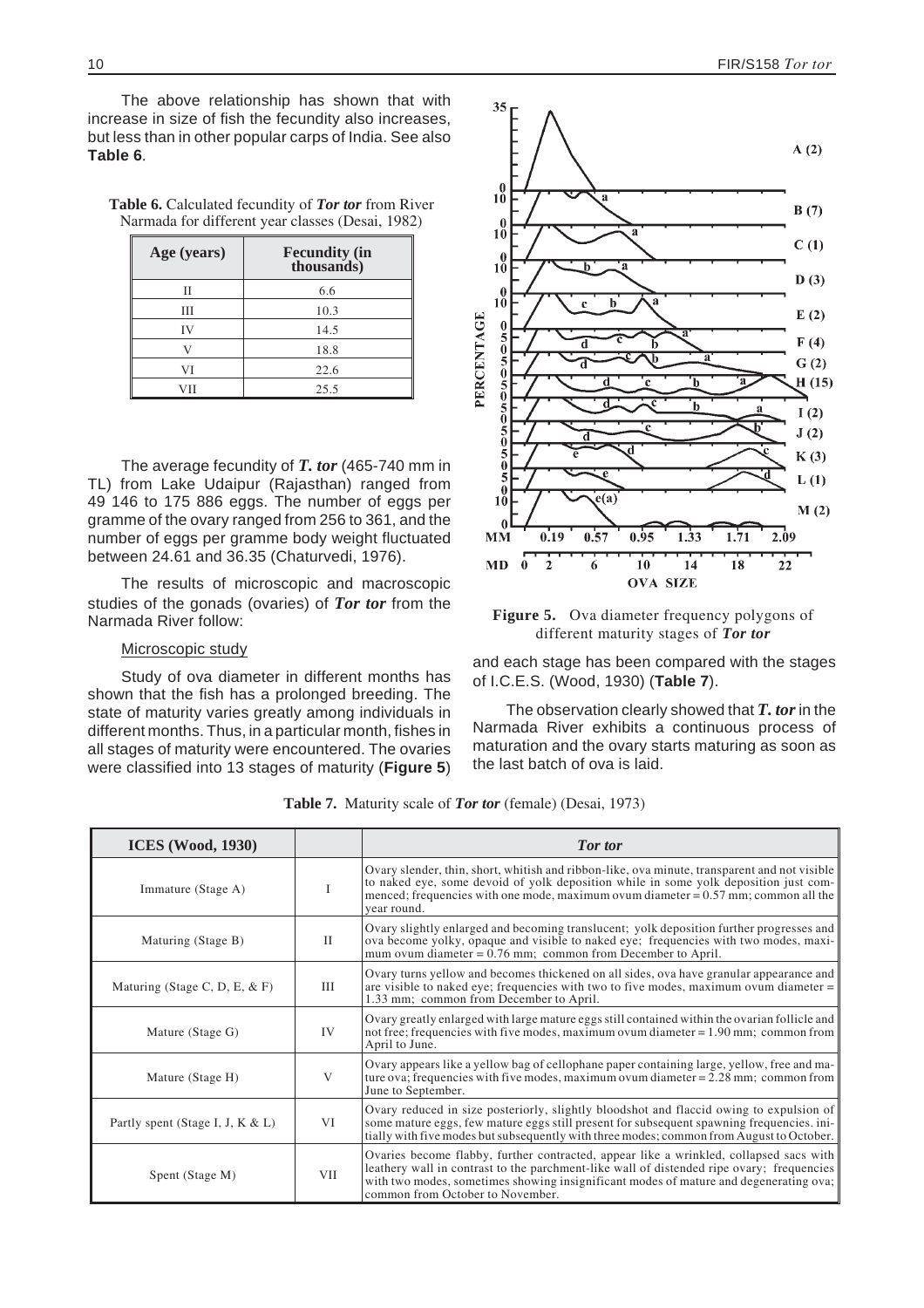With a view to elucidate the breeding season, Desai (1973) also noted the monthly averages of mean diameter of 25 large-sized ova. The ova diameter increased progressively from April (0.519 mm) to September (1.253 mm) and thereafter decreased gradually until March (0.435 mm). High values of mean ova diameter from July to September indicated peak breeding during this period.

# Macroscopic study

The maturation of ovaries was followed by calculating gonadosomatic index (GSI). The GSI of females progressively increased from March (2.85) to August (30.10) and declined in September (25.44), indicating the commencement of breeding in July-August. The GSI gradually decreased from October (6.56) to February (4.17) giving indication of continuity of breeding until February-March. The GSI of male fish also showed peak values in July-August (Desai, 1973).

The gross examination of gonads of females, mostly maturing (92.7 percent) in April-June, mature or ripe (57.7 percent) from July to September, and partly spent and resting (93.1 percent) from October to March, also confirmed the prolonged breeding season commencing in July-August and continuing until February-March with the peak from July to September.

Chaturvedi (1976) inferred from monthly changes in the gonads of *T. tor* from Lake Udaipur in Rajasthan that fish breed there only once a year from July to September, with peak in August. Pathani (1983) recorded four groups of eggs in ripe females from Lake Bhimtal, with breeding from April to September intermittently in four acts in a season.

#### **3.1.6 Spawning**

The multiplicity of modes in ova-diameter frequency of maturing and ripe ovaries of *Tor tor* from the Narmada River (Desai, 1973) suggested that individual fish spawn more than once in each spawning season. The stock of small eggs, which was not sharply separated from the maturing eggs, indicated continuous and prolonged process of spawning. This was also supported by the longer occurrence of ripe ovaries of Stage H and partly spent females, extending from July to February. The ova-diameter study of Stage H revealed a distribution of maturing and mature eggs represented by four modes, far apart from one another. The presence of maturing ovaries (Stage G) in November suggested that the breeding extends until January-February. Thus, the individual fish exhibit protracted spawning in 3-4 acts, probably with an interval of 2-3 weeks, and the differential spawning of the entire population shows a prolonged spawning period (Karamchandani *et al*., 1967). In Lake Udaipur in Rajasthan, Chaturvedi (1976) observed that the intra-ovarian eggs of this fish fell into two distinct groups with no evidence of secondary modes and concluded that the fish spawns once a year during a short period. This observation differed from those of many others.

Desai (1973) also studied the length-frequency distribution of hatchlings, post-larvae and fry (size range: 6-60 mm) collected from the Narmada River during July to April. The monthly analysis of these data endorsed the idea of prolonged spawning of the species (**Figure 6**). Hora (1940), on the basis of collection of a large number of young specimens, concluded that the fish breeds during August-September. Hora and Nair (1944) collected very small fry of *Tor tor* in March-April from side pools of the lower section of the Riyang - a stream in the Darjeeling Himalayas.



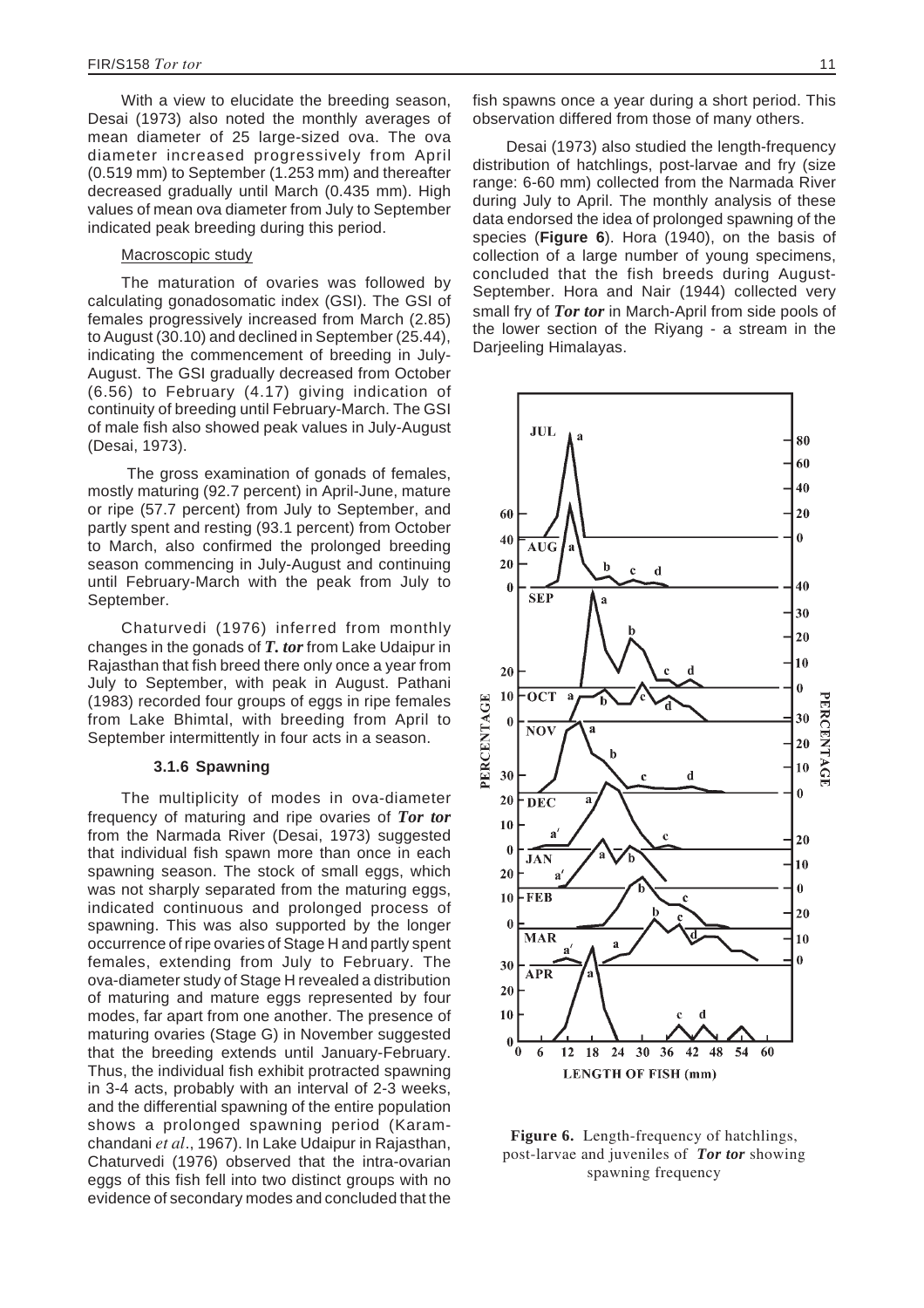<span id="page-18-0"></span>The observations recorded by others (Day, 1873; Beavan, 1877; Dunsford, 1911; Nevill, 1915; Dhu, 1918) pertain to the breeding of mahseer in general. They were of the opinion that mahseers bred several times in a year including the monsoon months. On the basis of migration of mature fish, Codrington (1946) indicated two breeding seasons of mahseer - a minor breeding season in January-February and a major breeding in August. Beavan (1877) says, "The mahseers are said not to deposit their spawn all at once like the salmon, but in small batches during a period of several months, say from May to August." Thomas (1897) remarked that mahseer does not spawn all at once but lays one egg a day for many days like a fowl and repeats this process several times in a season. Khan (1939) disagreed with his view. From the study of sex organs he and McDonald (1948) concluded that mahseer spawns three times a year, i.e. in January-February, May-June and July- September. But their assumption may not be appropriate for the Narmada mahseer which was found to breed intermittently in 3-4 acts laying only part of the eggs at a time, as believed by Thomas (1897). Pathani (1983) located spawning grounds on sandy bottom, pebbles and aquatic weeds at a depth of 2.0 to 2.3 m in Lake Bhimtal.

Some authors consider water temperature as a factor inducing the spawning. During the prolonged breeding of the fish from July to March, the water temperature of the Narmada River ranged from 19.9 to 28.4°C (Desai, 1973). It seemed that optimum conditions for breeding were reached with the lowering of water temperature, as in the snow-melt waters of the Himalayan rivers during hot months or in cooler waters of the Deccan Plateau in winter months. The observations on spawning of fish in Rajasthan (Chaturvedi, 1976) suggested that clear water floods accompanied by drop in temperature are essential for spawning of mahseers. In Lake Bhimtal mahseer spawned in a perennial streamlet entering the lake, with water temperature and dissolved oxygen higher than those in the lake (Pathani, 1983).

Spawning of many freshwater fish takes place in shallows of floodplains. *Tor tor* migrates to upper reaches and in streams entering the river when the monsoon showers cause flooding. This helps the fish to reach the shallow breeding grounds. But as seen in *Tor tor* of the Narmada River, since the breeding continues even after monsoon until February-March, floods may not be so important for mahseer as they are for the breeding of the major Indo-Gangetic carps. Pathani (1983) collected mahseer eggs and larvae from spawning grounds where ripe fish were present; after breeding these fish returned to deeper parts of the lake, showing no parental care.

The nesting habit, as exhibited by scooping of sand for deposition of ova, has been described by Thomas (1897). This was not observed with the Mahanadi mahseer. David (1953) observed depressions caused by the breeding mahseers in the Kabbani River in Mysore. Each depression which gradually gets exposed as the water goes down, is locally known as 'thippe' in Kannada. It is generally 120-180 cm in diameter, being round or semi-oval in shape and about 0.5 m deep. This habit has been also reported for *T. tor* from the Chambal River, off the Gandhi Sagar Reservoir in Madhya Pradesh.

Monsoon floods and physico-chemical factors induce mahseers to ascend their spawning grounds and stimulate them to become sexually active. Internal secretion of pituitary hormones is greatly responsible for ovulation and changes in eggs. The behaviour of mahseer indicates that it is probably the pituitary sex hormone which is directly responsible for ovulation. The histo-physiology of the pituitary gland in conjunction with the ovarian and testicular cycles of *T. tor* has been studied by Rai (1966, 1966a).

#### **3.1.7 Spawn**

Kulkarni (1980) collected fingerlings of *Tor tor* from the Narmada River near Hoshangabad (Madhya Pradesh) in November 1973 and released them into Walwhan Reservoir at Lonavla. There they thrived and attained a total length of 540 mm (1.75 kg) by July 1978. *T. tor* was bred in the associated fish farm using stripping, as was done regularly at the same farm with *T. khudree*. On 23 August 1978 a ripe female of 540 mm TL was caught and stripped. It yielded a first batch of 6 000 eggs, which were cross-fertilized with milt of *T. khudree*. The second effort, after half an hour, yielded 400 ripe eggs and these were fertilized with milt of *T. tor* which was reared in a pond in the farm. Both batches of eggs produced fry. Dissection of the female yielded another cluster of 10 800 unripe eggs.

Collection of 17 200 eggs from this female partially corroborates the estimate of fecundity made by Desai (1973). Chaturvedi (1976) estimated fecundity of 78 340 ova for a fish of 546 mm total length. In the present case, the first batch of 6 400 ripe eggs was laid during stripping and the remaining ones, which were unripe, were probably intended for the next spawning bursts.

The diameter of the eggs immediately on stripping was 2.3 mm and on fertilization and absorption of water, they reached a diameter of 2.8 mm (Kulkarni, 1980). The colour of the eggs was a pale lemon-yellow. The eggs were demersal and full of yolk. Desai (1973) mentioned size of ovarian eggs of *T. tor* as varying from 1.0 to 2.22 mm and orange coloured. The variation in size and colour may be due to the fact that they were 'ovarian', i.e. yet to pass through the final stage of maturation necessary for proper fertilization. The previtelline space in the fertilized eggs is slightly narrower and much smaller than in the case of catla (*Catla catla*), rohu or mrigal (*Cirrhinus mrigala*). Other particulars of the embryonic development of the larva within the capsule are similar to those of *T. khudree* (Kulkarni, 1971) and therefore the same account is given here.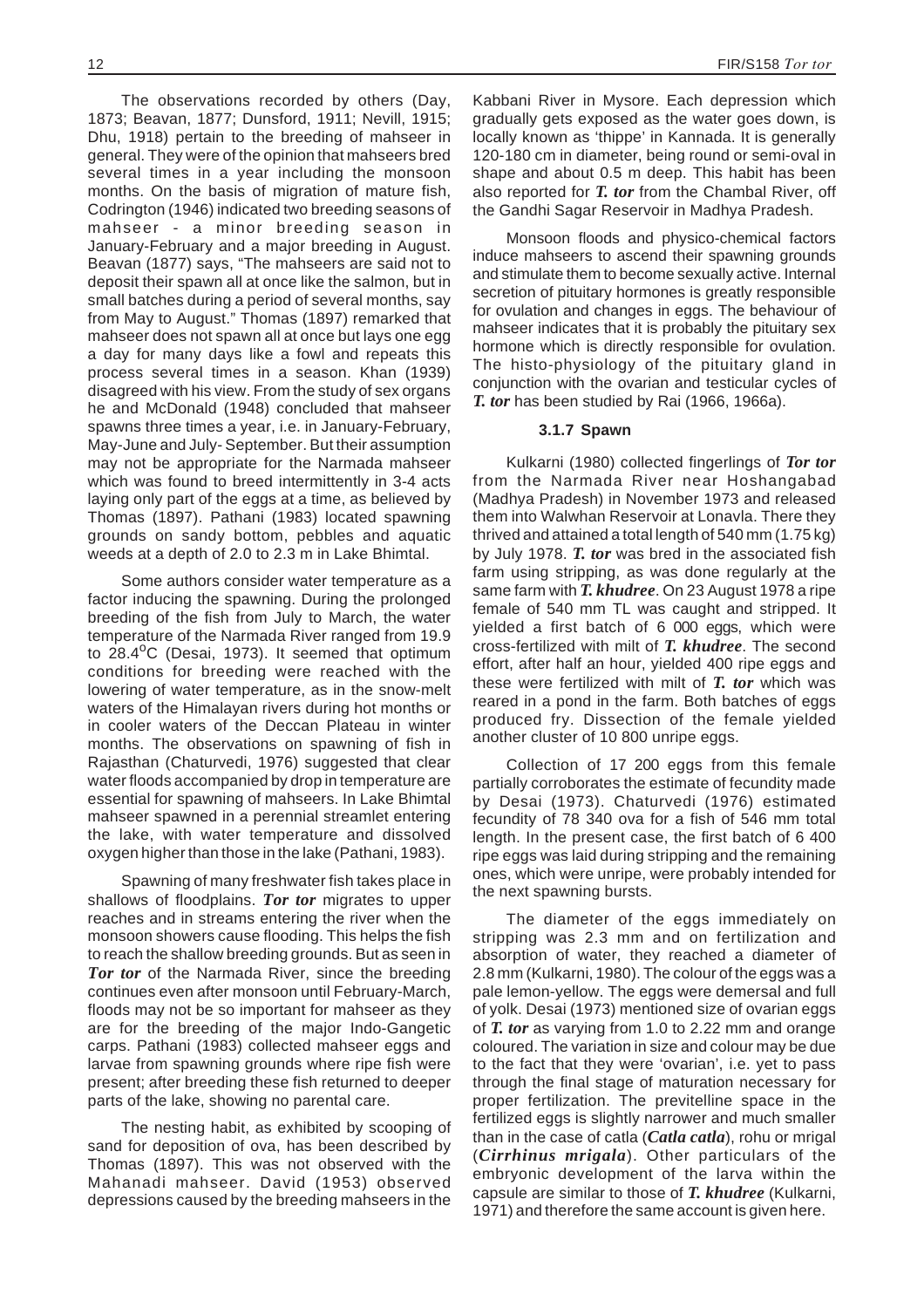The eggs are not soft and smooth like carp eggs but tough and rough to the touch. They resemble trout eggs but are smaller in size and comparatively lighter in weight. **Figure 7a** illustrates a freshly laid egg, heavily yolked and without oil globules. **Figure 7b** shows an egg three hours after fertilization: a cap of protoplasm is gathered at one pole of the egg forming a blastodisc. Fertilized eggs of *T. tor* collected by Pathani (1983) from Lake Bhimtal had smaller size (2.16-2.38 mm) and orange colour as compared to larger eggs (2.88-3.02 mm) of *T. putitora*, with yellow to slight orange colour.

#### **3.2 Pre-adult phase**

#### **3.2.1 Embryonic phase**

After 24 hours (**Figure 7c**) the embryo develops further and becomes comma-shaped; the cephalic portion can be distinguished but the optic lobes are not clear. The head and the body of the embryo are closely attached to the yolk. There is no visible movement of the embryo.

After 48 hours (**Figure 7d**) the head and the tail portions of the embryo are prolonged and they distinctly raise the surface of the yolk which is now reduced in size. Twitching movements of the embryo are seen but they are slow and occur after an interval of two to three minutes. The movements of this stage are not jerky as in the rohu or catla eggs. Outline of the eyes and the lens are seen but no pigment in the eyes is visible yet.

After about 58 hours (**Figure. 7e**) the body becomes more defined and clearer, and the head is well defined. The sclerotic ring and the lens are seen but are without pigment. Movement of the embryo within the egg has now become more frequent and vigorous than in the previous stage. This movement is so forceful that it makes the egg roll if kept in a flat petrie dish.



**Embryonic stages**

**Figure 7.** Eggs of *Tor tor* (Kulkarni, 1980) *-* **a**. newly laid egg; **b**. egg three hours after fertilization; **c**. egg 24 hours after fertilization; **d**. egg 48 hours after fertilization; **e**. egg 58 hours after fertilization

About two hours before hatching the tubular heart of the embryo is pulsating rhythmically; the blood capsules in the vessels are visible but almost colourless. Auditory sacs with otoliths and fully developed eyes are also visible but the latter are without much pigment except minute melanic dots on the peripheral ring. Pectoral-fin buds are discernible. Of the total lot of fertilized eggs, the first egg hatched in 76 hours, but the remaining eggs started hatching after 79 to 85 hours, with a few hatching the next day. If the extremes are not taken into account, the average hatching period is 82 hours at water temperature of about 24<sup>o</sup>C. The description of larval phase (from hatchling to adult form) of *T. tor*, given by Kulkarni (1980a), follows.

#### **3.2.2 Larval phase**

Newly hatched larva (**Figure 8a**): It is 9 mm in total length, with a long prominent yolk sac, a protruding head and a thin inconspicuous tail. Eyes have a clear outline but the pigment is not very dark. Rudiment of the mouth can be seen, though the jaws are not clear. The pulsating heart is still visible. The yolk sac, being large and yellow in colour, is quite distinctive and measures 5.7 mm in length. It is bilobed, the anterior one being more rounded than the posterior one which is rather narrow in width and elongated, but both lobes are almost equal in length. The dorsal-fin fold starts slightly anterior to the midpoint of the total length, and continues over the caudal end and terminates near the posterior end of the yolk sac at the expected position of the anal opening. The pectoral fin is small and seen fluttering but no fin rays are discernible in it. The myotomes and some blood vessels are clearly seen. The larva manifests the behaviour of remaining quiescent and lying on its side at the bottom of the hatching tray. It exhibits jerky movements intermittently and vibrates its tail when slightly disturbed.

Two-day-old hatchling (**Figure 8b**): Total length attained is 10 mm. Although the increase in length was nominal, the larva looked much fatter and stouter and continued to remain quiescent, lying on its side



**Figure 8.** Hatchlings of *Tor tor* (Kulkarni, 1980) **a**. one day old; **b**. two days old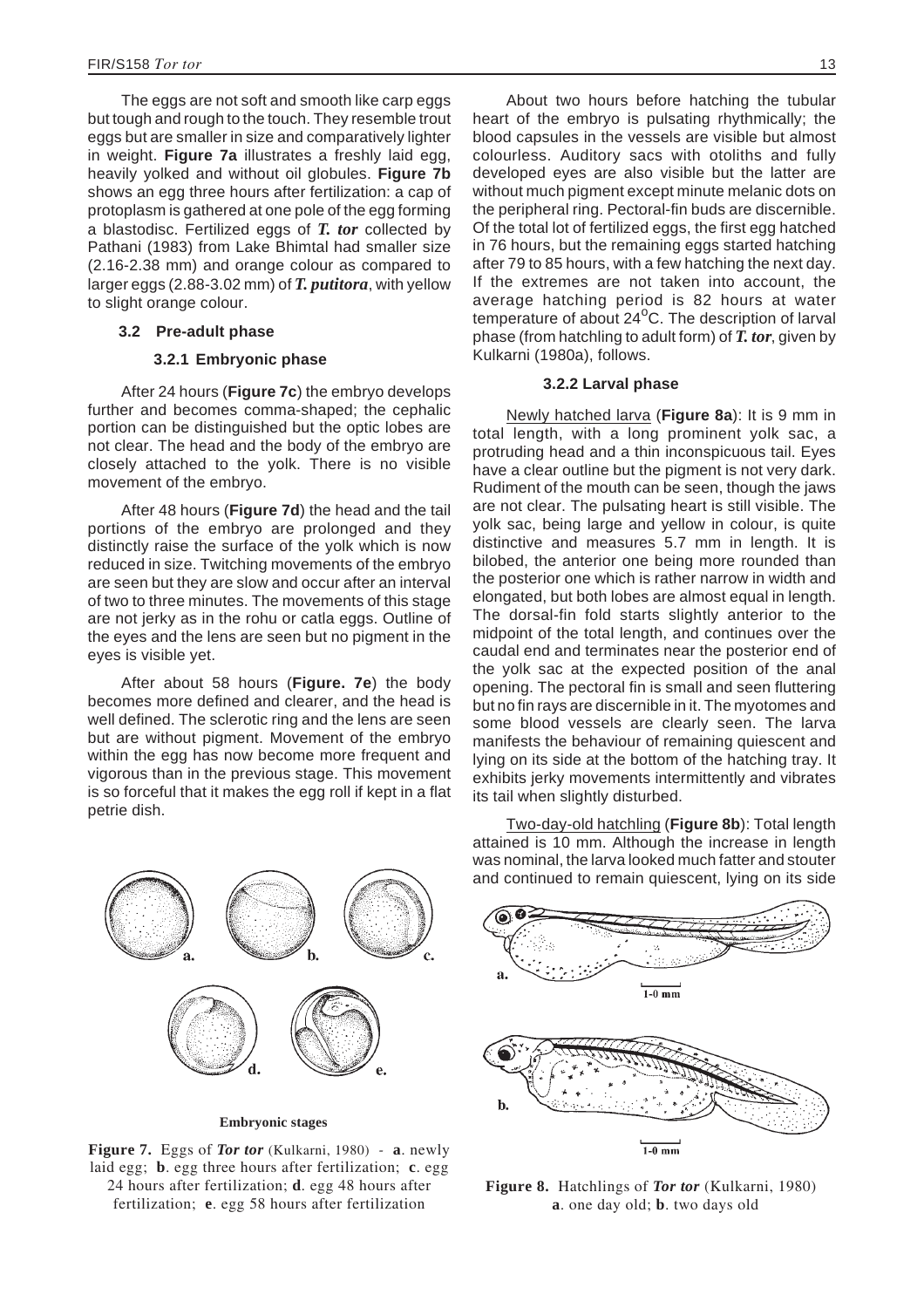<span id="page-20-0"></span>and moving vigorously at intervals. The eyes have now become distinctly black with a golden ring when seen in reflected light. Large chromatophores are seen on the anterior portion of the otocyst, yolk sac and at the base of the pectoral fin. A row of elongated pigment specks are lined up between the dorsal portion of the body and the yolk sac. These probably mark the position of the future lateral-line scales and are continued in the caudal region. Indented or broken outlines of the upper internal margin of the yolk sac, which is visible, provides a clear indication of the yolk being absorbed within the body. In the mouth area, the lower jaw is developed and is seen twitching at intervals. Gill covers are also seen moving slowly. The anal opening and the anal tube are perceptible. The dorsal fin fold shows a small upward growth indicating the position of the dorsal fin, but no trace of fin rays can be seen either in this fin or the caudal lobe. A small vertical fin fold on the posterior part of the yolk sac is visible, as well as the anal myotomes, which are clearly visible in reflected light in live tissues.

Three-day-old hatchling (**Figure 9a**): After three days, i.e. on the fourth day, the larva attains a length of 11.5 mm. The chromatophores at this stage cover the body and the head. They are small in size but large in number. No fin rays are yet discernible in any of the fin lobes. The yolk sac is still quite prominent but it has changed its outer form by becoming a single continuous sac pointed posteriorly. The fin lobe in the pelvic area, i.e. on the posterior part of the yolk sac, is reduced in size. The larva tries to swim in the normal erect position of a fish but it has still not reached the free swimming stage.



**Figure 9.** Larvae of *Tor tor* (Kulkarni, 1980) **a**. three days old; **b**. ten days old

Ten-day-old hatchling (**Figure 9b**): On the eleventh day, the hatchling emerges as a fry of about 12.5 mm in total length. The yolk sac is completely absorbed. While the length has not increased appreciably during the last five days, the development of the external structures has visibly progressed. The body has thickened and the

chromatophores have multiplied many times. They are small on the head, gill cover and dorsal side of the body all along the length but large multiradiate chromatophores are seen on the anterior part of the body and below the lateral line. In the caudal region there is a large dark blotch at the base of the caudal fin.

The dorsal fin is clearly demarcated out of the dorsal or the median fin fold, the latter having been completely absorbed up to the caudal lobe where a small vestige remains. In that fin, five rays are seen and the rest are in developing stages. The caudal fin is also demarcated clearly, it is terminal, and what was rounded in the earlier stage is becoming slightly bifid. Thin fin rays have appeared in the central portion. The anal fin is also marked out with its fin rays developing. A portion of the fin fold anterior to the anal opening still persists and in that region a pair of pelvic fins are making their appearance.

Time of first feeding: The fry at this stage starts feeding intensively on small nauplii of *Artemia* and on small*Moina* and starts moving actively in the glass tank.

### **3.2.3 Adolescent phase**

Fifteen-day-old fry: After 15 days, the fry is 13.5 mm in length; while it does not progress noticeably in length it continues to fatten and looks stouter than before. Even the caudal portion, which was thin previously, has become thick and prominent with a caudal blotch on it. The chromatophores are small and thinned out with the result that the fry looks translucent, and there is a development of thin scales. The fry is olive-white in reflected light. The dorsal fin has eight fin rays and the pelvic fin seven. The pectoral-fin rays are developing but only 12 can be counted. The air bladder is also developing. The vertical fin fold is completely absorbed except a small portion anterior to the anal opening.

Desai (1973) described the following five stages of *T. tor* from a collection of post-larvae from the Narmada River:

(i) 8.74 mm stage (**Figure 10a**) - This is the smallest stage in the collection. The larva is pale yellow in colour and looks stout because of its big-sized yolk sac. The yolk sac is slightly brownish in colour and is broad anteriorly, gradually tapering to its posterior end. A row of pigmentation is seen on the upper posterior half of the yolk sac. The head is broad with pigmented eyes and anterior mouth. The median fin fold is continuous. The dorsal fin is demarcated but rays are not evident in it. The caudal fin is somewhat truncated in shape. The notochord is slightly upturned. The hypural plates have developed at this stage and 7-8 rudimentary rays are seen in the caudal fin. The anal fin is not yet demarcated. The pelvic fin is not formed. The pectoral fin is seen as a membranous flap without any rays. A total of 39 myotomes are discernible. The vent is situated back towards the caudal portion below the level of the 27<sup>th</sup> myotome.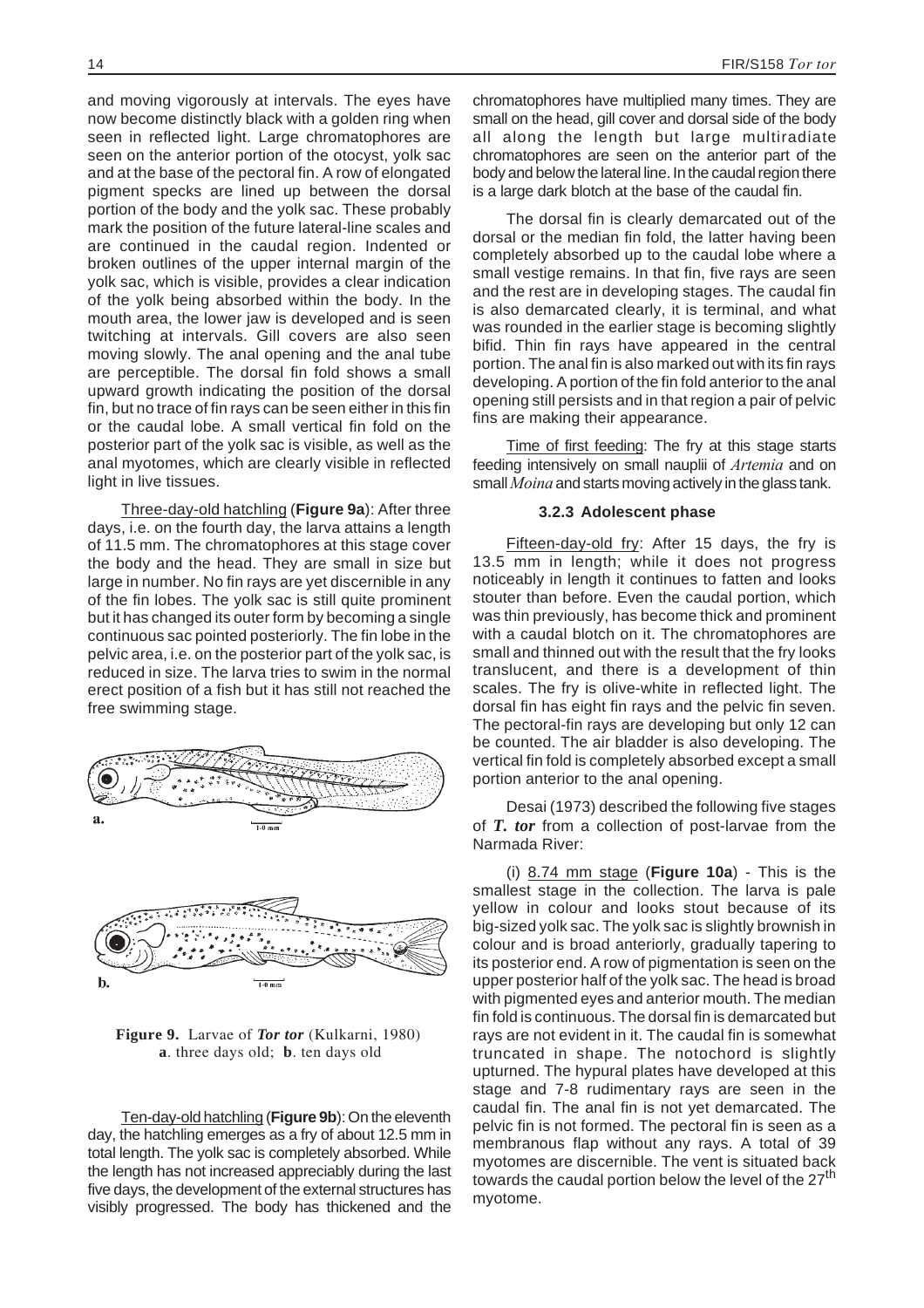<span id="page-21-0"></span>(ii) 9.50 mm stage (**Figure 10b**) - In this stage, the yolk sac is slightly reduced. A cluster of chromatophores is visible on the head. The dorsal fin is more clearly demarcated and contains about 7-8 rudimentary rays. A slight depression is seen in caudal fin which comprises 15-16 rays. The anal fin region is slightly demarcated with no indication of rays in it. The pectoral fin is still a membranous flap and rays are not evident in it. About 40 myotomes can be seen in this stage. The air bladder is visible above the yolk sac in between the  $8<sup>th</sup>$  and the 16<sup>th</sup> myotomes.



**Figure 10.** Larval stages of *Tor tor* (Desai, 1973) **a**., **b**. and **c**. showing 8.74, 9.50 and 10.70 mm stages respectively

(iii) 10.70 mm stage (**Figure 10c**) - By this stage the yolk is largely consumed, with only a trace left. The anterior part of the body looks stout while the posterior part has become slender in form. The gape of the mouth is now halfway between the tip of the snout and anterior margin of the orbit. The dorsal fin is almost completely formed with all its complement of rays but it is still connected with the caudal fin by a narrow strip of fin fold. The caudal fin is deeply formed and contains 19 rays. Three rudimentary rays are visible in the anal fin. The rudimentary pelvic fin is visible as a minute bud in front of the vent. No rays are evident in the pectoral fin. The alimentary canal has a tubular form. A cluster of chromatophores is present on the head.

(iv) 12.16 mm stage (**Figure 11a**) - The yolk is completely absorbed and the larva more or less resembles the adult fish. The dorsal fin is detached from the dorsal median fold and a trace of the dorsal median fin fold is still visible near the caudal fin. The anal fin contains seven well-developed rays and still retains its connection with the ventral median fold. The pelvic fin is further developed. A trace of pre-anal fin fold is also visible. The pectoral fin is still without rays. A black dense cluster of chromatophores is present on the head, a few scattered chromatophores are also on the snout.

(v) 14.25 mm stage **(Figure 11b**) - The larva has acquired almost all the characters of an adult fish. All the fins are fully formed. The anal fin which now contains 9 rays, is completely separated from the ventral median fin fold. The pelvic fin is well developed and about 9-10 rays are discernible in the pectoral fin. A few scattered chromatophores are seen on the back of the larva. The spot on the caudal peduncle has become more prominent. According to Pathani (1983) this stage was attained after 12 days of rearing of fry since hatching.

The body measurements of the above larval stages are presented in **Table 8**.



**Figure 11.** Larval stages of *Tor tor* (Desai, 1973) **a.** and **b.** showing 12.16 and 14.25 mm stages respectively

While the smallest stage in the collection made by Desai measured 8.74 mm, the youngest hatchling obtained by Kulkarni was 9.00 mm. While the small difference in the total length is negligible, Desai discerned several external structures, such as demarcation of dorsal fin, the tail becoming forked, a single lobed yolk sac which tapers posteriorly, and appearance of rudimentary caudal-fin rays which Kulkarni did not describe for a 9 mm larva. Desai's description suggests that his larva could have been three days old, the same age as the 11.5 mm larva in Kulkarni's observations. But Desai's 10.7 mm fry was much more advanced than the 11.5 mm post-larva described by Kulkarni. Both larvae had 40 myotomes. As opined by Kulkarni (1980), these differences could be explained by the higher stress on larvae in open waters, resulting in smaller larvae there than in protected waters, i.e. in hatchery conditions.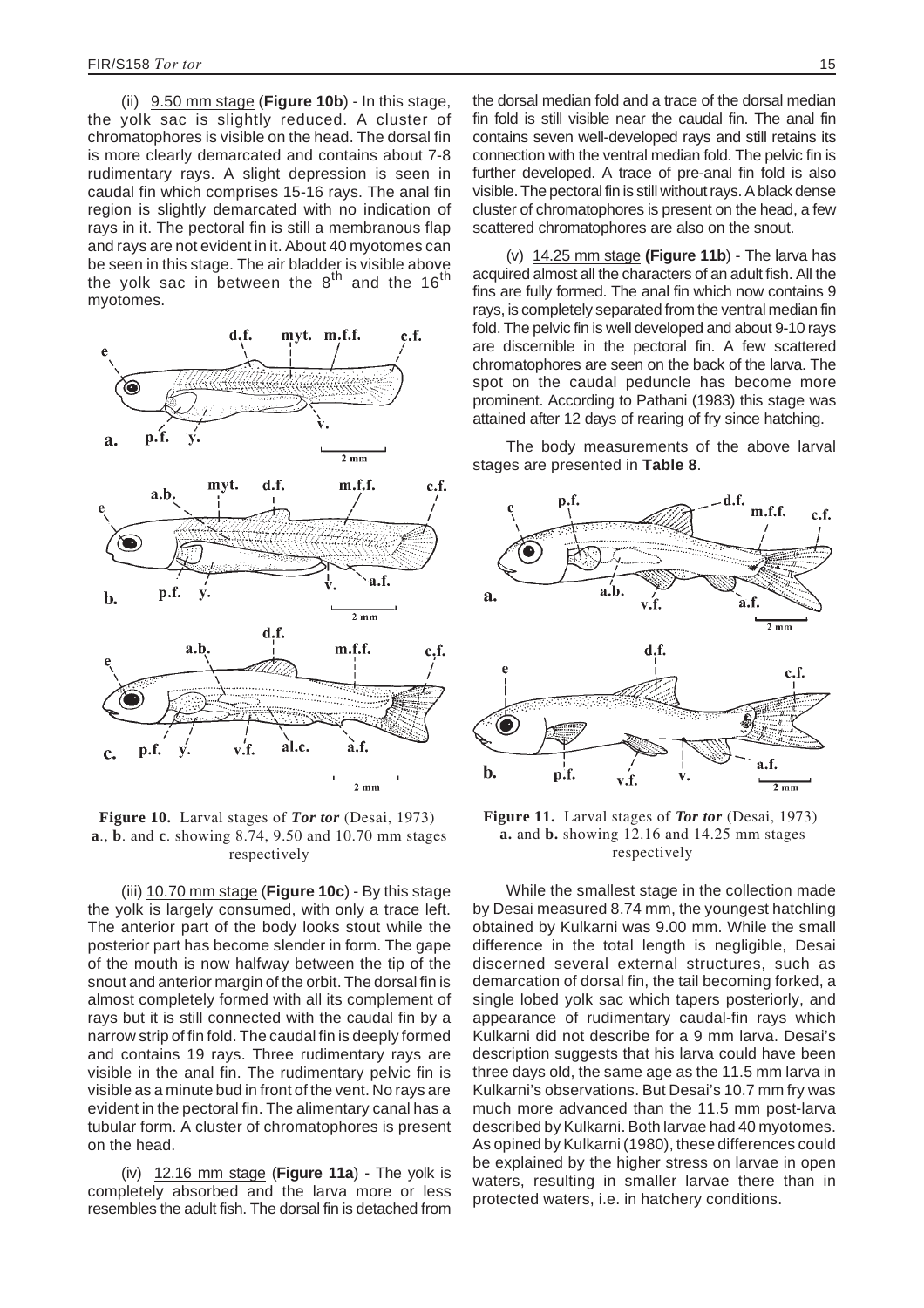<span id="page-22-0"></span>

|                                    | Larval stages            |                          |       |       |       |  |  |
|------------------------------------|--------------------------|--------------------------|-------|-------|-------|--|--|
| <b>Body measurements (mm)</b>      |                          | $\mathbf{I}$             | Ш     | IV    | V     |  |  |
| 1. Total length                    | 8.74                     | 9.50                     | 10.74 | 12.16 | 14.25 |  |  |
| 2. Fork length                     | -                        | $\overline{\phantom{a}}$ | 10.26 | 10.93 | 12.65 |  |  |
| 3. Standard length                 | 7.79                     | 8.55                     | 9.22  | 9.69  | 11.12 |  |  |
| 4. Distance between snout and vent | 5.98                     | 6.36                     | 6.84  | 7.69  | 8.27  |  |  |
| 5. Length of head                  | 1.61                     | 1.90                     | 2.19  | 2.56  | 2.95  |  |  |
| 6. Height of head                  | 1.45                     | 1.63                     | 1.62  | 1.90  | 2.10  |  |  |
| 7. Height of body                  | $\overline{\phantom{a}}$ | $\overline{\phantom{a}}$ | 1.62  | 1.90  | 2.28  |  |  |
| 8. Diameter of eye                 | 0.48                     | 0.57                     | 0.67  | 0.85  | 0.95  |  |  |

**Table 8.** Body measurements of larval stages of *Tor tor* (Desai, 1973)

## **3.3 Adult phase (mature fish***)*

## **3.3.1 Longevity**

Against the asymptotic length of 875 mm calculated by Desai (1982) for *T. tor*, a maximum length of 865 mm (approximately 10+ years old fish), has been recorded from the Narmada River at Hoshangabad. Going by the asymptotic length (875 mm), the mean length at maturity (360 mm), the ratio of mean length at maturity and asymptotic length (0.4), and the occurrence of seven age groups in the population of the species from the Narmada River, Desai (1982) concluded that *Tor tor* is a long-living species.

#### **3.3.2 Hardiness**

Mahseers are both cold-water and warm-water fish. Besides inhabiting hill streams, lakes and reservoirs receiving snow-melt water, they are widely distributed in warm waters of the Peninsular Plateau. Hence, on the basis of temperature tolerance, the genus *Tor* is eurythermal. *Tor tor* and other mahseers have great powers of locomotion, having broad fins to surmount the swift stream currents during their spawning migrations. Since the hill streams have very little food, mahseers have modified mouths for scraping algal coatings off the rocks and boulders, together with the associated invertebrate fauna.

#### **3.3.3 Competitors**

The fry of *T. tor* feeds on filamentous algae, insects and diatoms and therefore it does not compete with common carp, Indo-Gangetic major carps and Chinese carps, which feed on plankton. The juveniles of *Tor tor* are insectivorous and the adults feed on aquatic macrophytes, filamentous algae, molluscs and insects. Cyprinids, *Puntius pulchellus*, *Puntius sarana*, *Puntius dobsoni*, *Puntius kolus* and *Acrossocheilus hexagonolepis* are likely to compete with *Tor tor* as they more or less share the same food sources.

## **3.3.4 Predators**

The predatory fish *Wallago attu*, *Channa marulius*, *Channa striatus*, *Notopterus chitala*, *Silonia silondia* and *Mystus* spp. as well as piscivorous birds and otters may also feed on mahseers.

## **3.3.5 Parasites, diseases, injuries and abnormalities**

*Tor tor* of the Narmada River was found to be infested by a digenetic trematode *Isoparorchis* sp. (Desai, 1982). This infestation was characterized by the occurrence of black nodules or cysts 2-5 mm in diameter, most common in the body cavity. Some cysts were also deeply embedded in the muscles. On opening the cysts metacercariae were found. Often the parasites were found free in the body cavity around the alimentary canal, gonad or other visceral organs.

There was no infection in smaller fish (201-350 mm) of both sexes. It was first observed in the size range 351-400 mm in both sexes. The infection was higher in females. Infected fish ranged in size from 351 to 800 mm, with a higher infection rate in fish of 401-550 mm. Large males (551-800 mm) were free of infection.

Observations on the intensity of infection irrespective of sex have shown that while smaller fish of 201-350 mm had no parasites, the number of parasites increased with increase in fish size. The infection was highest from December to February, lowest in August-September, and moderate in other months.

From the above observations, Desai (1982) concluded that the infection of*Isoparorchis*in *Tor tor* depended on the feeding habit of the fish. Juveniles of up to 200 mm feed primarily on insects. Beyond 300 mm the diet changes to macrophytes, algae and molluscs. Since molluscs are the intermediate host of trematode parasites and they are a prominent food component in adult fish, the infection first appears in the larger fish.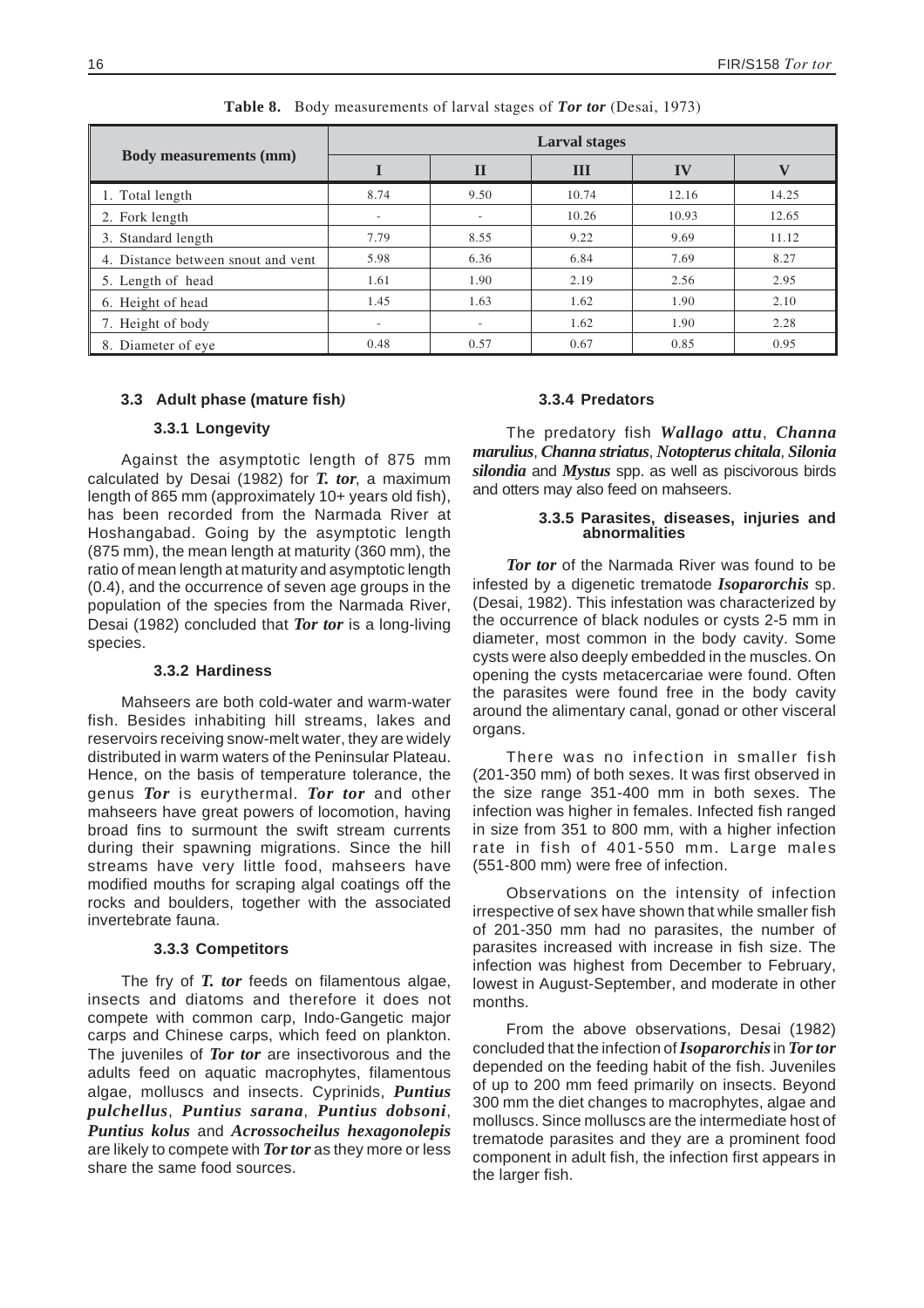<span id="page-23-0"></span>The seasonal fluctuations in the infection and the low numbers of parasites in August and September seem to be related to the peak breeding of the fish which coincides with a very low feeding intensity. Also, during monsoon when rivers are in flood, the chances of contact between the fish and the intermediate host are reduced due to the benthic molluscs being largely washed away. From October onwards, with reduced water discharges, the infection increases, reaching a peak from December to February, which is the period of greater intake of molluscs.

#### **3.4 Nutrition and growth**

#### **3.4.1 Feeding (time, place, manner, season)**

The protrusible and suctorial mouth, two pairs of barbels and the presence of large quantities of sand, mud and debris in the guts of *Tor tor* are suggestive of marginal bottom-feeding habits. The frequent occurrence of bottom dwellers such as molluscs and insect larvae in the gut contents prove conclusively that the fish is adapted for feeding on the bottom, but it also feeds on macrophytes, which are commonly found in its gut. The bones and large fish scales encountered in the guts of the fish were probably taken accidentally with other bottom food (Desai, 1970). Thomas (1873) observed that mahseer feeds on aquatic plants, crabs, earthworms, insects, shrimps and molluscs, and found that very little food was taken from the water surface. The bottom-feeding habits, suctorial action of the mouth and the ability to rapidly suck up bottom food were also discussed by Thomas (1873).

*Tor tor* has pharyngeal teeth which are utilized for tearing and masticating food, as seen from the crushed bivalve and gastropod shells in the gut contents (Hora, 1940; McDonald, 1948). Beavan (1877) noted that the thickness of the lips depended on the kind of stream in which mahseer lived, and that the larger specimens had soft thick lips. According to Hora (1940), the enlarged lips are an adaptation for adhesion to the substratum in a swift current.

The low feeding intensity of *Tor tor* from June to October in the Narmada River coincided with the peak of breeding. The feeding improved after breeding and peaked in January-February. The feeding activities then declined with the progressive maturation of gonads from March to April. The low feeding activity during the peak of breeding may be attributed to the fully developed ovary, leaving limited space for food. The low feeding intensity of the fish was also correlated with the poor supply of food in the Narmada River when the grazing grounds are damaged or lost during monsoon months on account of floods.

As seen from the correlation between the feeding intensity and condition factor (ponderal index) depicted in **Figure 12**, the condition of fish has a direct correlation with feeding activity. The poor condition of fish from June to October is evidently due to cessation of feeding. The feeding intensity of *T. tor* from the Garhwal Himalaya, as reported by Sharma (1986-87), showed two peaks: the first in July during the post-spawning period, the second in December when there was an abundance of phytoplankton. Dasgupta (1990) while working on the same species from the Sinsang River (Garo Hills, Meghalaya), noted that the feeding intensity increased with growing length and showed a positive relationship with the condition factor.

#### **3.4.2 Food**

In the Narmada River the food of *Tor tor* was dominated by macrophytes (48.5% of the total volume), followed by filamentous algae (14.5%), molluscs (10.5%), insects (8.3%), debris (7.9%), and sand and mud (7.8%). By frequency of occurrence, aquatic macrophytes (57.5%) constituted the main component, followed by molluscs (36.2%), sand and mud (34.6%), insects (32.8%), filamentous algae (25.1%) and debris (14.8%). Piscivorous feeding habit was rarely observed. Food composition studied by the two methods indicated disparity in the gradation of food items other than aquatic macrophytes. An overall picture of the broad groups was therefore obtained by calculation of the 'Index of Preponderance' (Natarajan and Jhingran, 1961) as shown in **Table 9**. It shows that the fish is largely a herbivore, chiefly feeding on aquatic plants and algae, supplemented by molluscs and insects. Occurrence of sand and debris indicates a bottom feeding habit. The length of intestine is 1.5 to 3.2 times the length of fish, and gut length increases with



**Figure 12.** Monthly variations in feeding intensity and condition of *Tor tor*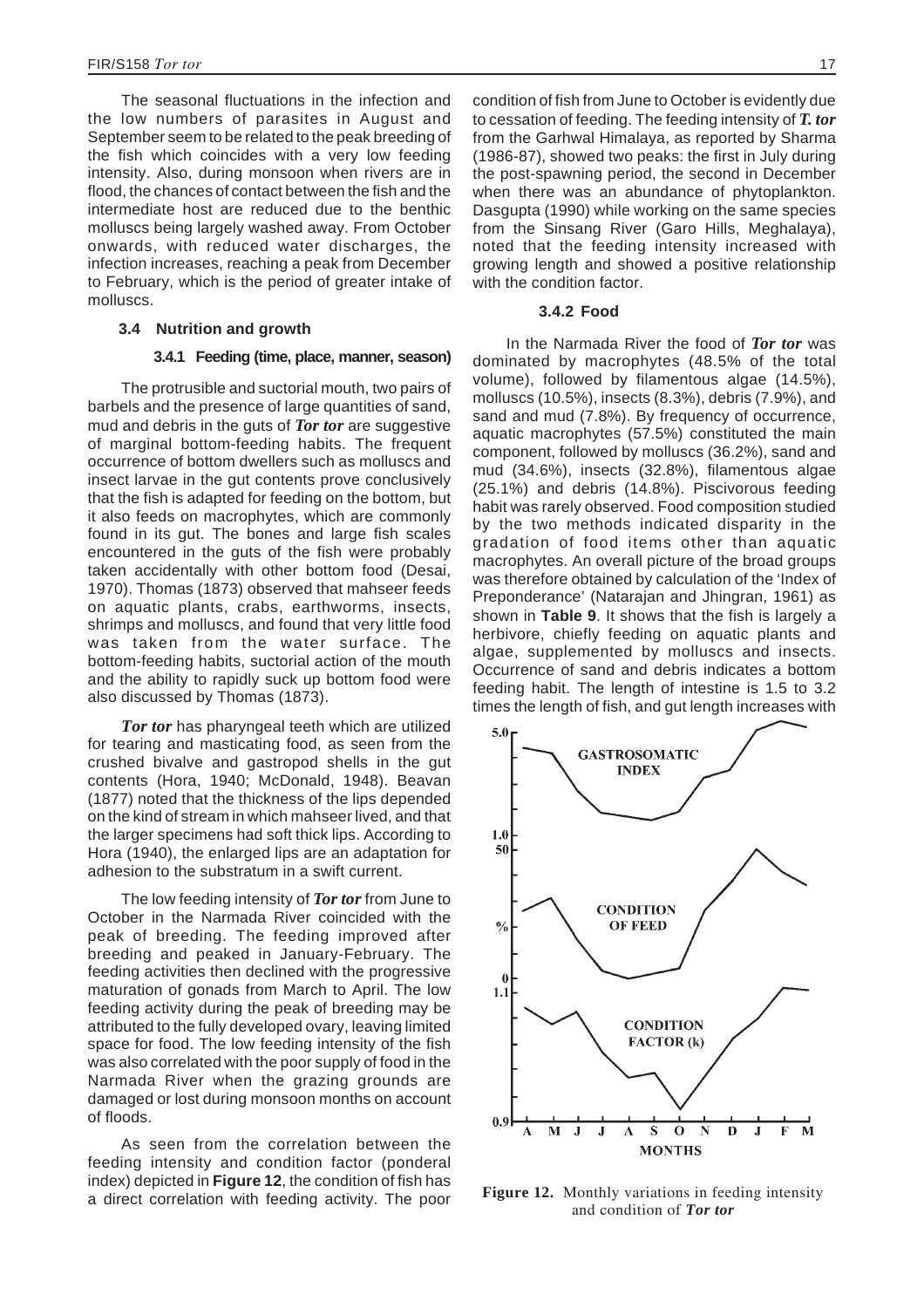<span id="page-24-0"></span>the increase in fish length. Lal and Chatterjee (1962) found that intestine of *Tor tor* feeding on filamentous algae, gastropods, insects, sand and gravel, is 4 to 5 times longer than its body length and more convoluted than that of *T. putitora* which, according to Hora (1939), is more carnivorous than the former.

**Table 9.** Gut contents composition (%) of *Tor tor* (Desai, 1970)

| <b>Broad groups of</b><br>gut contents | Volume (by eye<br>estimation) | <b>Occurrence</b><br>methods |      | Index of<br><b>Preponderance</b> |       |     |
|----------------------------------------|-------------------------------|------------------------------|------|----------------------------------|-------|-----|
| Macrophytes                            | 48.5                          | (1)                          | 57.5 | (1)                              | 66.37 | (1) |
| <b>Molluscs</b>                        | 10.5                          | (3)                          | 36.2 | (2)                              | 9.03  | (2) |
| Algae                                  | 14.5                          | (2)                          | 25.1 | (5)                              | 8.67  | (3) |
| Insects                                | 8.3                           | (4)                          | 32.8 | (4)                              | 6.52  | (4) |
| Sand and mud                           | 7.8                           | (6)                          | 34.6 | (3)                              | 6.39  | (5) |
| Debris                                 | 7.9                           | (5)                          | 14.8 | (6)                              | 2.79  | (6) |
| Fruits                                 | 2.1                           | (7)                          | 4.4  | (7)                              | 0.22  | (7) |
| Fish scales, bones                     | 0.2                           | (8)                          | 1.6  | (8)                              | 0.01  | (8) |
| Miscellaneous                          | 0.2                           | (9)                          | 0.7  | (9)                              | Neg.  | (9) |

**Note:** numbers in parentheses indicate the order of preponderance

Juveniles (95-200 mm in length) of *T. tor* from the Narmada River mainly subsisted on insects (53.8%), followed by molluscs (21.9%), macrophytes (4.7%) and algae (2.8%) (Desai, 1982). The intestine of juveniles was shorter than that of adult fish. For the food spectrum of adult and juvenile fish see **Figure 13**. Seasonal abundance of different types of food in *Tor tor* was also studied (Desai, 1970).

The role of *Tor tor*in biological control of aquatic plants is worth exploring and its subsistence on molluscs could help in controlling mollusc populations and consequently the infection of fish by trematodes (Desai, 1970).

Food composition (by volume) for different size groups of *Tor tor* from the Narmada River is given in **Table 10**. While the juveniles (95-200 mm) subsisted mainly on insects and molluscs, the grown-up fish fed on aquatic macrophytes, algae, molluscs and insects, in order of preference. There was a change from insectivorous to herbivorous diet as the fish attained a size over 200 mm. In subsequent size groups (281-760 mm), aquatic macrophytes and algae formed the main food.

In Lake Govindgarh near Rewa in Madhya Pradesh *Tor tor* fed in the lake margins and on the bottom (Pisolkar and Karamchandani, 1984). Fry and fingerlings (up to 160 mm) subsisted mainly on macrophytes (87.9-91.4%); the adult fish (over 300 mm), besides macrophytes (74.9%), fed on animal food such as insects, molluscs and fish matter (5.5%). The monthly trend of feeding intensity and condition factor was similar to that from the Narmada River.



**Figure 13.** Food spectrum of adult and juvenile *Tor tor*

The food of *Tor tor* was compared for four localities of India: the Narmada River at Hoshangabad, Lake Govindgarh (Madhya Pradesh), Lake Bhimtal (Uttar Pradesh), and the Bhagirathi River of the Garhwal region (Uttar Pradesh), the last two being in the Himalayas (**Table 11**). In the Narmada River and Lake Govindgarh the fish fed mainly on macrophytes (66.4-81.2%), but in the Himalayan uplands they preferred insects (22.6-35.8%) and algae (20.0-21.1%) to macrophytes (8.1-25.0%).

According to Verma (1965), gut contents of *T. tor* from impoundments of Madhya Pradesh showed that the fish is an omnivore feeding on macrophytes, insects and molluscs and as such it can comfortably

**Table 10.** Food composition in different size groups of *Tor tor* (Desai, 1982)

|                 | No. of    | Percentage by volume |              |                 |                |                      |
|-----------------|-----------|----------------------|--------------|-----------------|----------------|----------------------|
| Size range (mm) | specimens | <b>Macrophytes</b>   | <b>Algae</b> | <b>Molluscs</b> | <b>Insects</b> | <b>Miscellaneous</b> |
| 1               | 2         | 3                    | 4            | 5               | 6              |                      |
| 95-200          | 57        | 4.7                  | 2.8          | 21.9            | 53.8           | 16.8                 |
| 201-280         | 10        | 14.4                 | 25.2         | 21.5            | 1.0            | 37.9                 |
| 281-440         | 160       | 29.2                 | 13.5         | 14.1            | 11.8           | 31.4                 |
| 441-600         | 211       | 33.3                 | 21.7         | 10.2            | 8.9            | 25.9                 |
| 601-760         | 054       | 44.0                 | 11.4         | 7.1             | 5.1            | 32.4                 |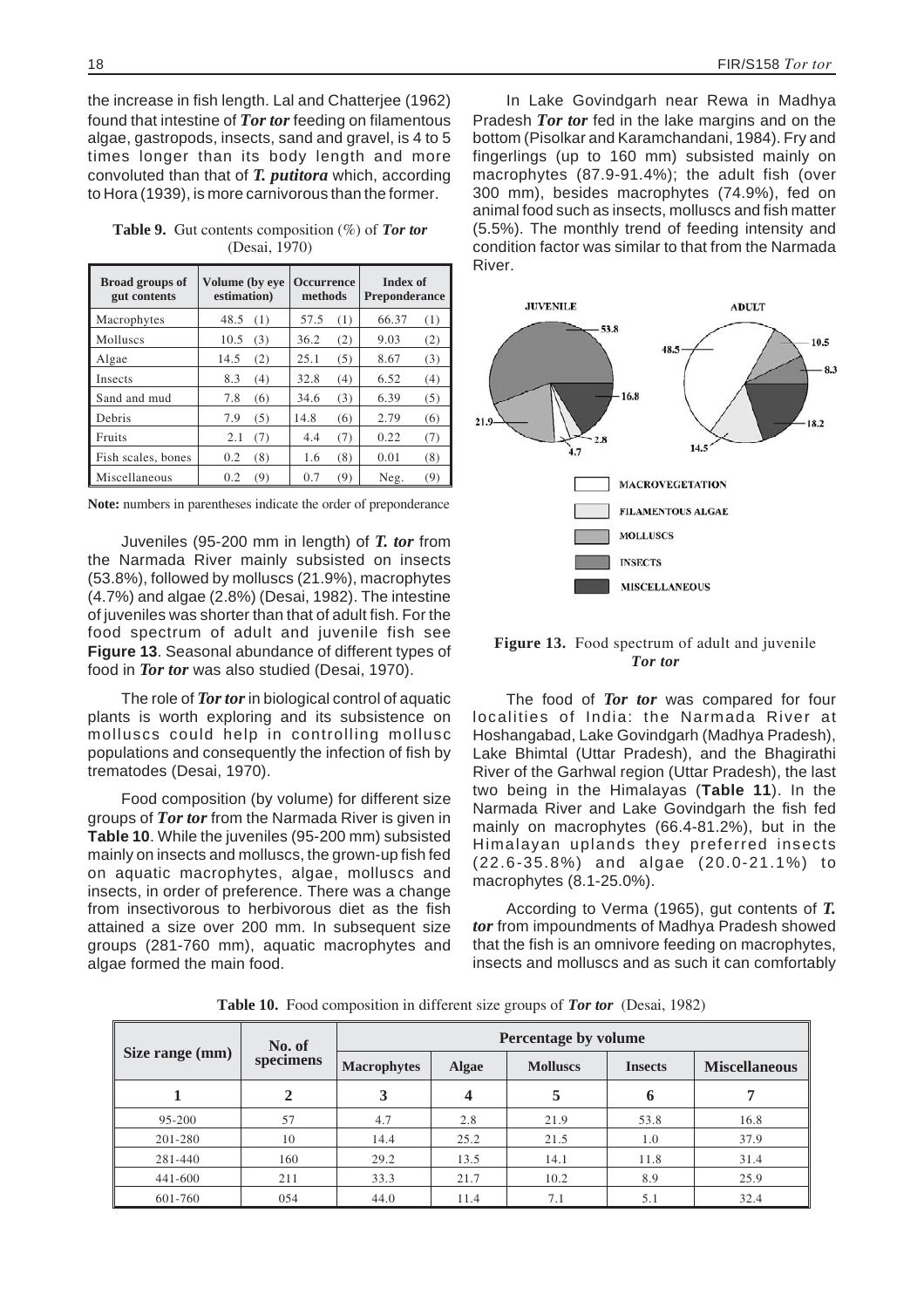<span id="page-25-0"></span>

| <b>Food items</b>        | Narmada river<br>(Desai, 1970) | Govindgarh lake (Pisolkar<br>& Karamchandani, 1981) | <b>Bhimtal lake</b><br>(Bisht & Das, 1981) | <b>Bhagirathi river</b><br>(Sharma, 1986-87) |
|--------------------------|--------------------------------|-----------------------------------------------------|--------------------------------------------|----------------------------------------------|
| Macrophytes              | 66.37                          | 81.18                                               | 25.0                                       | 8.1                                          |
| Algae                    | 8.67                           | neg.                                                | 20.0                                       | 21.1                                         |
| <b>Molluscs</b>          | 9.03                           | 0.03                                                | $\overline{\phantom{a}}$                   | -                                            |
| Insects and their larvae | 6.52                           | 0.12                                                | 35.8                                       | 22.6                                         |
| Fish                     | 0.01                           | 0.22                                                | $\overline{\phantom{a}}$                   | -                                            |
| Other food               | 3.01                           | $\overline{\phantom{a}}$                            | 7.0                                        | 7.9                                          |
| Crustaceans              | $\sim$                         | $\overline{\phantom{a}}$                            | 9.0                                        | 10.1                                         |
| Diatoms and protozoans   | $\overline{\phantom{a}}$       |                                                     | $\overline{\phantom{a}}$                   | 10.5                                         |
| Mud and sand             | 6.39                           | 18.45                                               | $\overline{\phantom{a}}$                   | 12.9                                         |
| Worms                    |                                |                                                     | 3.2                                        | 6.8                                          |

**Table 11.** Food composition of *Tor tor* from four localities of India (Desai, 1992)

coexist with the major carps. Dasgupta (1990) studying the food of fish from the Simsang River (Meghalaya) found it to subsist mainly on algae and vegetable matter. The food habit changed from carni-omnivorous to herbi-omnivorous, which was also evident from the increasing relative length of gut (RLG) from 1.74 (101-150 mm fish) to 2.88 (301-350 mm fish). Sharma (1986-87) also recorded RLG values from 1.25 ±0.0253 to 2.180 ±0.0912 in *T. tor* from the Garhwal Himalayas. Bisht and Das (1981) considered *T. tor* as an ideal fish for cultivating in an ecosystem with rich entomofauna.

# **3.4.3 Growth rate**

Length-frequency analysis and examination of scales and opercular bones of *Tor tor* from the Narmada River showed eight distinguishable modes of different age groups (0-7½ years) ranging from 160 to 565 mm (Desai, 1982). Scales showed growth rings in the form of grooves extending to posterior and lateral sides of the scale and being parallel to its margin (**Figure 14**). Their formation was annular, with rings being formed throughout the year. Rings were formed in response to different feeding intensities and stage of gonadal maturity. Poor feeding from July to October coincided with the peak spawning. Growth rings were laid during this period but since the breeding continued until March-April, the ring formation was likely to continue until that time. This explains the occurrence of marginal rings on the scale of *Tor tor* throughout the year.

**Figure 14.** Scale of *Tor tor* with growth rings showing age 5+ years (Desai, 1982)

Temperature as a causative factor in ring formation was ruled out. The prolonged growth ring formation was observed on a wide range of fish, which also supported the fact that different fish bred at different times. A linear relationship between fish length and scale lengths was well established, with a high coefficient of correlation  $(r = 0.92)$ . The lengths-at-ages were therefore back calculated from this relationship for I to VI years, which ranged from 196 to 565 mm respectively. As the first ring was seen in the scale of fish of 196 mm length, which was not the size of first maturity, it was inferred that the ring was formed due to physiological strain caused through change in the diet of fish from insect to plant matter.

Study of opercular bones also revealed regularly spaced markings with alternating transparent and opaque zones (**Figure 15**). The relationship between fish length and opercular length was linear with high correlation ( $r = 0.99$ ). The lengths-at-ages of fish were back calculated using regression equation of these variables, which ranged from 226 to 580 cm for I to VII years of age respectively. The formation of marginal rings on operculum, as on scales, was not restricted to a specific period but was recorded throughout the year, with the reasoning that a ring was formed on account of feeding or spawning stress on the fish. The new technique of photographing the opercular bones for display of rings, using the same material, has been devised and described by Saxena (1981).



**Figure 15.** Opercular bone of *Tor tor* with growth rings showing age 6+ years (Desai, 1982)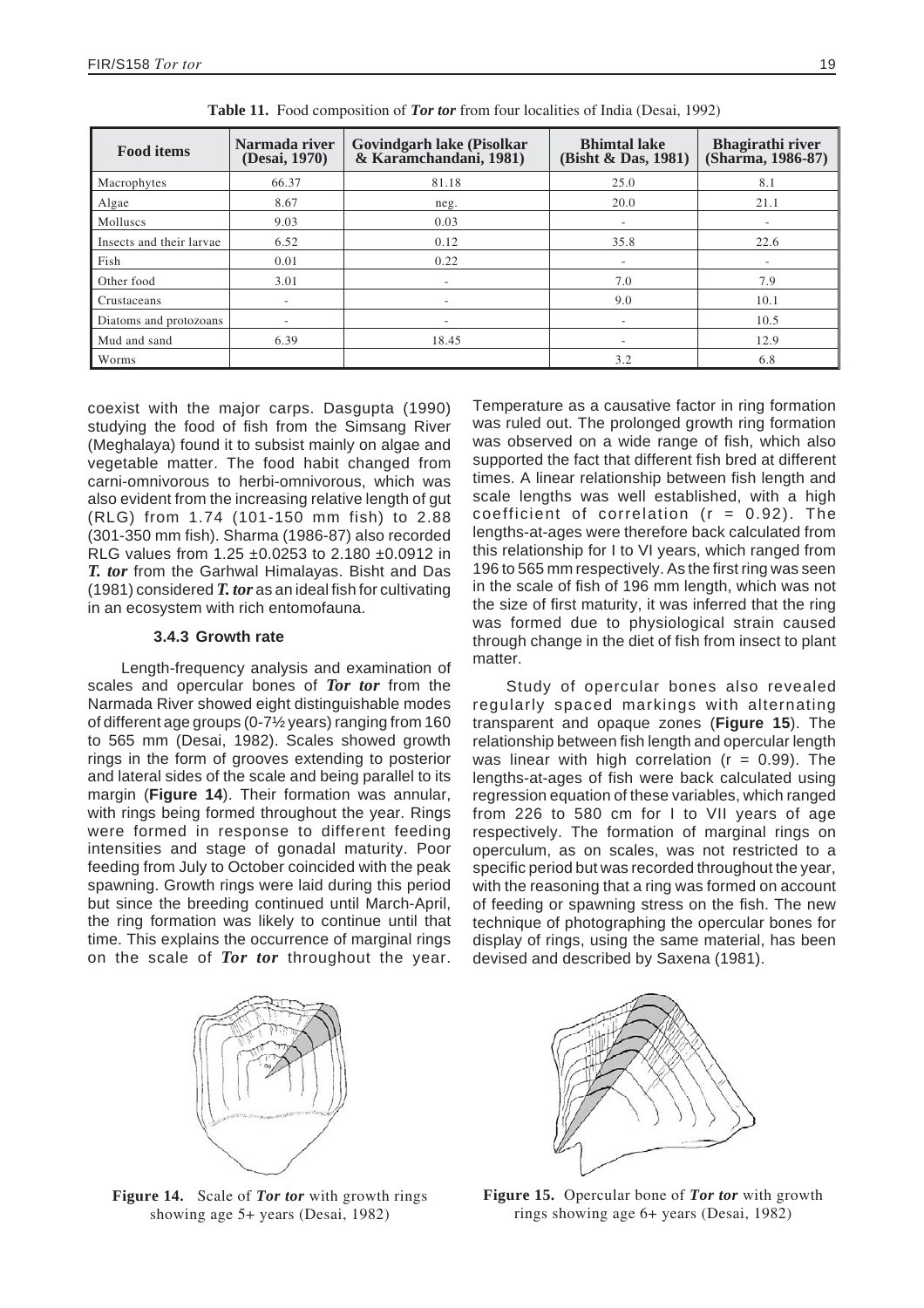<span id="page-26-0"></span>The mean lengths of fish at ages of I to VII years calculated from length-frequency, scale and opercular bone analyses are presented in **Table 12** and depicted in **Figure 16**. The lengths derived from the three analyses were fairly comparable and therefore the average of the three values was taken as length-at-age.

**Table 12.** Mean length-at-ages of *Tor tor* (Desai, 1982)

| Age<br>(vears) | Length-at-<br>age<br>(Peterson's<br>method) | age (scale<br>method) | Length-at   Length-at-age<br>(opercular<br>bone) | <b>Mean</b> |
|----------------|---------------------------------------------|-----------------------|--------------------------------------------------|-------------|
|                | 219                                         | 196                   | 226                                              | 214         |
| П              | 281                                         | 295                   | 291                                              | 289         |
| Ш              | 344                                         | 383                   | 359                                              | 362         |
| IV             | 413                                         | 455                   | 418                                              | 429         |
| V              | 474                                         | 529                   | 467                                              | 490         |
| VI             | 523                                         | 565                   | 525                                              | 538         |
| VII            | 565                                         |                       | 580                                              | 472         |



**Figure 16.** Growth curve of *Tor tor*

Lengths-at-ages calculated separately for male and female fish showed no variation among the sexes.

The lengths-at-ages, weights-at-ages and annual growth of the fish are given in **Table 13**. Growth increment, relative growth and percentage of total growth are shown in **Table 14**.

**Table 14** shows that growth of *Tor tor* in the Narmada River was very fast during the first year but it slowed down from the second year onwards. Figure16 shows a sharp drop in growth rate from fish of length 300 mm onwards. This is the size at first maturity, showing that with the commencement of maturation fish growth rate becomes slow. The growth pattern of *Tor tor* is described by von Bertalanffy's growth fit:

$$
Lt = 875 [1 - e^{-0.1363(t + 0.9889)}]
$$

where  $Lt = length-at-age$  t;  $1 = asymptotic$ length; e = base at the Napierian logarithm.

The condition factor was analysed separately for various size groups of fish (Desai, 1982). The 'K' value was relatively low (0.959 - 1.363) in smaller size groups but it gradually improved in bigger size groups, attaining a peak at mean length of 760 mm. The 'K' value suddenly decreased at fish length of 205 mm and then increased again, with downward inflexion at 340 mm.

The food study of the fish as discussed in section 3.42 shows insectivorous and plant diets of juveniles (95-200 mm) and adult fish (281-760 mm), respectively. The first inflexion in 'K' value at 205 mm is probably attributed to switch over in feeding habits,

**Table 13.** Mean length and weight-at-ages and annual rate of growth of *Tor tor* from River Narmada (Desai, 1982)

| Age (years)  | Length-at-<br>age(mm) | Weight-at-<br>age (g) | Annual<br>growth (%) |
|--------------|-----------------------|-----------------------|----------------------|
|              | 214                   | 100                   | 160                  |
| Н            | 289                   | 260                   | 77                   |
| Ш            | 362                   | 460                   | 74                   |
| IV           | 429                   | 800                   | 50                   |
| $\mathbf{V}$ | 490                   | 1200                  | 33                   |
| VI           | 538                   | 1600                  | 19                   |
| VH           | 572                   | 1900                  |                      |

**Table 14**. Growth increment and relative growth of *Tor tor* from River Narmada (Desai, 1982)

| Age group  | Growth<br>increment<br>(mm) | Growth per<br>month<br>(mm) | <b>Percent of total</b><br>growth<br>(relative growth) |
|------------|-----------------------------|-----------------------------|--------------------------------------------------------|
| $0 - I$    | 214                         | 17.8                        | 37.4                                                   |
| $I - II$   | 75                          | 6.3                         | 13.1                                                   |
| $II - III$ | 73                          | 6.0                         | 12.8                                                   |
| $III - IV$ | 67                          | 5.6                         | 11.7                                                   |
| $IV - V$   | 61                          | 5.0                         | 10.7                                                   |
| $V - VI$   | 48                          | 4.0                         | 8.4                                                    |
| VI - VII   | 34                          | 2.8                         | 5.9                                                    |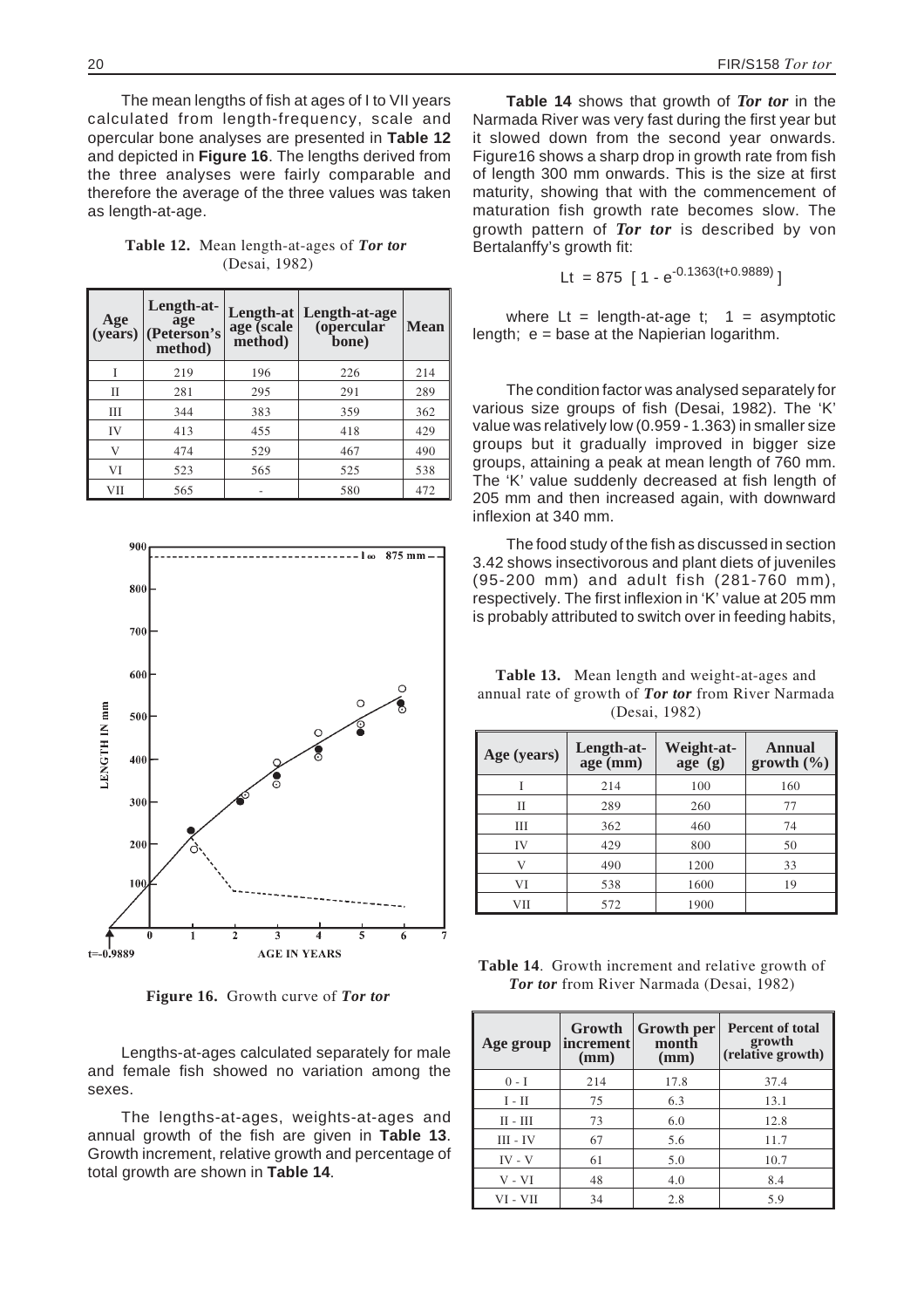<span id="page-27-0"></span>during which process the fish loses its condition. The second inflexion of 'K' value at a mean length of 340 mm appears to be related to the size at maturity as discussed under section 3.12. But low 'condition' of males (0.869) as against that of females (0.937), shows that spawning strain is greater in males. The 'condition' of fish from the Narmada River was poor from July to December and coincided with the peak of breeding.

Pathani and Das (1980) stated that in *Tor tor* from Lake Bhimtal, the 'K' values were high during the breeding season (April to September) and lowest in January. During pre-spawning (February-March) and post-spawning periods (October-November), the 'K' factor was moderate due to the voracious feeding.

Pathani (1986-87), using scales and opercular bones, also studied age and growth of *Tor tor* from Lake Bhimtal. The results showed slower growth of fish in this cold-water lake as compared to that from the Narmada River. During the first five years the fish grew to 127.3, 242.0, 334.4, 414.6 and 478.0 mm respectively. Growth rings formed on scales and opercular bones in response to low water temperature and the consequent low feeding rate. Scales showed marginal rings starting from November (62.1%), with a peak in December (98.1%), gradually decreasing from January (81.8%) to May (23.4%). The formation of rings continued to a lesser degree from June to September and was nil in October. Pathani (1980, 1988) also aged the Lake Bhimtal fish using otoliths and vertebrae. The lengths-at-ages estimated by these methods fully corroborated those back-calculated from the analyses of scales and opercula.

#### **3.4.4 Metabolism \***

**3.5 Behaviour** (for feeding behaviour see 3.4.1; for reproductive behaviour see 3.1.3, 3.2.1).

# **3.5.1 Migration and local movements**

Mahseers are local migrants which perform seasonal migrations within a short distance mainly for feeding and breeding. The limit of such migrations are determined by water temperature and floods. Mahseers prefer rocky pools and cooler temperature of the headwaters, moving up and downstream, depending upon the flood conditions. Most species of *Tor* spawn in clear upper waters in the post-monsoon months. The small number of adult fish recorded from the Narmada River at Hoshangabad during the peak breeding season (July-September) (Karamchandani *et al.*, 1967) suggests that the fish moved upstream in search of suitable spawning grounds. Beavan (1877) stated, that "when the rains begin these fish commence moving up the stream for spawning purposes". Thomas (1897) found that some adult mahseers reached the upper reaches earlier in monsoon and subsequently bred there when floods receded. Hora and Nair (1944) mentioned mahseer entering small side streams for breeding and their descent into the main stream when the water begins to fall. The migratory habit of mahseer was also observed by Codrington (1946) and David (1953a). McDonald (1948) attributed these movements to the changes in water temperature and to seeking more congenial surroundings during the monsoon.

# **3.5.2 Schooling**

David (1959) observed congregation of mahseers near temples. Such spots are declared sacred with prohibition on fishing. The fish which this convention aims to protect are mostly the mahseers. By constant artificial feeding and non-interference, the fish become almost tame. A congregation of mahseers near a bathing ghat, with temples along the bank of the Narmada River, was observed by Desai (1982) at Hoshangabad. According to his observations, fishing in this sector of the river was prohibited by the Municipal Committee and the fish was trained to accept artificial feed. People from Hoshangabad coming to the Sethani Ghat for an evening stroll could feed the big mahseer with gram, ground nut and dried stone-fruits and watch them feeding. The fish in this sanctuary were jumping out of the water to catch the feed thrown in the air.

## **3.5.3 Response to stimuli \***

# **4. POPULATION (STOCK)**

# **4.1 Structure**

#### **4.1.1 Sex-ratio**

For the *Tor tor* of the Narmada River, up to a length of 350 mm, the ratio of females to males was 1:1 (Desai, 1982). Females, however, were more abundant in the size range of 351-550 mm. Fish longer than 550 mm were all females, and females also dominated the spawning stock (301-500 mm). A possible explanation for the dominance of females after 350 mm could be that females are more vulnerable to cast and gill nets.

There was a significant departure from a 1:1 ratio during the year, with females dominating the fish stocks most of the months. The highest numbers of females were seen during the quarters July-September and October-December, which coincided with the prolonged breeding of the fish. The females dominated all year around, with an overall sex ratio of 1 male to 3 females.

According to Chaturvedi (1976), the sex ratio of *Tor tor* from Lake Udaipur (Rajasthan) was equal during July-September, but overall females exceeded males by 1.9 to 1.0. The occurrence of more males in smaller size groups but dominance of females with increase in size (and hence age), as observed in the Narmada River, was also noted by Codrington (1946) and McDonald (1948) for mahseer in general.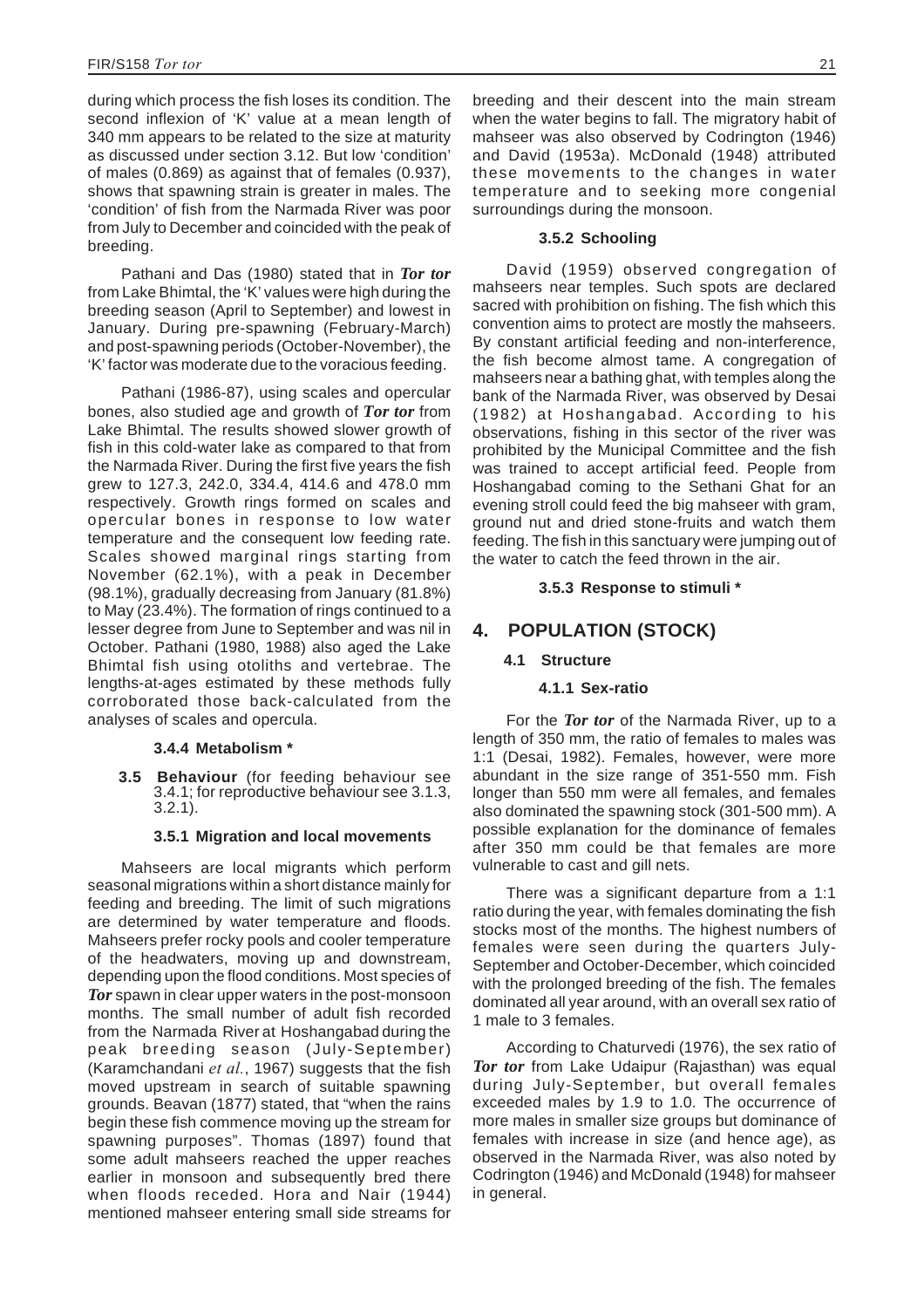5000

4006

#### **4.1.2 Age composition**

<span id="page-28-0"></span>The *Tor tor* stocks from the 48 km stretch of the Narmada River showed eight age groups of 0 to 7½ years ranging from 160 to 565 mm (Desai, 1982). The higher age groups (III to VI), ranging from 346 to 506 mm TL and above contributed 18.2 to 19.7%, the smaller age groups (0 to II) ranging from 100 to 345 mm, only 1.6-14.7%. As seen from seasonal variation in age composition by weight, the smaller age group occurred in greater numbers from July to September (monsoon months) but from October to June the larger groups were more frequent in fish catches. On the contrary, by number, the lower age groups (0 to II) contributed more (12.3-21.7%) than the higher age groups (5.0-9.1%). The seasonal distribution of age groups by number was similar to that observed by weight.

Length frequency data for post-larvae and juveniles of *Tor tor* (discussed under 3.16), apart from showing breeding periodicity, also show early growth rate of fish representing '0' age group of pre-recruitment phase. From the monthly progression of modal lengths of fry and fingerlings as shown in Figure 6, it was estimated that the fish at the pre-recruitment stage had a growth rate of 8-10 mm/month. The length frequency data from commercial catches revealed that only fish of 70 mm and larger were vulnerable to commercial gears. This size fish were encountered for the first time in March and were the brood resulting from either the July-September or November-December spawning. The smallest fish of the commercial catch (70 mm), designated as 'O' group, appeared to be six months

The male fish mature in the second year, females in the second to third year. For the maximum age/size of the fish see 3.3.1.

#### **4.1.3 Size composition**

See section 4.1.2.

old.

The length-weight relationships of male, female and juvenile fish of *Tor tor* from the Narmada River were as follows:

**Males** :  $W = 0.000011 \text{ L}^{2.9851}$  or Log W = -4.9647+2.9851 Log L; (r=0.96)

**Females** :  $W = 0.000075 \text{ L}^{3.0522} \text{ or } \text{Log } W =$ -5.1263+3.0522 Log L; (r=0.99)

**Juveniles** :  $W = 0.0032$   $L^{3.2065}$  or Log W = -5.4939+3.2065 Log L; (r=0.99)

The graph derived from the above equations assumed parabolic curve (**Figures 17** and **18**). There was no sexual variation in the weight up to 400 mm of length, but beyond that the 'condition' of females was better than that of males. Weight of male mahseer increased slightly less than the cube of its length, showing faster growth in length. Female mahseer did not deviate much from the cube law. The 'condition' of juvenile fish was better than adult fish, showing faster growth in weight than in length. The exponential value departing from the cube law in the case of males denotes their poor condition.

WEIGHT OF FISH (g) 3000 2000 1000 100 200 400 500 600 700 800 300 **TOTAL LENGTH OF FISH (mm)** 

**Figure 17.** Length weight curve of adult male and female *Tor tor*

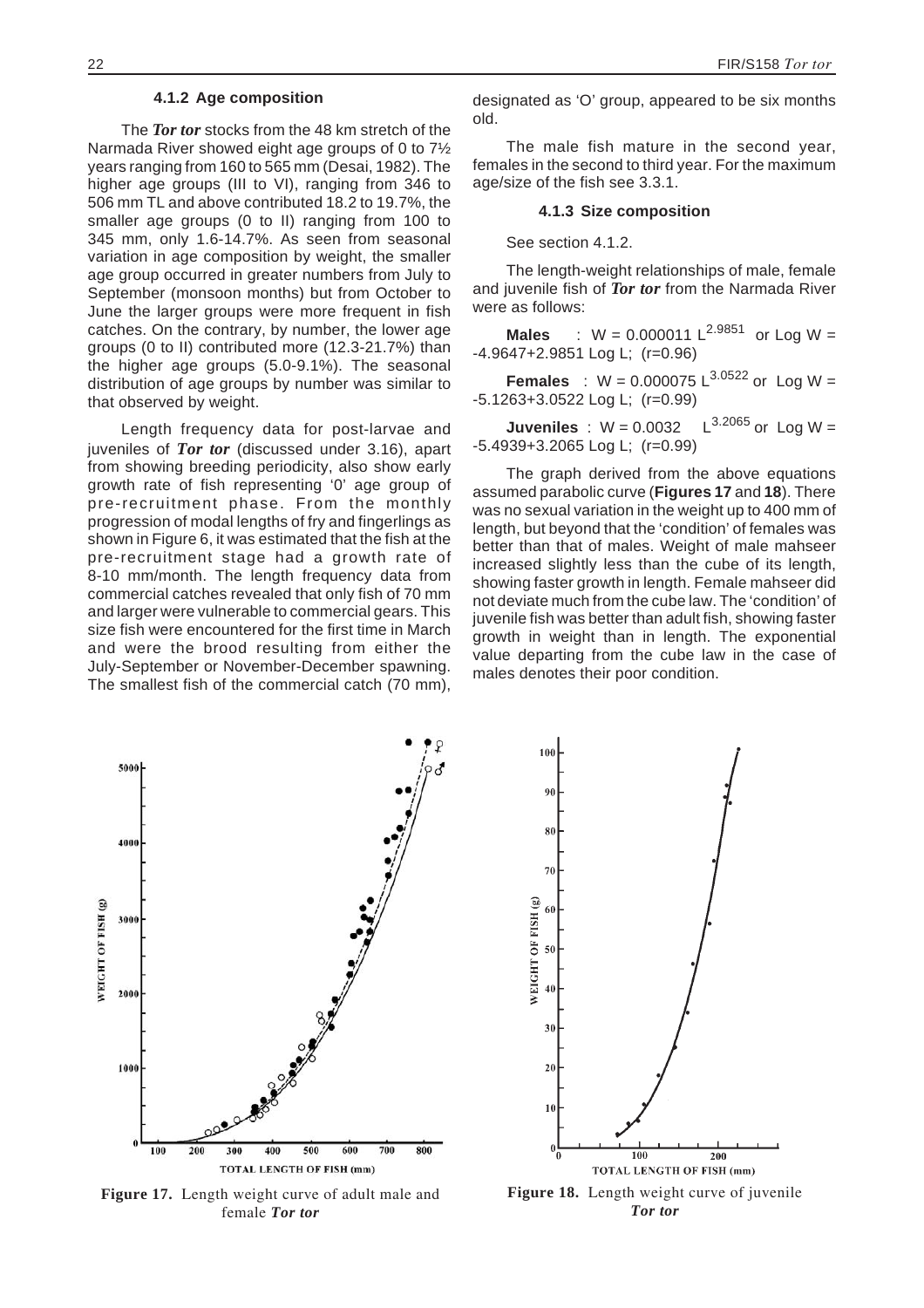<span id="page-29-0"></span>The length-weight relationships of males and females of this species from Lake Udaipur reported by Chaturvedi (1976) were:

**Female** : Log W = -5.9528 + 3.3927 Log L

**Male** : Log W = -5.3477 + 3.1609 Log L

In the above relationships, while the male fish were heavier than females up to 400 mm in length, the females were heavier in larger fish. This overtaking of male by female at 400 mm was probably due to the weight of female gonads attaining maturity, as also observed in the Narmada River by Desai (1982).

## **4.2 Abundance and density (of population)\***

- **4.3 Natality and recruitment**
	- **4.3.1 Reproduction rates\***

## **4.3.2 Factors affecting reproduction\***

#### **4.3.3 Recruitment**

For the recruitment of fish in the Narmada River see 3.1.6. The catch curve for *Tor tor* from the 48 km stretch of the Narmada River around Hoshangabad (**Figure 19**) shows that recruitment to fishery commenced from the 0 year age group, and was completed by three-year-old fish (Desai, 1982).



**Figure 19.** Catch curve of *Tor tor*

#### **4.4 Mortality and morbidity**

#### **4.4.1 Mortality rates**

The steep right hand limb of the catch curve suggests that the natural mortality rate of fish steadily increased in the 48 km stretch mahseer fishery of the Narmada River. The mean length of fish (350 mm), also from this river stretch, indicates a high mortality rate and low survival. The total mortality and survival rates together with instantaneous rates of mortality of the fish are given in **Table 15**.

# **4.4.2 Factors causing or affecting mor- tality**

**Table 15.** Mortality and survival rates of *Tor tor* from River Narmada (Desai, 1982)

| $\vert$ Age<br>group | <b>Instantaneous</b><br>rate of mortality | <b>Survival</b><br>rate | <b>Total</b><br>annual<br>mortality<br>rate |
|----------------------|-------------------------------------------|-------------------------|---------------------------------------------|
| $0 - VII$            | 0.777                                     | 0.470                   | 0.530                                       |
| 1 - V                | 0.825                                     | 0.441                   | 0.559                                       |

There has been a steady decline in mahseer fishery in the Nainital and Bhimtal lakes of the Kumaun region (Das and Pathani, 1978a). In Nainital water transparency is lower than in Bhimtal, as a result of a higher input of silt into the former lake. This causes a lower plankton production and consequently less food for fry and fingerlings. Lake Bhimtal has a higher production of mahseer and other fish. In Nainital, higher alkalinity, carbon dioxide, turbidity and pollution, and a low temperature are making this lake unsuitable for eggs and fry of mahseer. The decline of mahseer in these Kumaon lakes is mainly due to the progressive eutrophication coupled with some adverse hydrobiological factors.

The semiquiescent stage after hatching of *Tor tor* lasts six days (Kulkarni and Ogale, 1979; Kulkarni, 1980a). During this period the hatchlings do not swim freely but remain in large numbers at the bottom in corners and crevices, with their heads tucked away from the light due to being negatively phototropic, their tails vibrating and jutting out. In this condition the hatchlings are subjected to predation by many predators. The semi-quiescent stage appears to be the most critical in fish life and results in a heavy mortality.

## **4.4.3 Factors affecting morbidity \***

# **4.4.4 Relation of morbidity to mortality rates \***

## **4.5 Dynamics of population**

In the past *Tor tor*, known as 'badas' around Hoshangabad, constituted an important commercial fishery in the 48 km stretch of the Narmada River between Hoshangabad and Shahganj (Karamchandani *et al.*, 1967). This stretch of the river, passing through the hills of Satpura and Vindhya ranges, is rocky - an ideal habitat for mahseer. Annual landings of *Tor tor* from the 48 km stretch recorded for six years (1958-59 to 1963-64) are given in **Table 16**. During this period, a total catch of 47.619 kg was landed, of which 34.985 kg were at the Hoshangabad centre, and 12.634 kg at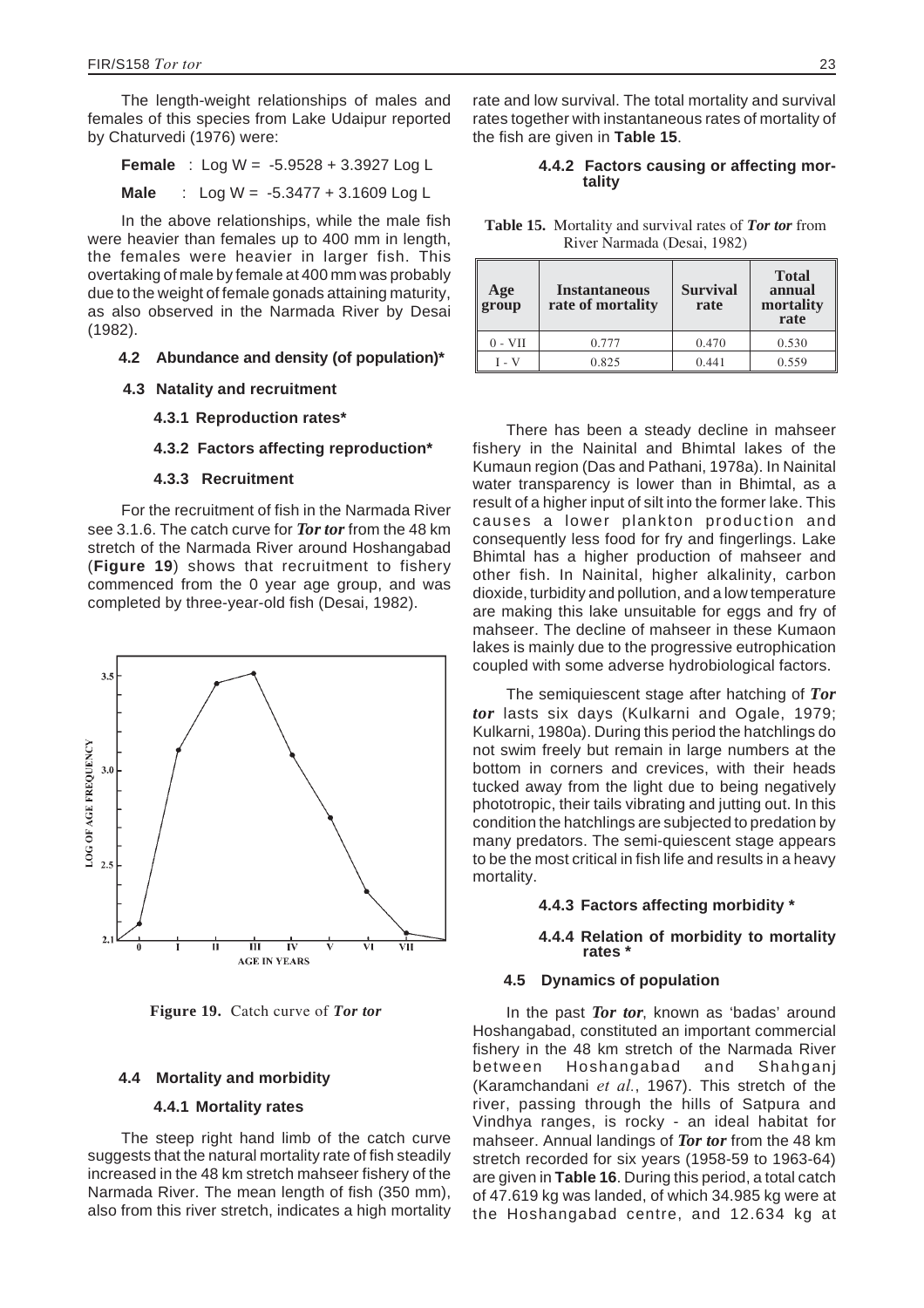| Year      | <b>Hoshangabad</b><br>(kg) | $\frac{0}{0}$ | Shahganj<br>(kg) | $\frac{0}{0}$ | <b>Total</b><br>(kg) |
|-----------|----------------------------|---------------|------------------|---------------|----------------------|
| 1958-59   | 6 5 7 8                    | 80.6          | 1583             | 19.4          | 8 1 6 2              |
| 1959-60   | 5 1 9 1                    | 71.2          | 2 0 9 8          | 28.8          | 7 288                |
| 1960-61   | 5 0 5 4                    | 78.5          | 1 3 8 0          | 21.5          | 6 4 3 4              |
| 1961-62   | 5494                       | 73.5          | 1982             | 26.5          | 7476                 |
| 1962-63   | 6873                       | 78.8          | 1839             | 21.2          | 8 7 1 2              |
| 1963-64   | 5 7 9 5                    | 60.7          | 3 7 5 2          | 39.3          | 9 5 4 7              |
| Total/Av. | 34 985                     | 73.9          | 12 634           | 26.1          | 47 619               |

**Table 16**. Fish landings of *Tor tor* from 48 km stretch of River Narmada

Shahganj. The total annual fishery ranged from 6 434 kg in 1960-61 to 9 547 kg in 1963-64. The average annual yield at the two centres was 7 936 kg, of which Hoshangabad contributed 5 831 kg (73.9%) and Shahganj 2 106 kg (26.1%).

The annual landings of *Tor tor* from Ukai (Vallabhsagar) Reservoir in the state of Gujarat from 1975-76 to 1982-86 (**Table 17**) shows an increase from 1975-76 to 1979-80, followed by a decline.

**Table 17.** Annual fish landing of *Tor tor* from Ukai Reservoir (Gujarat State)

| Year    | Catch<br>(kg) | $\frac{0}{0}$ | Year    | Catch<br>(kg) | $\frac{0}{0}$ |
|---------|---------------|---------------|---------|---------------|---------------|
| 1975-76 | 15 798        | 6.55          | 1979-80 | 26 609        | 19.33         |
| 1976-77 | 15 9 31       | 7.80          | 1980-81 | 19 966        | 7.70          |
| 1977-78 | 7442          | 5.01          | 1981-82 | 3 9 2 6       | 3.70          |
| 1978-79 | 10 812        | 5.25          | 1982-83 | 1 744         | 0.02          |

Fish catch statistics from Gandhi Sagar Reservoir on the Chambal River in Madhya Pradesh show that *Tor tor* proportion in the total catch increased from 9.35% (1964-65) to 15.20% (1966-67), which was followed by a decline to 1.0% by 1984-85. In Rana Pratap Sagar Reservoir on the same river the catches of *Tor tor* improved after the formation of the impoundment in 1973-74, followed by a decline (**Table 18**). The data for the three reservoirs show that *Tor tor* is not doing well in impoundments. This is not so in some reservoirs in the foothills of the Himalayas, which have *Tor putitora*. In Gobindsagar, Pong and Pandoh

**Table 18.** Landing and size composition of *Tor tor* from Rana Pratap Sagar Reservoir (Rajasthan)

| Year    | <b>Mahseer</b><br>catch | Size composition %<br>(length of fish in cm) |                                                 |       |       |       |      |
|---------|-------------------------|----------------------------------------------|-------------------------------------------------|-------|-------|-------|------|
|         | (t)                     |                                              | $30-35$   35-40   40-45   45-50   50-55   55-60 |       |       |       |      |
| 1972-73 | 2.6                     |                                              |                                                 |       |       |       |      |
| 1973-74 | 20.6                    | 4.39                                         | 15.36                                           | 24.14 | 24.63 | 22.19 | 9.26 |
| 1974-75 | 10.0                    | $\qquad \qquad \blacksquare$                 | 19.54                                           | 32.87 | 22.75 | 17.70 | 7.12 |
| 1975-76 | 19.2                    | 2.25                                         | 18.27                                           | 23.40 | 24.22 | 24.68 | 7.18 |
| 1976-77 | 12.2                    |                                              |                                                 |       |       |       |      |

reservoirs on the Beas and Sutlej rivers (Himachal Pradesh) the inflowing rivers and streams still provide spawning grounds for this species, and in spite of an active commercial fishery its stocks are maintained at a sustainable level (Raina and Petr, 1999).

# **4.6 The population in the community and ecosystem**

See section 4.5 and other sections.

# **5. EXPLOITATION**

# **5.1 Fishing equipment**

# **5.1.1 Gear**

Fishing gears used to catch *Tor tor* are cast, gill and drag nets, hook-and-lines (long line) and scare line. Being a good game fish it gives excellent thrill and excitement to anglers using rod-and-line, and therefore the anglers catch it only with rod-and-line using bait. The bait-taking habits of the fish provide good angling.

In the 48-km stretch of the Narmada River, *Tor tor* was mainly caught by using cast nets, gill nets and long lines. Cast nets were made of cotton of different thickness, with different mesh sizes, and provided with iron sinkers. Luring was also practiced. For this the fish were fed regularly for a few days to congregate them at one place. The assembled stock was then fished out using a cast net. Dry stone fruits were fed to the fish in March-April, due to the abundance of this food in summer. The gill nets were made of either nylon or cotton, of different lengths with varying mesh sizes. The net had no sinkers except for a master sinker. It had a master float of gourd locally known as 'tumbe' or 'loki' and other smaller floats of straw bundles. The length and height of the gill net was adjusted according to the operational depth of river water. The long line was a strong rope up to 800 m long, with 400-500 hooks attached. Filamentous algae, dragon fly nymphs, water bugs, earthworms, small fish, dry stone fruits and flour balls were used as bait. The long line was operated more commonly during monsoons when the operation of cast and gill nets was not possible due to flood conditions (Karamchandani *et al.*, 1967; Desai, 1982).

The fingerlings of *Tor tor* were collected from the Narmada River around Hoshangabad by scare line and drag net (Karamchandani and Pandit, 1964). A rope fitted with datepalm leaves was employed as a scare line and two cast nets were used as traps. The fingerlings of mahseer were trapped in two cast nets by dragging the scare line in shallow regions of the river. Drag net fishing is a modification of scare line fishing where the drag net is operated in conjunction with the scare line, made of coir rope and fitted with datepalm leaves. Drag net is made of an ordinary mosquito netting cloth. This fishing method was used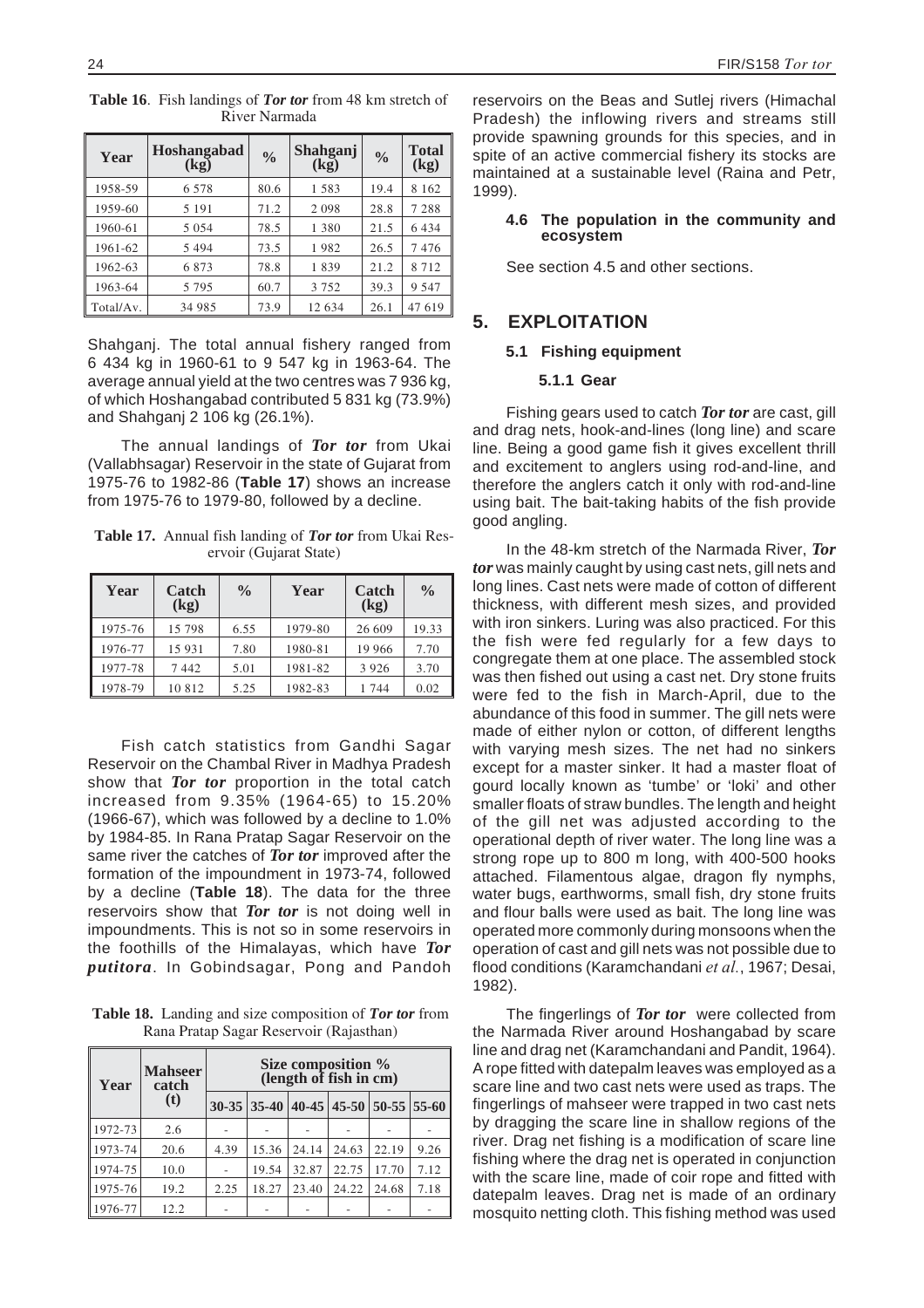from November to March to catch mahseer fingerlings for stocking.

Mahseers are fished in streams, lakes and reservoirs of the uplands using nets, traps and by poisoning. In many areas long lines are also used (Jhingran and Sehgal, 1978).

## **Nets**

Cast net: The conventional cast net used in hill streams of Jammu and Kashmir, Himachal Pradesh and Uttar Pradesh is between 1.0 and 2.0 m in diameter, with mesh size varying from 1.2 to 3.0 cm bar to bar and having iron or lead sinkers.

Drag net: It is used for community fishing in conjunction with stake net or cast net, during dry season when the river water is low. A stake net is fixed across the shallow tail end of the pool and then the drag net is dragged down the pool from upstream by 50-100 fishermen. As the drag net approaches the stake net, fishermen cast their cast nets in the area thus enclosed between the stake and the cast net.

Seine ('bigha'): At the confluence of the tributaries with rivers Beas and Sutlej in Himachal Pradesh, seines ranging from 35 to 50 mm knot to knot in mesh are fixed across the entire width of the stream. The net is fixed at night and the catches are collected in the morning. 'Bigha' functions as a stationary gill net.

Stake net ('barpatta'): Stake net is fixed like a vertical wall across the stream to catch the downstream migrating mahseer and other fish. This net is specific to Himachal Pradesh.

Bag net ('kochbi' or 'saggan'): This is a dip net, the mouth of which is either circular or triangular in shape. These nets are used to catch the fish near waterfalls in Himachal Pradesh and Jammu.

Gill net: Usual size of a gill net is 75 m x 3 m with mesh ranging from 45 mm to 75 mm knot to knot. Gill nets are used in deep reservoirs and lakes.

# **Traps**

'Chip': The 'chip' consists of a large or small platform made of split bamboo or sticks, either woven or tied together to provide interspaces of 37 mm square. The platform is placed in an inclined position under a low waterfall, either natural or created with the entire stream water falling over it. The height of the fall chosen for the 'chip' is such that none of the fish falling over it could possibly negotiate the fall. This is operated by 40-50 persons and it is used to capture mahseers migrating downstream.

'Uril': This is a conical-shaped trap made of fine split bamboo woven like a basket. Its length is 1.0-1.5 m. The mouth of the trap is at the broader end. The flow of a small stream is blocked by erecting a temporary weir of stones with an opening, and the trap is positioned at the mouth of the opening. Fry and fingerlings of mahseer carried downstream are caught by this method in Kangra, Hamirpur and Una districts of Himachal Pradesh.

## **Poisoning**

Poisons made from seeds of some plants are thrown into the pools and the water is thoroughly stirred. The poisoned fish have no ill effect when eaten.

# **Recreational Fishing**

Mahseer is the most popular game fish amongst the anglers in India. Since angling was a favourite pursuit of the British, Indian mahseers attracted the attention of anglers such as Beavan (1877), Thomas (1873, 1897), Dhu (1906, 1918, 1923) and Nevill (1915). The lakes of Kumaon hills were stocked with the fish by Sir H. Ramsay in about 1858 (Walker, 1888) for sport fishing. Codrington (1946) and McDonald (1948) wrote about its natural history and on special traits of the fish from an angler's point of view. Mahseer fishery maintains its fame among anglers in Britain. In the 1970s three Englishmen travelled overland to India in search of mahseer, fishing the waters from Kashmir to Tamil Nadu for eight months until they found mahseer in the waters of south Karnataka. This adventure was described by Ghorpade (1978). Kulkarni and Ogale (1979) considered mahseer the noblest sport fish of India, a great favourite of anglers, both from India and overseas.

There are three methods for capturing mahseer: fly fishing, spoon fishing, and bait fishing.

(a) Fly fishing: Fly fishing or fly casting is a method where artificial fly is used to hook the fish with the help of rod-and-line.

(b) Spoon fishing: Spoons, like flies, are artificial metallic shining lures used basically to fish 'heavier' waters where mahseer occurs. Spoon fishing for mahseer is generally grouped into three major types, viz. heavy fishing, medium fishing and small fishing. In heavy fishing, the angler looks for big fish (above 13.5 kg). Mahseer fishing in rivers of northern India generally is of a medium type. Small fishing is the most widely used angling for mahseer as the other two methods are arduous and even risky.

(c) Bait fishing: Both natural and artificial lures are used in bait casting. The natural baits are earthworms, minnows and insects.

In large reservoirs such as Gandhi Sagar and Ukai fishing is done using gill nets of varying mesh sizes. Mahseer is caught along with the Indo-Gangetic major carps.

#### **5.1.2 Boats**

In most rivers and reservoirs fishing is done from small light boats, known as 'dongi' which are usually 6 m long, 1.5 m wide and 45 cm deep. In the Narmada River, fishing is done from flat-bottom boats 6-9 m long and operated by 4 men.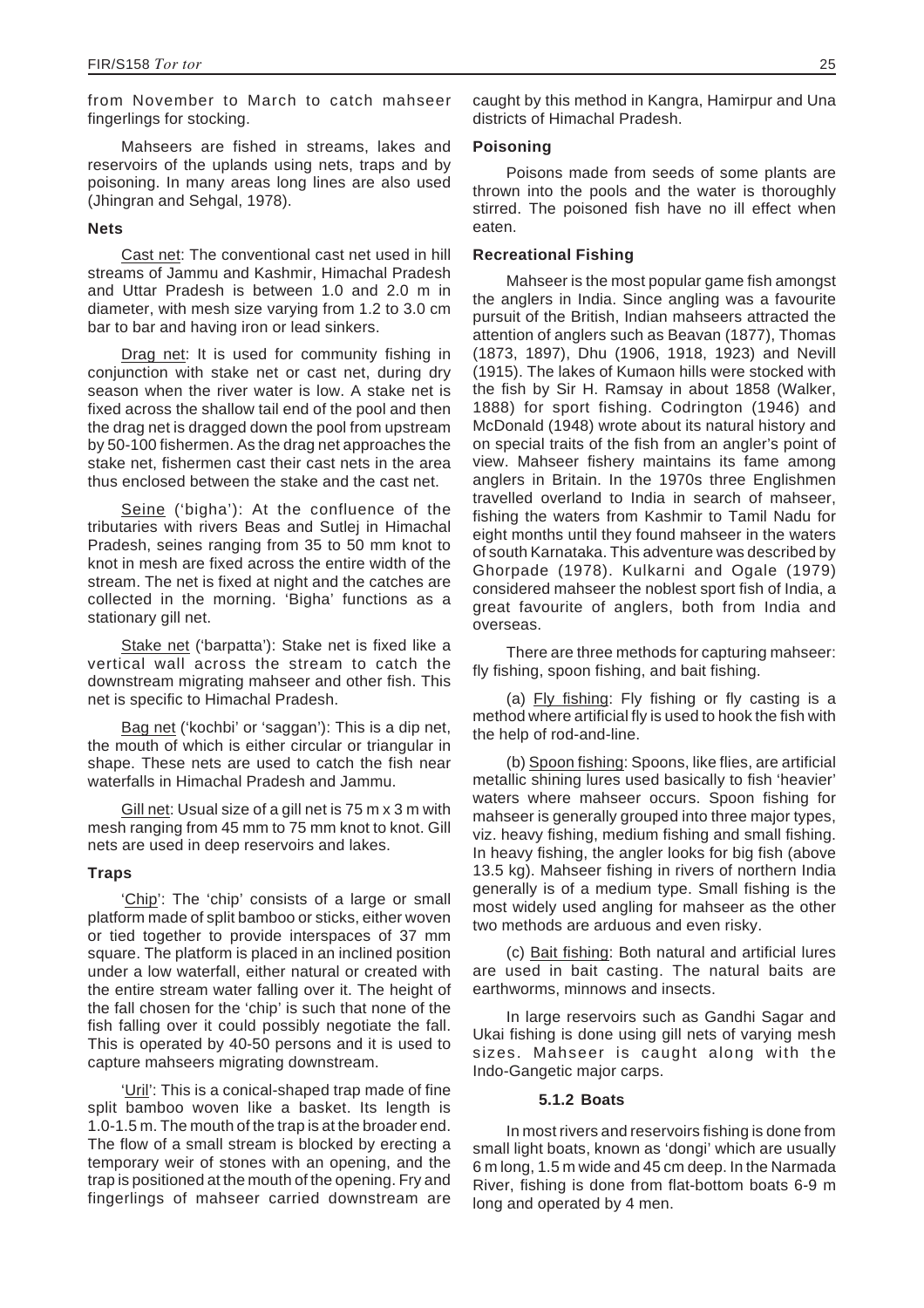# **5.2 Fishing areas**

#### **5.2.1 General geographical distribution**

See section 2.1.

# **5.2.2 Geographical range**

According to Karamchandani (1972), the best places for mahseer fishing are:

(1) the junctions of rivers especially those with a difference in water temperature, where one of the two rivers is discoloured by melting snow;

(2) rapids of many forms, sizes and depth, at places where the backwaters and rapid waters meet forming swirls and eddies along the edges;

(3) the water above a rapid and at the tail of a pool having a depth of about 0.9 to 1.2 m and a smooth flow over large boulders, gaining in velocity as it approaches the rapid.

# **5.2.3 Depth range**

In rivers and reservoirs, fishing nets are operated both in deep and shallow waters. Gill nets are normally operated at a depth of 3 to 4 m. Sometimes the gill nets are also set deeper. In Rana Pratap Reservoir Chaudhary (1978) captured mahseer from 11 to 12 m depth. Anglers generally prefer to cast their tackle in 1 to 2 m deep waters.

#### **5.3 Fishing seasons**

#### **5.3.1 General pattern of fishing season**

In northern India, the best fishing season for mahseer is from February to April for the large rivers, and October and early November for small rivers not affected by snow-melt waters. Early hot weather is known to be best. In rivers of Mumbai (Bombay), Madhya Pradesh, Mysore and Chennai (Madras), the season for mahseer fishing with spinning baits and fly is generally from the time the rivers begin to clear after the monsoon floods (McDonald, 1948).

In the Narmada River around Hoshangabad there is a cast net and gill net mahseer fishery. Since the operation of these nets is possible when the river is largely stagnant, which is in the summer and winter months, mahseer is caught predominantly from October to June, over a period of nine months. The peak fishery may be at any time from November to April; August and September have the lowest fishing intensity (Desai, 1982).

## **5.3.2 Dates of beginning, peak and end of season**

See section 5.3.1.

#### **5.3.3 Variations in dates or duration of fishing season**

See section 5.3.1.

#### **5.4 Fishing operations and results**

# **5.4.1 Effort and intensity**

The catch-per-unit-of-effort for *Tor tor* from the 48-km stretch of the Narmada River around Hoshangabad is given in **Table 19**. The unit-of-effort of cast net ranged from 0.068 kg (1958-59) to 0.194 kg (1963-64). The yearly trend of unit-of-effort as compared with the total annual mahseer fishery showed that mahseer landings were highest in 1963-64 (9 547 kg). The unit-of-effort progressively increased from 1958-59 to 1963-64 and then dropped in 1964-65. However, this trend was not exhibited by the fishery which was more or less uniform with slight variations. It was concluded that mahseer stocks in the 48 km stretch were not adversely affected by the fishery during the 1958-1966 period.

| <b>Table 19.</b> Catch-per-unit-effort and percentage of Tor |
|--------------------------------------------------------------|
| <i>tor</i> in cast net/gill net fishery                      |
| from Narmada River                                           |
| (Karamchandani et al., 1967)                                 |

| Year    | $ho\bar{u}$ r (kg) | Catch-per-net-per- | Percentage in<br>fishery of |                 |  |
|---------|--------------------|--------------------|-----------------------------|-----------------|--|
|         | <b>Cast net</b>    | <b>Gill net</b>    | <b>Cast net</b>             | <b>Gill net</b> |  |
| 1958-59 | 0.068              |                    | 27.54                       |                 |  |
| 1959-60 | 0.091              | ۰                  | 29.58                       |                 |  |
| 1960-61 | 0.091              |                    | 32.23                       |                 |  |
| 1961-62 | 0.104              | 0.108              | 30.32                       | 52.44           |  |
| 1962-63 | 0.122              | 0.181              | 29.93                       | 43.74           |  |
| 1963-64 | 0.194              | 0.132              | 32.54                       | 38.28           |  |
| 1964-65 | 0.109              | 0.171              | 25.87                       | 31.64           |  |
| 1965-66 | 0.131              | 0.112              | 31.35                       | 28.61           |  |

#### **5.4.2 Selectivity**

The catch statistics from the 48-km stretch of the Narmada also provide some information on gear selectivity. Since the catch of mahseer using long line was negligible, only data from cast and gill nets were taken into consideration. The percentage composition of *Tor tor* in the catches of cast and gill nets as shown in **Table 19** indicate that the species constituted an outstanding major fishery. While in cast net the species made up 25.9- 32.5%, in gill net operation it contributed 28.6-52.4% of the total catch. The poor results of long line fishing suggest that the fish keep largely to the bottom, where it feeds.

#### **5.4.3 Catches**

Monthly landings of *Tor mahseer* at Hoshangabad and Shahganj centres, coming from the 48-km stretch of the Narmada, are given in **Table 20**. The data show that the fish supported an important fishery all the year round except monsoon months. It was poor from July to September, improved considerably from October onwards, to become outstanding until June. The fishery attained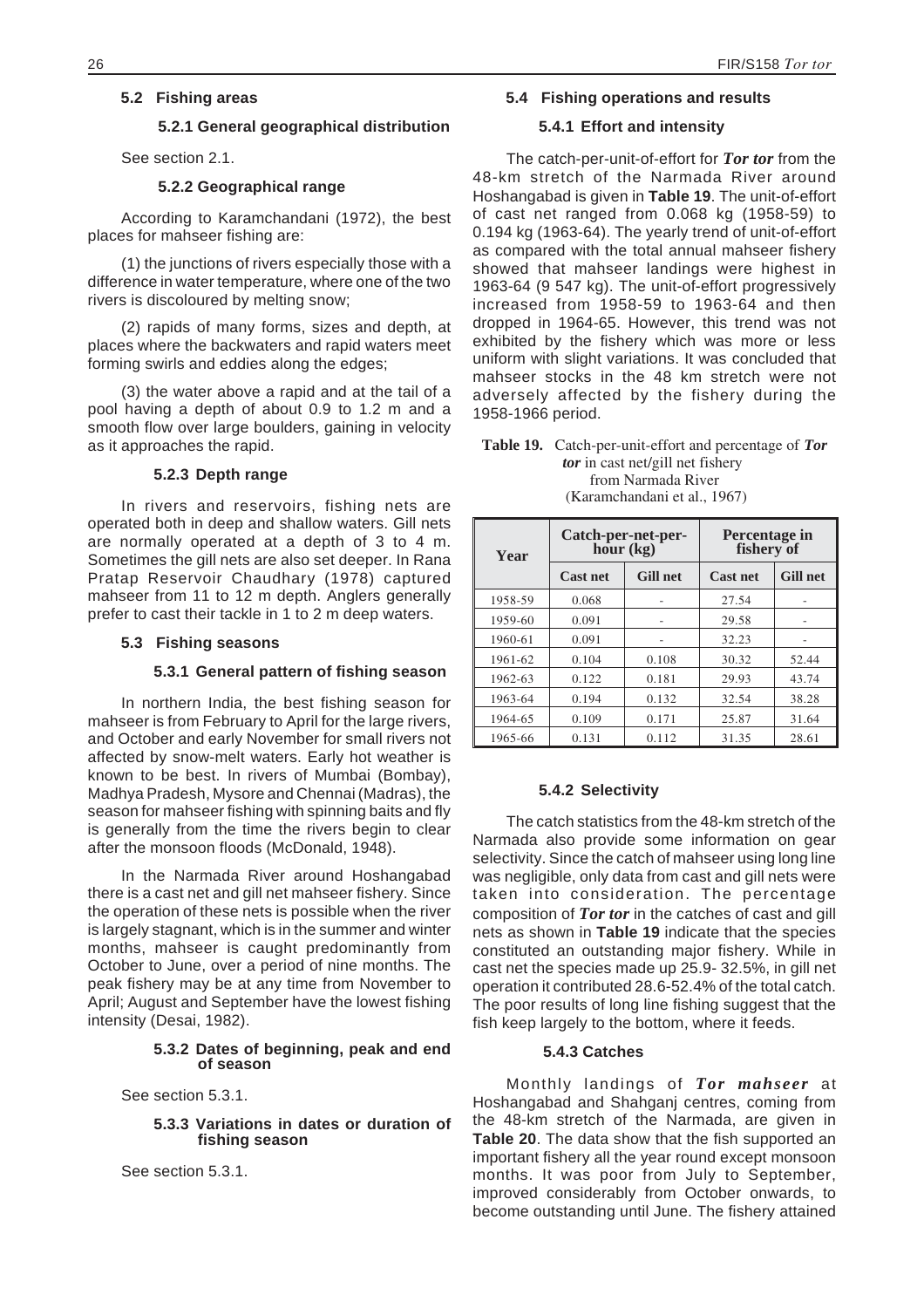the peak at any time from November to April. Every year the mahseer fishery in the Narmada around Hoshangabad extended over 9 months.

At the Hoshangabad centre during the period 1958-66, the species contributed on average 28.0% to total landings and 46.5% to carp landings (**Table 20**). Monthly variations in percentage composition show that in winter and summer months the percentage in total landings ranged from 25.6 to 38.2% but during monsoons it was only 11.5 to 15.0%.

|              | <b>Total</b>  | Percentage composition in |                         |  |
|--------------|---------------|---------------------------|-------------------------|--|
| <b>Month</b> | catch<br>(kg) | <b>Total fishery</b>      | <b>Carp fishery</b>     |  |
| 1            | $\mathbf{2}$  | 3                         | $\overline{\mathbf{4}}$ |  |
| September    | 1068.89       | 13.9                      | 40.7                    |  |
| October      | 2784.67       | 25.6                      | 53.5                    |  |
| November     | 4190.00       | 30.5                      | 53.5                    |  |
| December     | 3028.42       | 29.4                      | 47.3                    |  |
| January      | 4713.23       | 38.0                      | 57.6                    |  |
| February     | 4278.05       | 38.2                      | 52.5                    |  |
| March        | 4511.37       | 35.0                      | 51.3                    |  |
| April        | 3766.96       | 35.7                      | 47.6                    |  |
| May          | 3636.92       | 33.5                      | 46.1                    |  |
| June         | 4858.96       | 30.9                      | 44.7                    |  |
| July         | 1403.20       | 15.0                      | 32.3                    |  |
| August       | 666.34        | 11.5                      | 32.2                    |  |
| Average:     |               | 28.0                      | 46.5                    |  |

**Table 20.** Monthly landings of *Tor tor* from 48-km stretch of Narmada River (1958-59 to 1962-64)\*

\* Data of 1962-63 not included

# **6. PROTECTION AND MANAGEMENT**

# **6.1 Regulatory (legislative) measures**

**6.1.1 Limitation or reduction of total catch \***

# **6.1.2 Protection of portions of population**

Closed areas: Conservation measures for protection of mahseer fishery are adopted on lines similar to those for the major Indo-Gangetic carps. Certain areas have been declared as "protected waters" or sanctuaries and closed for fishing. Sanctuaries have been declared in Assam, Bihar and Punjab. Uttar Pradesh and Madhya Pradesh also observe restrictions on fishing in some waters.

Closed seasons: These are followed in Bihar, Uttar Pradesh, Rajasthan and Madhya Pradesh. In all large reservoirs fishing is closed from June-July to end of September to protect the fish during their breeding migration.

Limitations on size or efficiency of gear: In Delhi, every year since 1948 restrictions have been imposed on fishing except with rod-and-line, hand lines, long lines from 1 July to 31 August, and the use of net with a mesh size of less than 37 mm square is also prohibited. In Indian reservoirs, generally, the minimum mesh size of the nets permitted is 25 mm.

In 1956, the Punjab State Government prohibited the catching of mahseer of a size smaller than 25.4 cm in length. In Delhi, the capture and sale of this fish below 20.4 cm in length has been prohibited since 1948. The state of Uttar Pradesh has prohibited, since 1954, the capture and sale of mahseer fingerlings of 5.1-25.4 cm from 15 July to 30 September and of breeders from 13 June to 31 July in certain prohibited areas, except with a license issued by the proper authority. In Madhya Pradesh, the minimum limit of 22.9 cm for the capture of mahseer has been imposed since 1953.

Fish sanctuaries: At temple sanctuaries established by tradition, mahseers are protected from illegal poachers by many people. Several such sanctuaries exist in different parts of the country, the most outstanding being at Hardwar and Rishikesh temples on the banks of the Ganga River after its confluence with the Alaknanda River. In Madhya Pradesh too, there are sanctuaries at Kapileshwar, Mangalnath, Sahastradhara, etc. In Maharashtra, fisheries is banned in stretches of the Indrayani River at Alandi and Dehu, and the Bhima River at Pandharpur. In Karnataka, sanctuaries exist at Sringeri (Bhadra River), Srirangapatnam, Ramanathapuram and Chipalgundda (Cauvery River) and Shimasha (Sharavathi River). These fish sanctuaries, like those of wildlife, are useful in protecting the mahseer in fair weather, but because they cover only a section of a river the fish move out of them when the rivers are in spate. The Fisheries Department of Karnataka is now leasing out some sections of the rivers to angling associations. One such organization, the Wildlife Association of South India (WASI) at Bangalore, manages and protects mahseer in the Cauvery River (Mendonca, 1993).

# **6.2 Control or alteration of physical fea- tures of the environment**

- **6.2.1 Regulation of flow \***
- **6.2.2 Control of water levels \***
- **6.2.3 Control of erosion and silting \***

# **6.2.4 Fishways at artificial and natural obstructions**

There are some successful mahseer fish ladders on the Ganga River at Hardwar (Kulkarni, 1981), but elsewhere fish ladders have proved ineffective. A thorough study on the migration behaviour of mahseers is needed, which could serve as a base for the design of a species- or genus-specific fishway design. Some of the existing fishways have been found to function more like fish traps rather than assisting the fish to move upstream.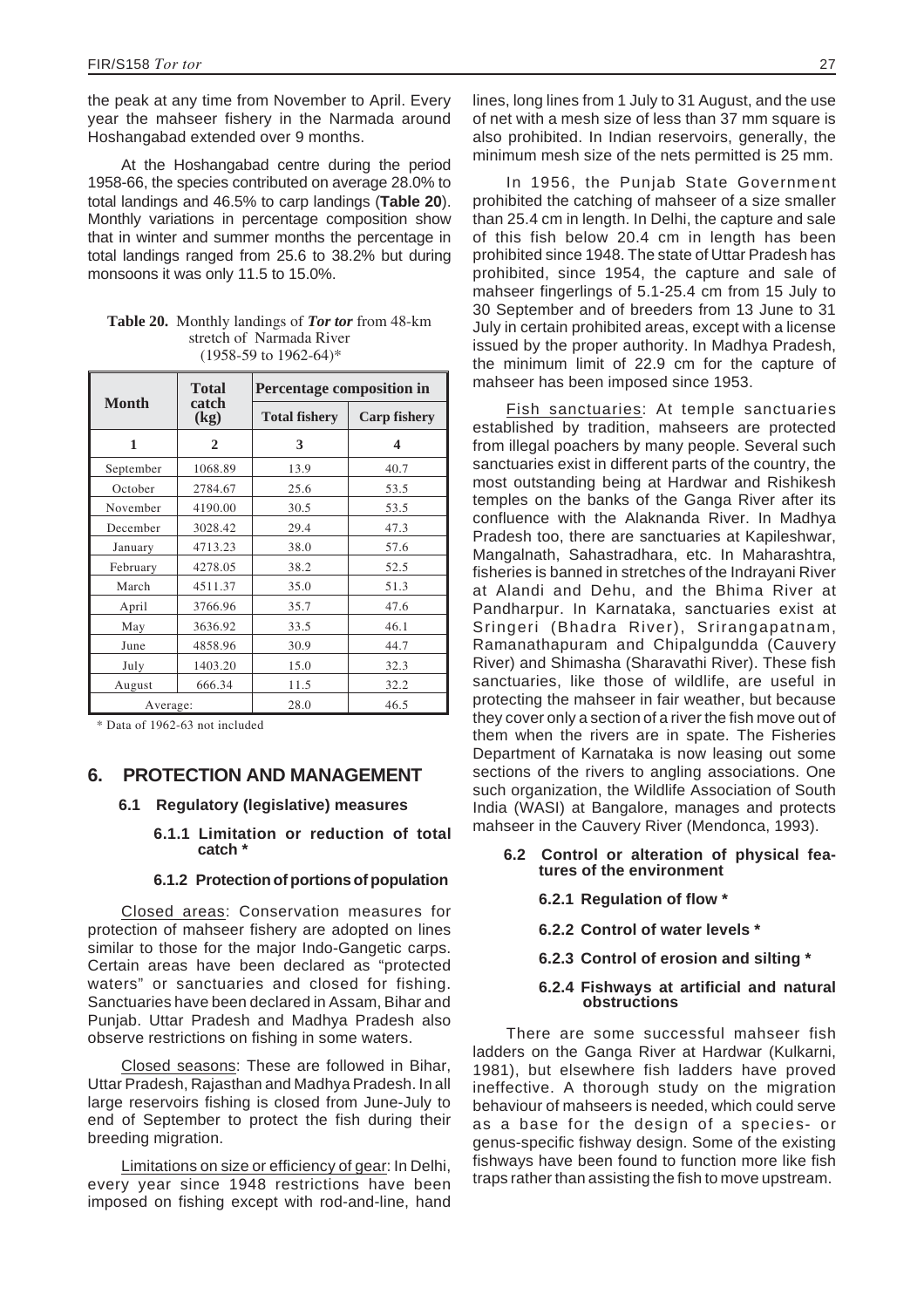#### **6.2.5 Fish screens \***

#### **6.2.6 Improvement of spawning grounds**

One of the main reasons for the decline of mahseer is the destruction of this fish by illegal means such as the use of explosives and killing of brood fish in the spawning season. The fish has suffered also from the change in the ecological condition of some river systems where dams have been erected. While such dams are no doubt beneficial to the country in several ways and the expansion of water bodies is advantageous for some fish and fisheries, migratory fish such as mahseer, which used to visit clear-water streams for breeding, may no longer reach them. With an increasing number of streams being used for reservoirs, the traditional breeding grounds of the mahseer are lost. Other streams, excluded from the developmental activities, are affected by harmful effluents which kill especially fish fry and fingerlings. The combination of such impacts adversely affects the fish fauna and mahseer in particular. The only remedy is to use artificial methods of propagation and raise fingerlings in hatcheries for their release in natural waters.

Kulkarni and Ogale (1979) studied breeding habits and conducted experiments on artificial propagation and rehabilitation of *Tor khudree* in the hydroelectric reservoirs of the Tata Electric Co. at Lonavla, (Maharashtra) which has proved to be a great success. This was the first attempt to study biology of mahseer by a biologist in the field, although Khan (1939) and Ahmad (1948) attempted it on a small scale. Kulkarni (1980) used the same method of artificial propagation successfully for *Tor tor*, transplanted from the Narmada River in fry stage to Lonavla Reservoirs.

# **6.2.7 Habitat improvement**

In 1871 the Superintendent of Dehra Dun reported on the state of mahseer conservancy in the following terms (Atkinson, 1973): "Breeding fishes are destroyed in great numbers and the small fry are also largely captured ..." implying that mahseers were not cared for by the locals. The National Commission on Agriculture in its 1976 report on fisheries, and Sharma (1983) noted the general decline in the mahseer fishery due to indiscriminate fishing of brood stock and juveniles and the adverse effects of river valley projects. It recommended extensive survey and detailed ecological and biological investigations. Two ardent anglers, M.L. Mehta (Times of India, 6.6.76) and Melvil Demellow (Sunday Times of India, 19.7.81), gave a vivid picture of the wanton destruction of mahseer in the rivers near Dehra Dun and called for a 'Save Mahseer' campaign. For conservation of mahseer, Sehgal (1971) proposed protection of juvenile mahseer, and collection of seed and stocking of lakes, reservoirs and ponds.

The decline of the mahseer fisheries in the Kumaun lakes due to indiscriminate fishing of brood stock fish and juveniles had already been reported by Raj (1945). Observations on pollution effects, low fecundity and cannibalism of the fish followed (Pathani, 1977, 1978; Das and Pathani, 1978).

Already in the 1960s, in Madhya Pradesh, particularly in the Narmada River near Hoshangabad and in the Tapi River near Barhanpur (Karamchandani *et al.*, 1967), landings of *Tor tor* were declining. More encouraging reports came from Gandhi Sagar and Rana Pratap Sagar reservoirs on the Chambal River, where mahseers were still plentiful. Valsangkar (1993) has observed good mahseer fishery for *Tor khudree* in Bhandardhara Reservoir, and for *Tor mussulah* in Shivajisagar Reservoir (Maharashtra). While in Bhandardhara Reservoir on the Pravara River the fish formed 11.6% in the total catch, in Shivajisagar on the Koyana River it contributed 20% to the total catch. Fortunately, the spawning grounds of mahseer upstream of these reservoirs have not been destroyed, this being the main cause for good spawning and for sustaining their fishery in both reservoirs.

Sport fishermen and fishery biologists have greatly contributed to the knowledge of the behaviour of mahseers. It is now up to specialists to fill in the gaps and to challenge the authorities to improve mahseer habitats.

#### **6.3 Control or alteration of chemical features of the environment \***

# **6.4 Control or alteration of biological features of the environment**

# **6.4.1 Control of aquatic vegetation**

Adult *Tor tor* mainly subsist on aquatic vegetation and therefore some plant material in their habitat is essential. But excessive growth of aquatic plants is harmful.

#### **6.4.2 Introduction of fish foods (plants, invertebrates, forage fishes)**

No mahseer foods are known to be introduced into their habitat.

# **6.4.3 Control of parasites and diseases**

Parasites and diseases of this fish are yet to be studied. Infection with the digenetic trematode *Isoparorchis* sp. was reported from *Tor tor* in the Narmada River (Desai, 1982, 1993). The fish *Pangasius pangasius* is known to control the molluscs serving as intermediate host of the above parasites, and its presence with mahseer is therefore recommended.

# **6.4.4 Control of predation and competition**

In culture conditions mahseer nursery, rearing and broodstock ponds should be free of all predators. Periodic checking of the growth of hatchery stocks would reveal if any predators are present.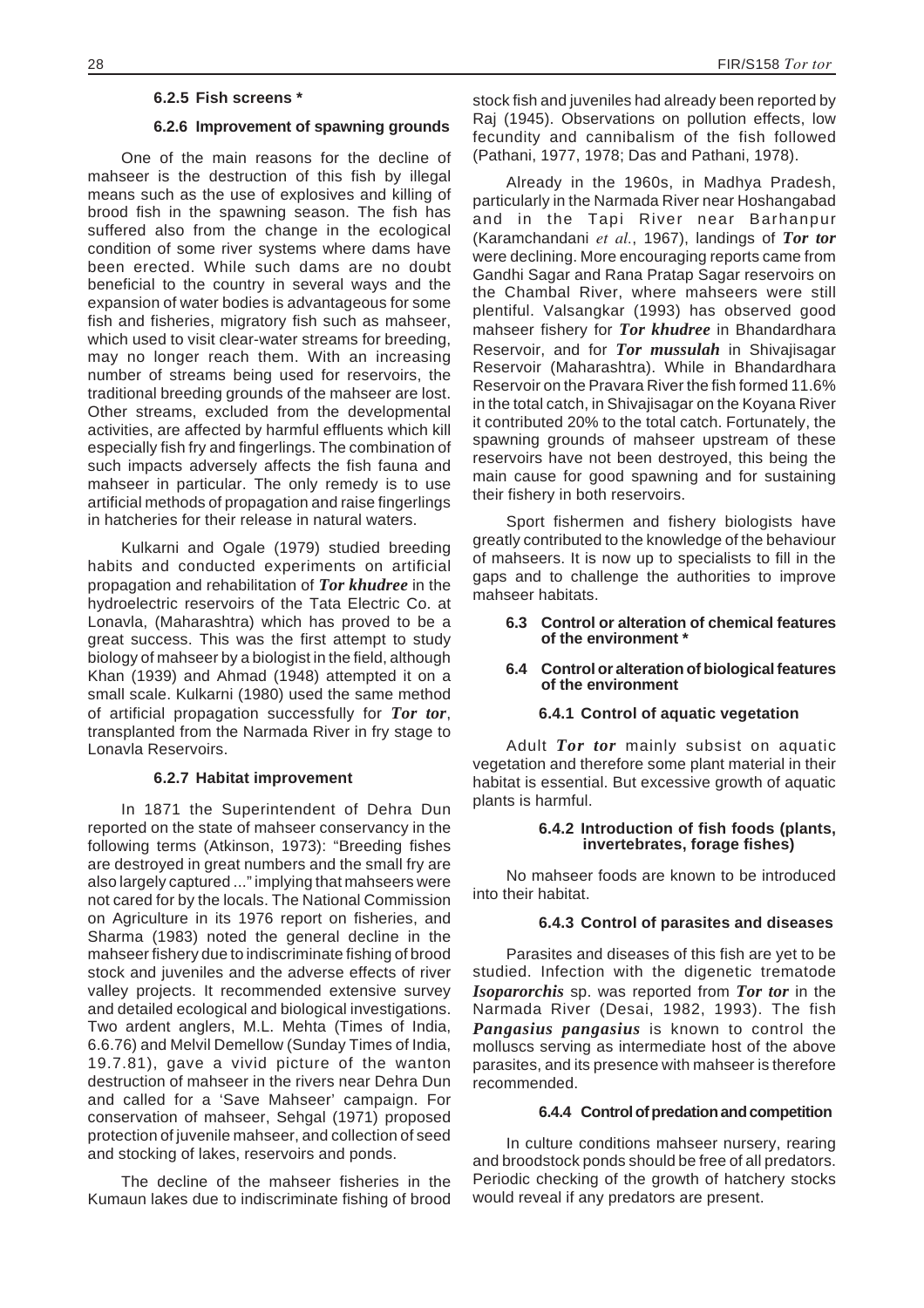## **6.4.5 Population manipulation\***

#### **6.5 Artificial stocking**

## **6.5.1 Maintenance stocking**

Since breeding of tor mahseer in confined waters is no longer satisfactory for survival of spawn and growth of juveniles, its repeated stocking even in large water bodies is essential.

### **6.5.2 Transplantation; introduction**

Development of cold-water fisheries: *Tor tor*, being a cold-water species, has a significant role to play in the development of cold-water fisheries. cold-water lakes of the uplands are an ideal place where this fish may be transplanted and introduced. Since there are relatively few people in the hills who can afford red meat, development of fishery in upland lakes of the Himalayas, Ghats and the Deccan Plateau needs to be encouraged. Reservoirs with clear water, rocky beds, submerged aquatic plants, filamentous algae, molluscs and insects provide a suitable environment for mahseer (Desai, 1982). Reservoirs Tawa and Barna in the Narmada River basin have been stocked with *Tor tor* by the Madhya Pradesh State Fisheries. Two reservoirs on the Chambal River (Gandhi Sagar and Rana Pratap Sagar) are also being stocked with mahseer.

Kulkarni (1991) suggested the following steps be taken for conservation of fish species in suitable new reservoirs :

(a) a fish farm should be established in close proximity to every new dam as part of the reservoir project budget;

(b) several fish-farm ponds should be reserved for mahseers;

(c) the fish should be bred either by collecting spawners from the streams joining the reservoir and stripping them for artificial fertilization of eggs, or by raising them in farms and breeding them with the help of pituitary hormone or otherwise;

(d) hatchlings should be grown to the fingerling stage and released into the reservoirs and downstream waters.

No total ban on fishing for mahseer is proposed. Implementation of these steps should assist in the preservation of mahseer and in its sustainable harvesting.

# **7. POND FISH CULTURE**

# **7.1 Procurement of stocks**

The mahseer fry are collected from the Narmada River during winter by the State Department of Madhya Pradesh Fisheries (Karamchandani and Pandit, 1964). In the past Narmada was the only river in India where mahseer seed was regularly collected from October to January for many years. Hundreds of thousands of fry and fingerlings were collected and stocked in ponds (Dubey, 1959).

Ogale and Kulkarni (1987) commented that collection of mahseer spawners could be a problem. However, in Walwhan and Shirawta lakes where they conducted most of their studies, the spawners could be easily collected due to favourable environmental conditions. Both lakes are surrounded by hills and the rain water is running through small ravines. The temporary streams then cascade into the lakes. Gravid fish are attracted by the sound of running water and its high oxygen content, but being unable to ascend the steep and rapid flowing streams, they keep to the shallow margins of the lake where they are easily captured by gill nets or cast nets.

#### **7.2 Genetic selection of stocks\***

## **7.3 Spawning (artificial, induced, natural)**

Since 1970 the Tata Electric Companies (TEC) fish-seed farm at Lonavla, Maharashtra, has carried out artificial propagation, rehabilitation and conservation of *Tor khudree*, *Tor tor* and *Tor putitora*. The system of hatching eggs of *Tor khudree*, *T. mussullah*, *T. tor* and *T. putitora* in India at the Lonavla hatchery, Maharashtra, involves cement cisterns, wooden floating trays and perforated pipes. The pipes are punctured at regular intervals to provide oxygenated water directly into the trays and on the eggs (Ogale, 2002). About 30 000 eggs can be conveniently accommodated on each tray, this making a total of 240 000 for each hatching tank. In the 1970s both *T. khudree* and *T. tor* were successfully bred using hypophysation. Successful artificial breeding of *Tor putitora*, a Himalayan species, was achieved in the same farm in 1995 and 1996 (Ogale, 1997). The Department of Fisheries of the State of Karnataka procured about 150 000 advanced fry/fingerlings of *Tor khudree* from the TEC's fish farm and released them into the Cauvery River. The Fish Farmers Development Agency, Yadavagiri, Mysore, also released 30 000 young mahseer into this river (Shanmukha, 1996).

Presently, *Tor tor* and *Tor putitora* are bred on a small scale in Bhimtal (Uttar Pradesh), producing 50 000 fingerlings annually. There is a programme for further development of mahseer fishery in the Kumaon lakes Bhimtal, Sattal and Naukuchiatal, and mahseer fingerlings are also needed for the rehabilitation of stocks in the rivers Yamuna, Nayar, Kosi, Saryu and Ganga (at Rishikesh and Hardwar) (Pandey, 1996).

At Lonavla fish farm, *Tor putitora* was also successfully bred for the first time using ovaprim. Mahseer fry, collected from wild waters of Himachal Pradesh in 1991, by the 1992 monsoon season had produced 500 fingerlings which were released in Lake Walwhan in the Western Ghats. They matured in 1995, when they were injected with ovaprim. This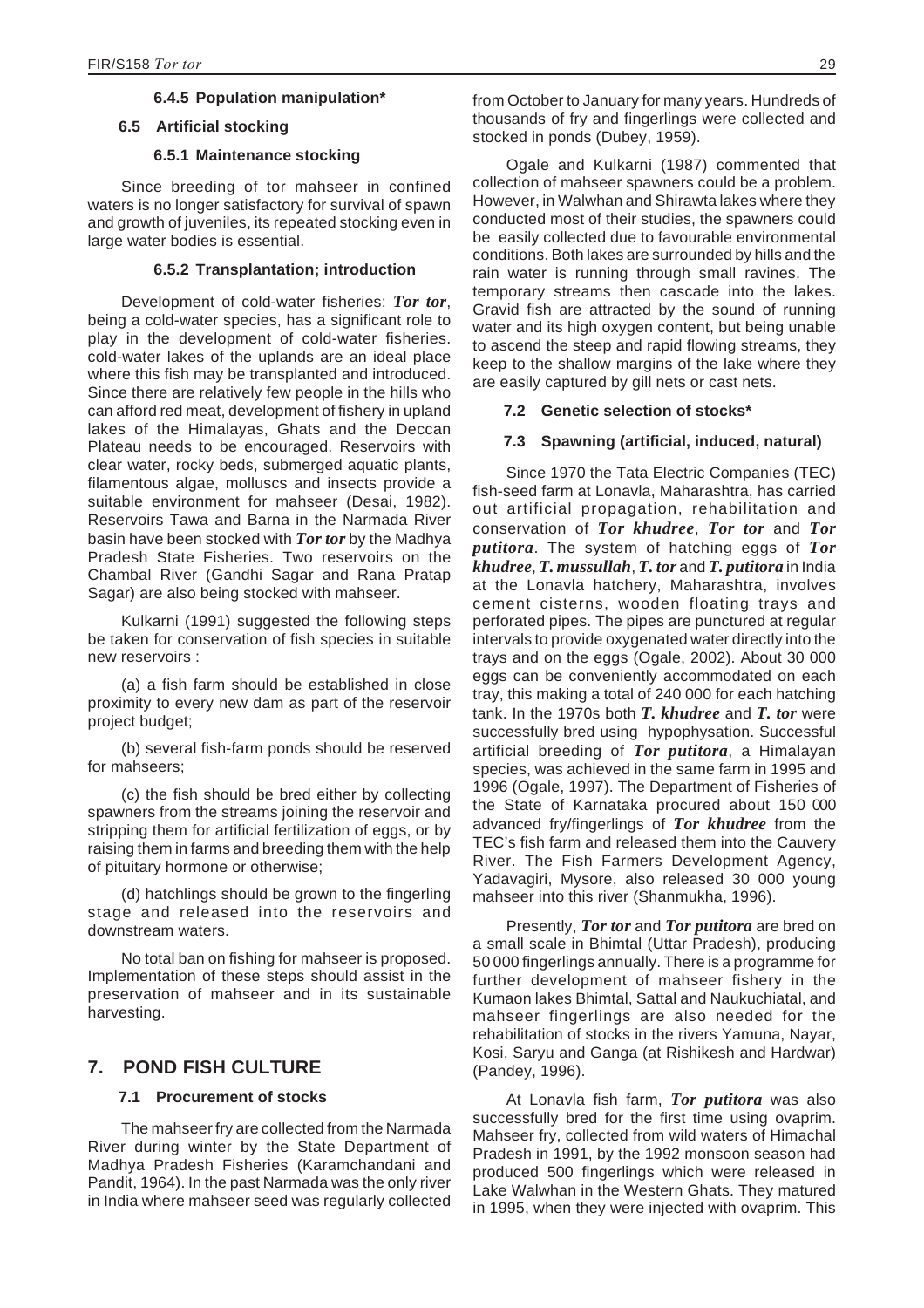produced fertilized eggs, and subsequently fry. The experiment was repeated on five females during the 1996 monsoon, resulting in approximately 20 000 fry. The fry of 1995 were transferred to Jammu to the Anji fish farm, where they grew successfully to the fingerling stage (Anon., 1997a). Since 1997 at Lonavla, Maharasthra, India, *Tor* spp. adapted to captive pond conditions and have been bred using a single injection of Ovaprim. Stripping was done after 12 hours. The hatching success has been over 90% (Ogale, 2002).

Cross-breeding between *Tor tor* and *Tor khudree* has also been reported. Hybrids between *T. khudree* and *T. tor* (F<sub>1</sub> generation) were bred without hypophysation (Ogale and Kulkarni, 1987). Three-year-old hybrids of about 900 g were then stripped in early August 1986, and fertilized without the administration of pituitary gland extract or any other hormone. This was a milestone in breeding mahseer in confined waters without injections.

Natural spawning of *Tor tor* has not yet been observed.

# **7.4 Hybridization**

*Tor khudree* and *Tor tor* were successfully hybridized with each other by using males and females of either species. The characteristics in both cases were intermediate as regards colour and body form. The rate of growth is similar or slightly better than in pure strains but the hybrids are more agile. Hybrids were also produced from *T. putitora* and *T. mussullah*. F<sub>1</sub> generation could be bred with hypophysation and sometimes even without it when provided with a rich protein diet, feed additives, exercise and running water. The eggs of F1 generation could be fertilized successfully with the milt of the pure strains of mahseer to produce an  $F_2$ generation (Ogale, 2002).

# **7.5 Holding of stock**

See section 7.3.

At present the most imperative measure for protection of mahseer stocks is the enforcement of the ban on illegal fishing methods, including fishing for broodstock and juvenile fish.

# **7.6 Pond management (fertilization, aquatic plant control, etc.)**

In properly managed village ponds, *T. khudree* in Maharashtra, India reach 600 to 900 g in one year, or even more, but elsewhere (Sikkim) it grew to 750 g in 3 years (Ogale, 2002).

# **7.7 Cage culture**

The first trials with cage culture of *T. khudree* and *T. putitora* were carried out in 2001 in Walwhan Lake, Maharashtra, India. The stocking density of fingerlings, each of 35 to 40 g, in net cages of 3 x 3 x 3 m, were approximately half a million per hectare. The fish, fed twice a day for 10 to 15 minutes with pelletized feed, grew to an average of 170 g in 5 months (Ogale, 2002).

# **7.8 Food and feeding**

In trials with monoculture of *Tor putitora* in ponds at Lonavla, fingerlings were given pelletized feed made of rice bran, groundnut cake and fishmeal (30:30:40), with a mineral mix. The average growth was 110 and 90 g at stocking densities of 10 000 and 20 000/ha, respectively, at the end of eight months. Water temperature during the growing period was between 24° and 28°C. Based on the growth preference, conversion and feed utilization, 40% is the optimal protein requirement. Mahseer growth was higher in composite culture with Indian major carps than in monoculture. Since mahseer accepts pelleted feed and is capable of utilizing it efficiently, the species can also be used in cage culture (Ogale, 2002).

# **7.9 Disease and parasite control**

Little information is available. Occurrence of *Isoparorchis hypselobagri* in *T. tor* from the Narmada River was discussed above. Malhotra (1982) reported a nematode host parasite from *T. tor* of Garhwal Himalayas, observing decrease in nematode numbers with decrease in fish weight. Sati (1986) recorded the fungal species *Achlya flagellata* being pathogenic on *Tor tor*.

# **7.10 Harvest \***

# **7.11 Transport**

As the minimum hatching period is 60 hours, sufficient time is available for transporting eggs even over long distances. *T. khudree* eggs were successfully transported by air in moist cotton from Mumbai to Bangalore (Kulkarni and Ogale, 1979). Fertilized eggs were allowed to harden for 24 hours, then placed on moist cotton in two or three layers in perforated boxes and then packed in tins. In 1987 mahseer fry were successfully sent by air to the Laos PDR in Southeast Asia for stocking the Mekong River basin, and in the early 1990s fingerlings of *Tor putitora* were transported to Papua New Guinea.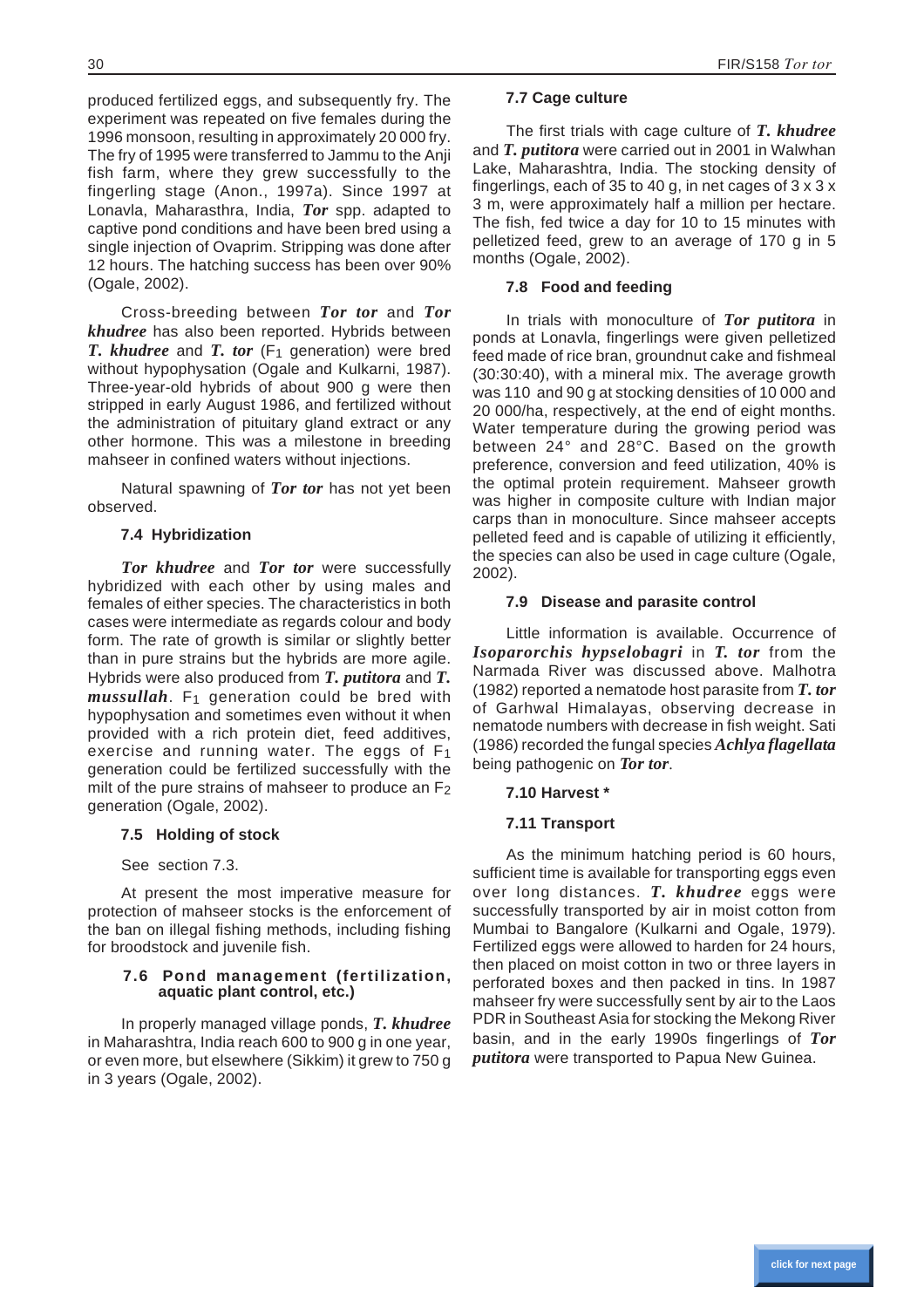FIR/S158 *Tor tor* 31

# 8. REFERENCES

- Ahmad, N. 1948. On the spawning habits and early development of the Copper Mahseer, *Barbus (Lissochilus) hexagonolepis* McClelland. *Proc.nat. Inst. Sci. In dia, Cal cutta*, 14(1):21-28.
- Annandale, N. 1919. The fauna of certain streams in the Bombay Presidency. Rec. Indian Mus., 16:134-37.
- Anon. 1968. Report on the Fisheries Development of Gandhi Sagar Dam (multi-purpose river valley project). Govt. of Madhya Pradesh Fisheries Department, Bhopal. 16 pp.
- Anon. 1997. Features of indigenous fish species having potentials for aquaculture. Inland Fisheries Division, Department of Agriculture, Sarawak, Kuching, Malaysia. 49 pp.
- Anon. 1997a. Successful induced breeding of golden mahseer. Another breakthrough at Lonavla Farm of Tata Electric Companies. Fishing Chimes, March 1997:9.
- Atkinson, E.J. 1973. The Himalayan Gazetter II (1). Cosmo Publications, Delhi.
- Badola, S.P. 1975. Fish fauna of Garhwal Hills. III Pauri-Garhwal (U.P.). *In dian J. Zool.*, 16(1):57-70.
- Beavan, R. 1877. Handbook of freshwater fishes of India. London.
- Bisht, R.S. & S.M. Das. 1981. Observations on aquatic insects as food of fishes and the predatory action of some aquatic insects on the fish and fish food. *J. Inland Fish. Soc. India*, 13(2):80-86.
- Chaturvedi, S.K. 1976. Spawning biology of tor mahseer, *Tor tor* (Ham.). *J. Bombay nat. Hist. Soc.*, 73(1): 63-73.
- Chaudhary, R.S. 1978. Fish and fisheries of Rana Pratap Sagar (RPS) Reservoir, Rajasthan. *J. Inland Fish. Soc. In dia*, 10:76-84.
- Codrington, K. De. B. 1946. Notes on the Indian mahseer. *J. Bombay nat. Hist. Soc.*, 46(2):336-44.
- Das, S.M. & S.S. Pathani. 1978. Biological resources of the Himalayas and their decimation by man. National Seminar on Resources, Development and Environment in the Himalayan region: 498-501.
- Das, S.M. & S.S. Pathani. 1978a. A study on the effect of lake ecology on productivity of mahseer (*Tor tor* and *Tor putitora*) in Kumaun lakes, India. Matsya, 4:25-31.
- Dasgupta, M. 1990. A study on the food and feeding habits of the Mahseer, *Tor tor* (Ham.). *Indian J. Fish.*, 37(4): 297-304.
- David, A. 1953. On some new records of fish from the Damodar and the Mahanadi river systems. *J. Zool. Soc. In dia*, 5(2):243-54.
- Da vid, A. 1953a. Notes on the bionomics and some early stages of the Mahanadi mahseer. *J. Asiat. Soc. Cal cutta*, 19(2):197-209.
- David, A. 1959. Observations on spawning grounds of the Gangetic major carps with note on carp seed resources in India. *Indian J. Fish.*, 6(2):327-41.
- David, A. 1963. Studies on fish and fisheries of the Godavari and Krishna river systems Part II. *Proc. nat. Acad. Sci. In dia B*, (33)2:287-93.
- Day, F. 1873. Report of freshwater fish and fisheries of India and Burma. Suptd. Govt. Printing Press, Calcutta. 118 pp.
- Day, F. 1878. Field notes of Sir Francis Day. William Clowes and Sons, London.
- Day, F. 1889. Fishes. *In* The fauna of British India, including Ceylon and Burma. Vol. 1. Edited by W.T. Blanford. London.
- Desai, V.R. 1970. Studies on the fishery and biology of *Tor tor* (Ham.) from river Narmada. I. Food and feeding hab its. *J. In land Fish. Soc. In dia*, 2:101-12.
- Desai, V.R. 1973. Studies on the fishery and biology of *Tor tor* (Ham.) from River Narmada. II. Maturity, fecundity and larval development. *Indian Natn. Sci. Acad.*, 39(2):228-48.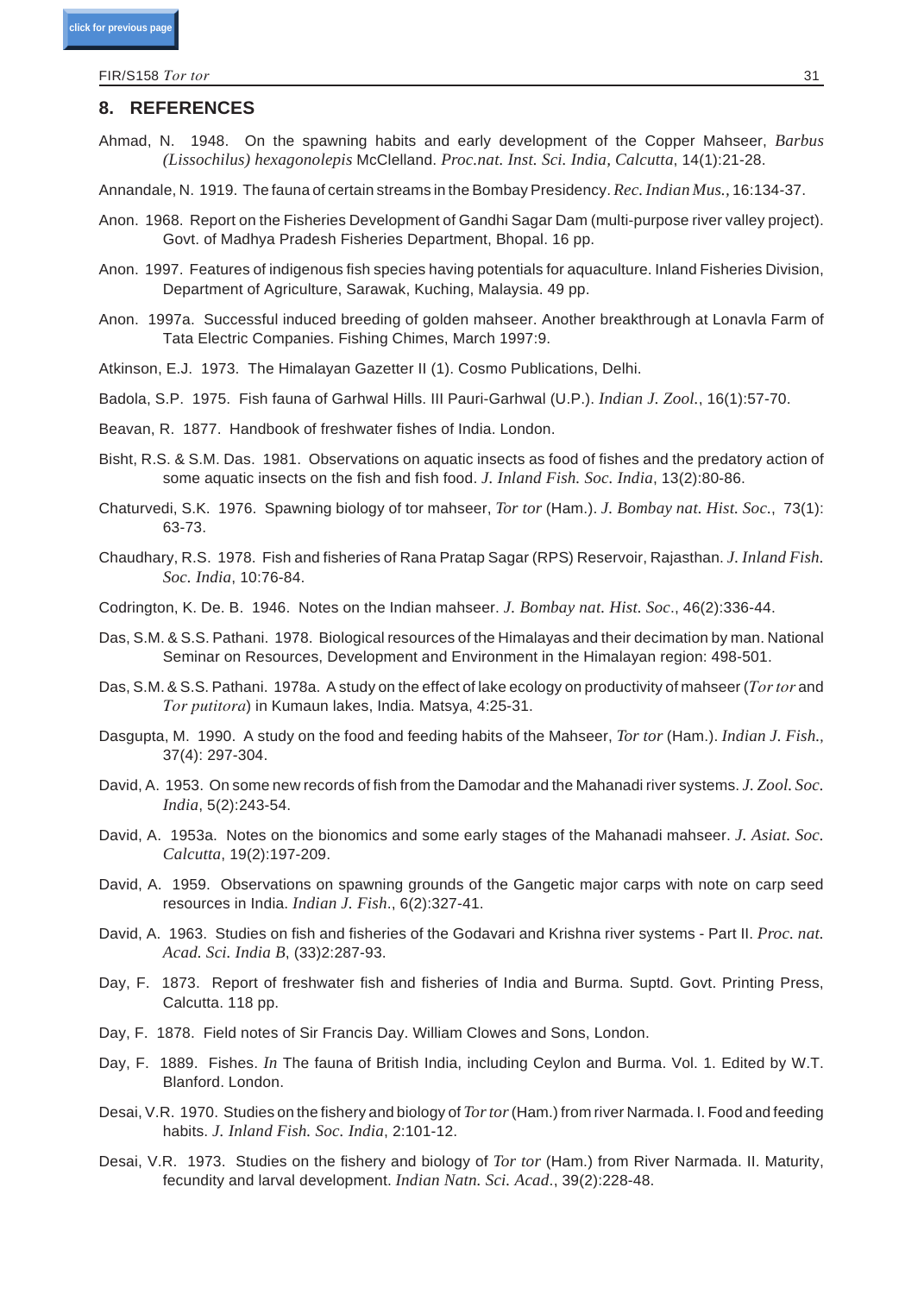- Desai, V.R. 1982. Studies on fishery and biological aspects of Tor Mahseer, *Tor tor* (Ham.) from River Narmada. Ph.D. thesis, Agra University, Agra.
- Desai, V.R. 1992. Fishery of Sukta Reservoir (Dist. Khandwa, M. P.) in the context of Mahseer fish. *Punjab Fish. Bull*., 16(1):37-43.
- Desai, V.R. 1992. Food of *Tor tor* (Ham.) from four localities of India a comparative analysis. *Punjab Fish Bull*., 16(1): 45-48.
- Desai, V.R. 1993. Infection of *Isoparorchis hypselobagri* in Tor mahseer, *Tor tor* (Ham.) of River Narmada. *J. Parasit. Appl. Anim. Biol*., 2:109-112.
- Desai, V.R. & S.J. Karamchandani. 1967. On the larval development and spawning seasons of two species of *Barilius* from Narbada river. *J. Zool. Soc. In dia*, 19:27-41.
- Dhu, Skene. 1906. The mighty Mahseer and other fish. 2<sup>nd</sup> edition: pp. 240-41. Madras.
- Dhu, Skene. 1918. The anglers in North India. (Allahabad).
- Dhu, Skene. 1923. The anglers in India or the Mighty Mahseer. (Allahabad).
- Dubey, G.P. 1959. For its fish seed M.P. can now depend on Narmada. *Indian Fmg.*, 8(11):6-9.
- Dubey, G.P. & R.K. Mehra. 1959. Fish and fisheries of Chambal river. *Proc. All India Congr. Zool.*, 1(2): 647-65.
- Dubey, K. & G.P. Dubey. 1986-87. Biometric studies of Indian mahseer *Tor tor* (Ham.) from Narmada river. *Matsya*, 12-13:126-132.
- Dunsford, H.S. 1911. The report on fish and fisheries of the Punjab. Government Press, Lahore. 23 pp.
- Ghorpade, S. 1978. 'Three English Youths in search of Mahseer'. The Times of India, September 24, 1978.
- Gray, J.E. 1834. The Illustrations of Indian Zoology, chiefly selected from the collection of General Hardwicke. 96 pp.
- Günther, A. 1868. Catalogue of the fishes of the British Museum Vol. VII. London. 130 pp.
- Hamilton, B. 1822. An introduction to the study of fishes. Adams and Charles Bloch, Edinburgh. 720 pp.
- Hora, S.L. 1936. On further collection of fish from the Naga hills. *Rec. Indian Mus.*, 38:317-31.
- Hora, S.L. 1937. Comparison of fish faunas of the northern and southern faces of Great Himalayan Range. *Rec. In dian Mus*., 39(3): 241-50.
- Hora, S.L. 1939. The game fishes of India VIII. The mahseer or the large-scaled barbels of India 1. The putitor mahseer, *Barbus (Tor) putitora* (Hamilton). *J. Bombay nat. Hist. Soc.*, 41:272-85.
- Hora, S.L. 1940. The game fishes of India IX. The mahseer or the large scaled barbels of India 2. The tor mahseer, *Barbus (Tor) tor (Hamilton). J. Bombay nat. Hist. Soc.*, 41:518-25.
- Hora, S.L. 1940a. The game fishes of India X. The mahseer or the large scaled barbels of India 3. The mosal mahseer, *Barbus (Tor) mosal* (Hamilton). *J. Bombay nat. Hist. Soc.*, 41:784-94.
- Hora, S.L. 1940b. The game fishes of India XI. The mahseer or the large scaled barbels of India 4. The bokar of the Assamese and Katli of the Nepalese, *Barbus (Lissochilus) hexagonolepis* McClelland. *J. Bom bay nat. Hist. Soc*., 42:78-88.
- Hora, S.L. 1941. The game fishes of India XIII. The mahseer or the large scaled barbels of India 6. The jungha of the Assamese, *Barbus (Tor) progeneius* McClelland. *J. Bom bay nat. Hist. Soc*., 42:526-32.
- Hora, S.L. 1941a. The game fishes of India XIV. The mahseer or the large-scaled barbels of India 7. The black mahseer with notes on other colour varieties. *J. Bombay nat. Hist. Soc.*, 42:803-15.
- Hora, S.L. 1942. The game fishes of India XV. The mahseer or the large-scaled barbels of India 8. On the specific identity of Syke's species of *Barbus* from the Deccan. *J. Bombay nat. Hist. Soc.*, 43:163-69.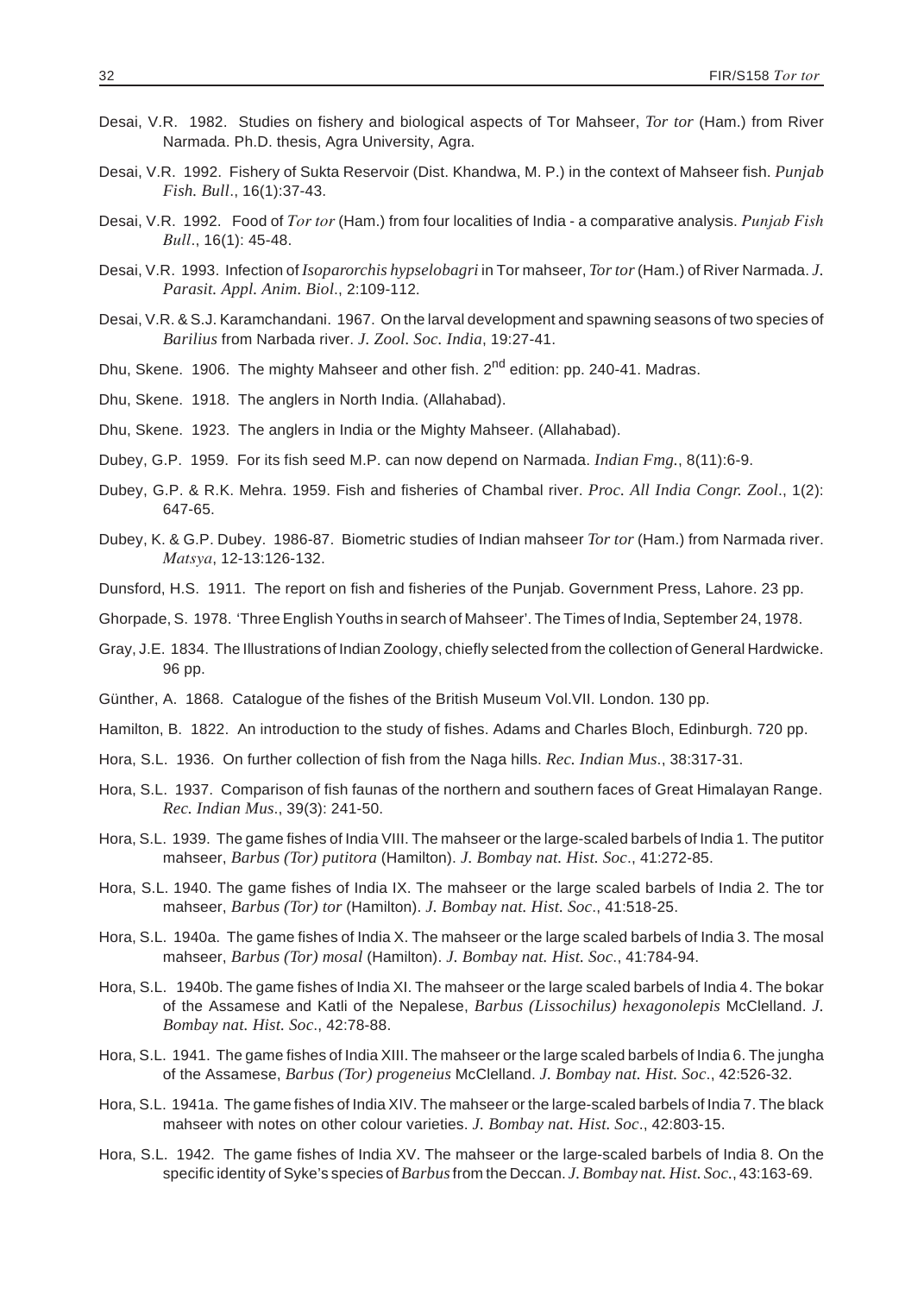- Hora, S.L. 1943. The game fishes of India XVI. The mahseer or the large-scaled barbels of India 9. Further observations on mahseer from the Deccan. *J. Bombay nat. Hist. Soc.*, 44:1-8.
- Hora, S.L. 1943a. The game fishes of India XVII. The mahseers or the large-scaled barbels of India 10. On the specific identity of Jerdon's species of mahseer from Southern India. *J. Bombay nat. Hist. Soc.*, 44: 164-68.
- Hora, S.L. 1949. The fish fauna of the Rihand river and its zoo-geographical significance. *J. Zool. Soc. India*,  $1: 1 - 7$
- Hora, S.L. 1951. Fish geography of India. *J. Zool. Soc. India*, 3 (1):183-87.
- Hora, S.L. 1951a. Some observations on the palaeogeography of the Garo-Rajmahal Gap as evidenced by the distribution of the Malayan fauna and flora to Peninsular India. *Proc. nat. Inst. Sci. India.* 17: 437-44.
- Hora, S.L. & D.D. Mukerji. 1936. Fish of the Eastern Doons, United Provinces. *Rec. Indian Mus.*, 38:139-42.
- Hora, S.L. & K.K. Nair. 1941. Fishes of the Satpura Range, Hoshangabad District, Central Provinces. *Rec. Indian Mus*., 43:361-73.
- Hora, S.L. & K.K. Nair. 1944. Pollution of streams and conservation of fisheries. *Proc. nat. Inst. Sci. India*, 10: 147-66.
- Inger, R.F. & P.K. Chin. 1962. The Freshwater Fishes of North Borneo. *Fieldiana: Zoology* Vol. 45. Chicago Natural History Museum, Chicago. Reprinted by the Sabah Zoological Society, 1990, 267 pp.
- Jhingran, V.G. 1975. Fish and fisheries of India. Hindustan Publishing Corporation (India), Delhi. 954 pp.
- Jhingran, V.G. & K.L. Sehgal. 1978. Cold-water fisheries of India. Inland Fisheries Society of India, Barrackpore. 239 pp.
- Karamchandani, S.J. 1972. Mahseer a sport fish of India. Souvenir, Silver Jubilee of CIFRI, Barrackpore: 132-37.
- Karamchandani, S.J., V.R. Desai, M.D. Pisolkar & G.K. Bhatnagar. 1967. Biological investigations on the fish and fish er ies of Narbada river (1958-1966). *Bull. Cent. Inl. Fish. Res. Inst. Barrackpore*, 10:1-39.
- Karamchandani, S.J. & P.K. Pandit. 1964. A special fishing method for *Mystus (Osteobagrus) seenghala* (Sykes) and *Mystus (Osteobagrus) aor* (Hamilton) and certain other interesting fishing methods in River Narbada. *J. Bombay nat. Hist. Soc.*, 3:455-61.
- Karamchandani, S.J & M.D. Pisolkar. 1967. Survey of the fish and fisheries of the Tapti river. *Surv. Rep. Cent. Inl. Fish. Res. Inst. Barrackpore*, 4:29 pp.
- Khan, H. 1939. Study of the sex organs of mahseer (*Barbus tor* H.B.). *J. Bombay nat. Hist. Soc.*, 41:653-56.
- Kulkarni, C.V. 1971. Spawning habits, eggs and early development of Deccan mahseer, *Tor khudree* (Sykes). *J. Bom bay nat. Hist. Soc*., 67:510-21.
- Kulkarni, C.V. 1980. Role of Mahseer in reservoir fisheries. India today-tomorrow, 8(4).
- Kulkarni, C.V. 1980a. Eggs and early development of tor mahseer fish. *J. Bombay nat. Hist. Soc.*, 77:70-75.
- Kulkarni, C.V. 1981. Mahseer in danger, needs protection. *Cheetal*, 23(4):24-28.
- Kulkarni, C.V. 1991. Mahseer the Mighty Game Fish of India. *Fishing Chimes*, June 1991:43-49.
- Kulkarni, C.V. & S.N. Ogale. 1979. The present status of mahseer (fish) and artificial propagation of *Tor khudree* (Sykes). *J. Bom bay nat. Hist. Soc*., 75(3):651-60.
- Lacy, G.H. & E. Cretin. 1905. The Angler's Handbook for India. 4th edition. Newman & Co. Calcutta.
- Lal, M.B. & P. Chatterjee. 1962. Survey of Eastern Doon fishes with certain notes on their biology. *J. Zool. Soc. In dia*, 14:230-43.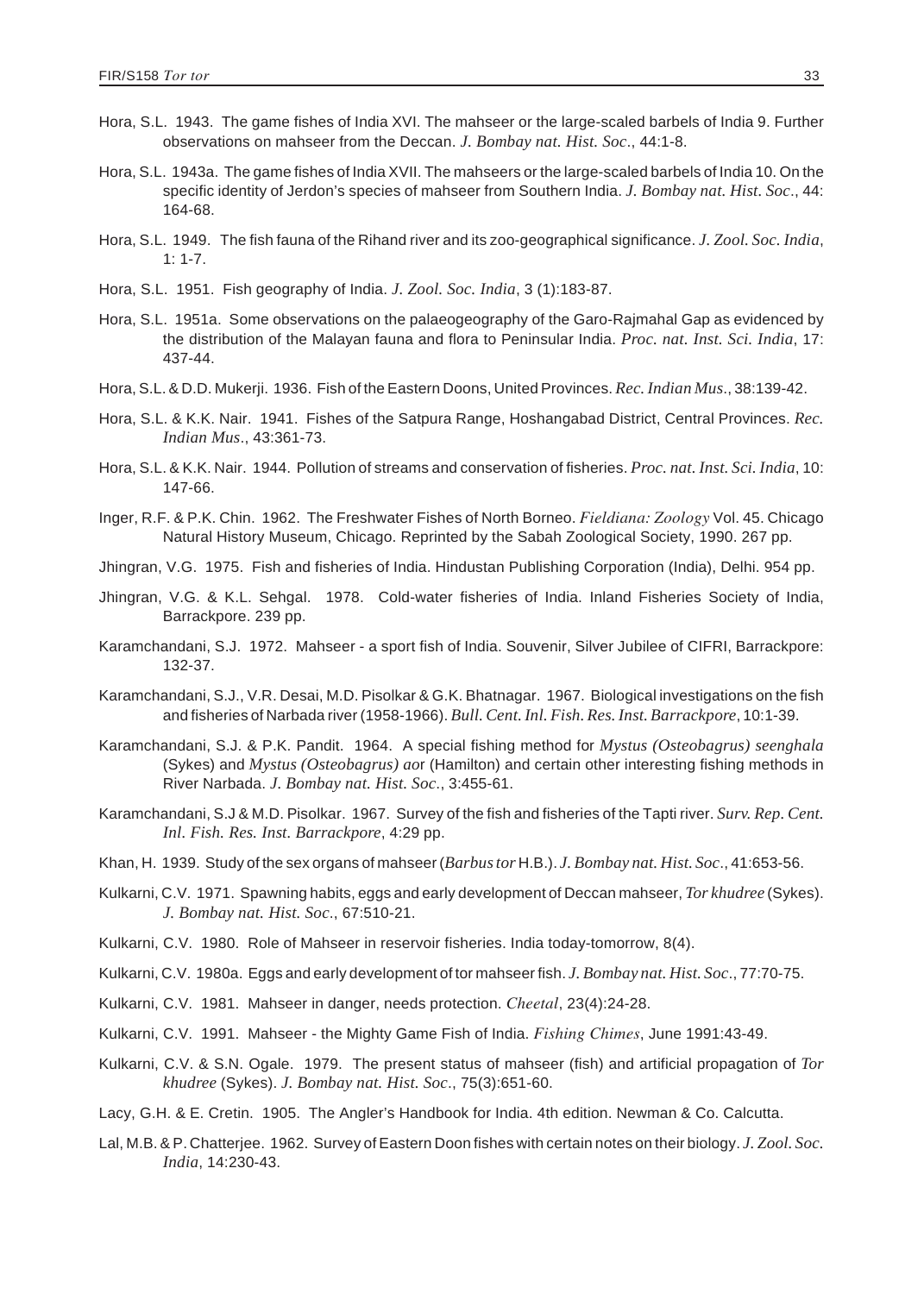Lipton, A.F. 1983-84. Fish fauna of Tripura. *Matsya* 9-10: 110-118.

Maharashtra Times. 1971. News article - 'Hybrid Mahseer', Bombay, June 25, 1971.

Malhotra, S.K. 1982. Nematode parasites on *Tor tor. Curr. Sci.*, 51:423-24.

- Malhotra, S.K. 1982. Food, parasites and length-weight relationship of *Tor tor. Proc. Indian Acad. Sci. (An i mal)*, 91:479-85.
- Malviya, R.B. 1961. A list of fishes from Jabalpur, M. P., *In dia. Proc. nat. Acad. Sci*., 31(3):347-54
- McDonald, A. St. J. 1948. Circumventing the mahseer and other sporting fish in India and Burma. Bombay Natural History Society. 306 pp.
- Mendonca, Allen J. 1993. 'Lions in the River', Sunday Magazine Indian Express, July 25, 1993, Bangalore.
- Menon, A.G.K. 1974. A check-list of fishes of the Himalayan and the Indo-Gangetic Plains. *J. Inland Fish. Soc. In dia. Spl. Pub.,* (1):45-47.
- Menon, A.G.K. 1992. Taxonomy of the mahseer fishes of the genus *Tor* Gray with description of new species from the Deccan. *J. Bombay Nat. Hist. Soc*., 89(2): 210-228.
- Menon, K.N. 1973. Development of fisheries in Ukai reservoir. *Gujarat Seafood Export J.*, 5(1):57-60.
- Mirza, M.R. 1967. *Tor zhobensis* sp. nov. a new Mahseer from the river Zhob, West Pakistan. *Pak. J. Sci. Res.* 19(1):54-56.
- Misra, K.S. 1959. An aid to the identification of the common commercial fishes of India and Pakistan. *Rec. In dian Mus*., 57:156-57.
- Mohsin, A.K.M. & M.A. Ambak. 1983. Freshwater Fishes of Peninsular Malaysia. Penerbit Universiti Pertanian Malaysia, Serdang. 284 pp.
- Motwani, M.P. 1970. Fish and fisheries of Rihand reservoir (Govind Ballabh Pant Sagar). Department of Fisheries (U.P.), Lucknow.
- Motwani, M.P & A. David. 1957. Fishes of the river Sone with observations on zoogeographical significance. *J. zool. Soc. In dia*. 9(1):9-15.
- Motwani, M.P & B.N. Saigal. 1974. Fish fauna of Sarda Sagar Reservoir in Pilibhit (U.P.) and some recommendations for development of reservoir fisheries. *Indian J. Fish.*, 21(1):109-19.
- Natarajan, A.V. & A.G. Jhingran. 1961. Index of preponderance a method of grading the food elements in the stomach analysis of fishes. *Indian J. Fish.*, 54-59.
- Nautiyal, P., M. Misra & M.S. Lal. 1980. Functional morphology of the hypobranchial skeleton of some hill-stream fishes of Garhwal region (U.P.), India. Part I - Hypobranchial skeleton of *Tor. Indian J. Zool*., 21(1-3): 97-105.
- Nevill, C.A. 1915. The breeding habits of the Mahseer (*Barbus tor*). *J.Bombay nat. Hist. Soc.*, 24(4).
- Ogale, S.N. 1997. Induced spawning and hatching of golden mahseer *Tor putitora* (Hamilton) at Lonavla, Pune Dist. (Maharashtra) in Western Ghats. *Fishing Chimes*, June 1997:27-29.
- Ogale, S.N. (in press). Mahseer breeding and conservation and possibilities of commercial culture. The Indian experience. *FAO Fish. Tech. Paper*. Rome, Italy. In press.
- Ogale, S.N. & C.V. Kulkarni. 1987. Breeding of pond-raised hybrids of Mahseer fish, *Tor khudree* (Sykes) and *T. tor* (Ham.). *J. Bom bay nat. Hist. Soc*., 84:332-335.
- Pandey, K.D. 1996. Propagation and conservation of mahseer fish with special reference to coldwater of U.P. hills. Fishing Chimes, October 1996: 7.
- Pathani, S.S. 1977. The problems of Kumaun Mahseer. *Uttarkhand Bharti*, 2(1):65-68.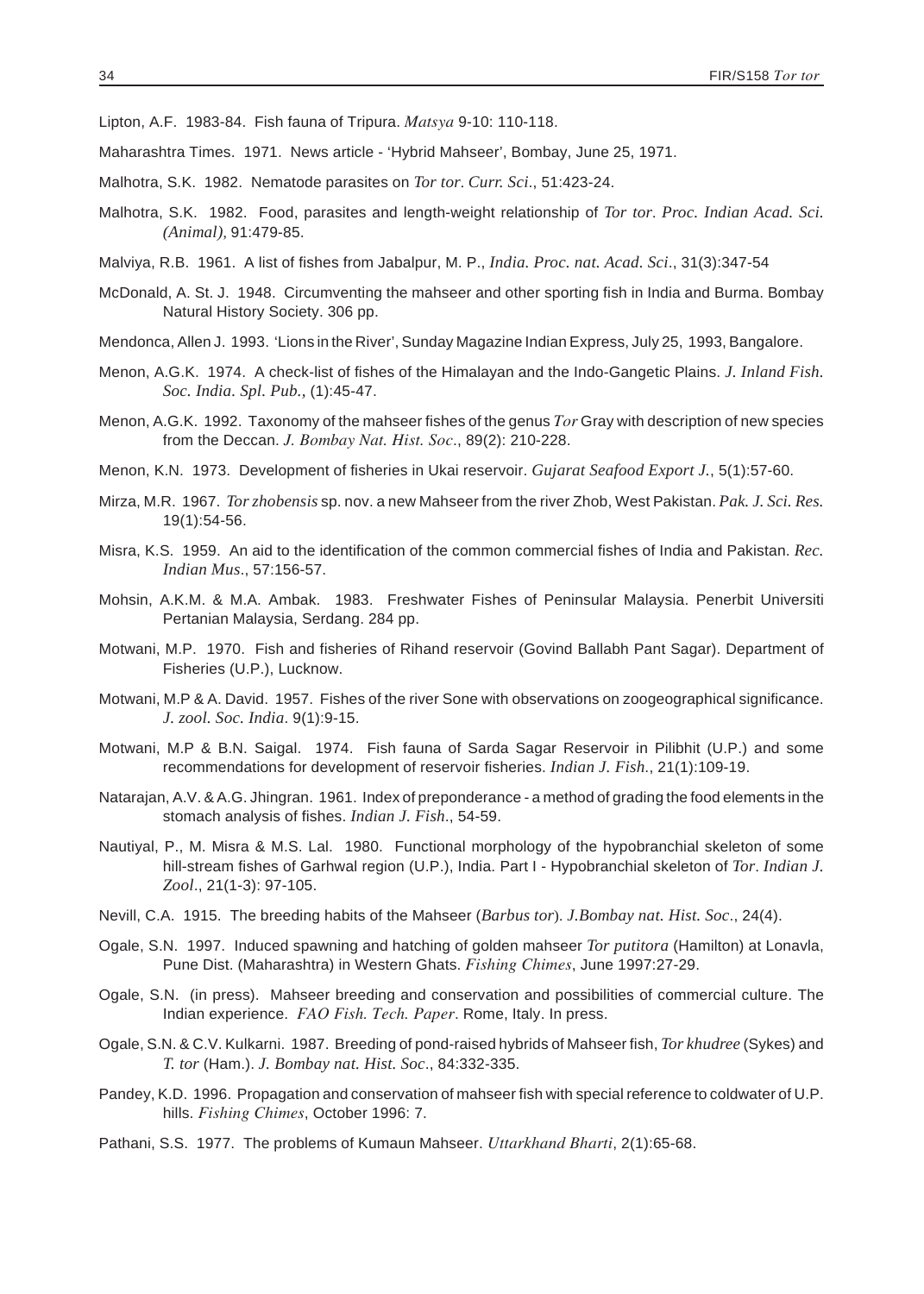- Pathani, S.S. 1978. A note on ecology and conservation of Mahseer, *Tor tor* and *Tor putitora* Hamilton in Kumaun lakes. *Env. In dia*, I(II):36-37.
- Pathani, S.S. 1978a. A note on secondary sexual characters in Kumaun mahseers *Tor tor* and *Tor putitora* (Ham.). *In dian J. Anim. Sci*., 48(10):773-775.
- Pathani, S.S. 1980. Otolith as age indicator in the Mahaseer, *Tor tor* (Ham.). *Nat. Acad. Sci. Letters*, 3(2).
- Pathani, S.S. 1983. Recent advances in the biology and ecology of Mahseers. In: *Recent Advances in Fish Ecol ogy and Lim nol ogy and Eco-con ser va tion* (ed. Surinder Nath):115-121.
- Pathani, S.S. 1988. Vertebral centrum as age indicator in the mahseers, *Tor tor* (Ham.) and *Tor putitora* (Ham.). *Indian J. Anim. Sci.*, 58(1):155-158.
- Pathani, S.S. & S. M. Das. 1980. A note on length-weight relationship and seasonal condition of Mahseer, *Tor tor* and *T. putitora* (Hamilton). *J. Inland Fish. Soc.*, 12(1):140-143.
- Pathani, S.S. & S. M. Das. 1983. Studies on the spawning ecology of Kumaun Mahseer *Tor tor* (Ham.) and *Tor putitora* (Ham.). *J. Bom bay Nat. Hist. Soc*., 79(3):525-30.
- Pathani, S.S. 1986-87. On age and growth of the Mahseer, *Tor tor* (Hamilton) by scales. *Matsya*, 12-13: 194-198.
- Pisolkar, M.D. 1984. Fishery and biology of *Tor tor* (Hamilton) from Govindgarh lake, Madhya Pradesh. Ph.D. thesis, Poona University, Pune.
- Pisolkar, M.D. & S.J. Karamchandani. 1981. Fishery and biology of *Tor tor* (Hamilton) from Govindgarh lake (Madhya Pradesh). *J. In land Fish. Soc. In dia.*, 13(1):15-24.
- Rai, B.P. 1966. Histophysiology of the pituitary gland in correlation with ovarian cycle in *Tor (Barbus) tor* (Ham.). Z. Zellforsch. *Mikroskop. Anat*., 72:574-82.
- Rai, B.P. 1966a. On the histophysiology of the pituitary gland in conjunction with the testicular cycle in the mahseer, *Tor (Barbus) tor* (Ham.). *Acta anat.*, 72:416-34.
- Raina, H.S. & T. Petr. 1999: Coldwater fish and fisheries in the Indian Himalayas: lakes and reservoirs. *FAO* Fish. Tech. Paper No.385:63-87. Rome, Italy.
- Rainboth, W.J. 1996. *FAO Species Identification Field Guide for Fishery Purposes. Fishes of the Cambodian Me kong*. Rome, FAO. 1996:265 pp.
- Raj, B.S. 1945. The decline of the Mahseer fisheries of the Kumaun lakes and a remedy. *Proc. nat. Inst. Sci. In dia* II:341-45.
- Roberts, T.R. 1989. The Freshwater Fishes of Western Borneo (Kalimantan Barat, Indonesia). California Academy of Sciences and Institute for Biological Exploration, San Francisco. 210 pp.
- Sati. 1986. Two species of *Achlya* as fish parasites. *Curr. Sci.*, 55:48-49.
- Saxena, R.K. 1981. A technique of photographing growth bands on opercular bones for ageing Mahseer, *Tor tor* (Ham.). *J. In land Fish. Soc. In dia*, 13(2):110-112.
- Sehgal, K.L. 1971. Fisheries survey of Himachal Pradesh and some adjacent areas with special reference to trout, mahseer and allied species. *J. Bombay nat. Hist. Soc.*, 70(3):458-74.
- Sehgal, K.L. 1972. Coldwater fisheries and their development in India for sport and profit. Souvenir. Silver Jubilee of CIFRI, Barrackpore: 125-31.
- Sehgal, K.L., J.P. Shukla & K.L. Shah. 1971. Observations on fisheries of Kangra Valley and adjacent areas with special reference to mahseer and other fishes. *J. Inland Fish. Soc. India*, 3:63-71.
- Sen, T.K. & K.C. Jayaram. 1982. The Mahseer fishes of India a review. *Rec. Zool. Surv. India, Occ. Paper No*. 39:1-38.
- Shanmukha, S.N. 1996. Status of mahseer fishery in Karnataka. *Fishing Chimes*, June 1996: 26-29.